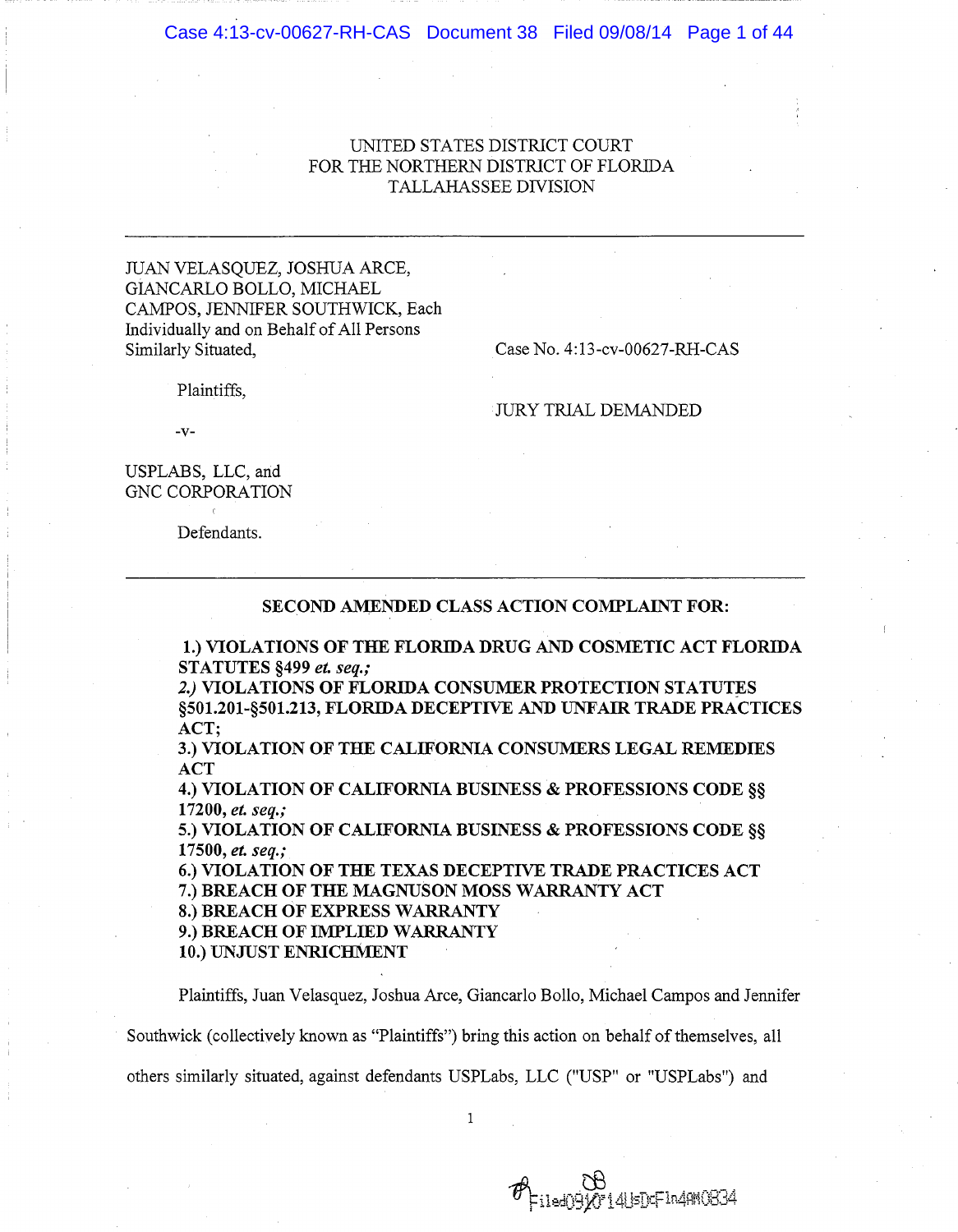GNC Corporation ("GNC") (collectively "Defendants"), and states:

# **NATURE OF ACTION**

1. This is a consumer rights class action lawsuit about Defendants' false and misleading advertising of weight loss supplements containing extremely dangerous and potentially lethal ingredients. Defendants manufacture, distribute, market and sell Jack3d, Versa-1, and OxyELITE Pro containing DMAAA and/or aegeline (the "SUBJECT PRODUCTS").

2. Defendants worked together to sell the SUBJECT PRODUCTS to consumers, and achieved this success through broad-based advertising and marketing campaigns that promised the SUBJECT PRODUCTS were proven to be safe and effective supplements providing weight loss and energy health benefits.

3. In reality, no such proof exists. Contrary to Defendants' implied and express representations, the SUBJECT PRODUCTS are dangerous and not effective, and Defendants lacked any adequate substantiation for their advertising claims, including clinical support. Instead of being the safe and effective weight loss products that Defendants promised, the SUBJECT PRODUCTS cause dangerous cardiovascular side effects, including without limitation liver damage, elevated blood pressure and heart rate, stroke, heart attack, atrial fibrillation, heart palpitations, shakiness, dizziness, and loss of consciousness. Despite knowing for years that the SUBJECT PRODUCTS resulted in severe injury and even death, Defendants marketed and sold the SUBJECT PRODUCTS to unsuspecting consumers. Further, while claiming the SUBJECT PRODUCTS are clinically proven to reduce weight, no such proof exists. Plaintiffs, and all others similarly situated, did not bargain for a product that causes adverse health effects in exchange for their payment of the purchase price.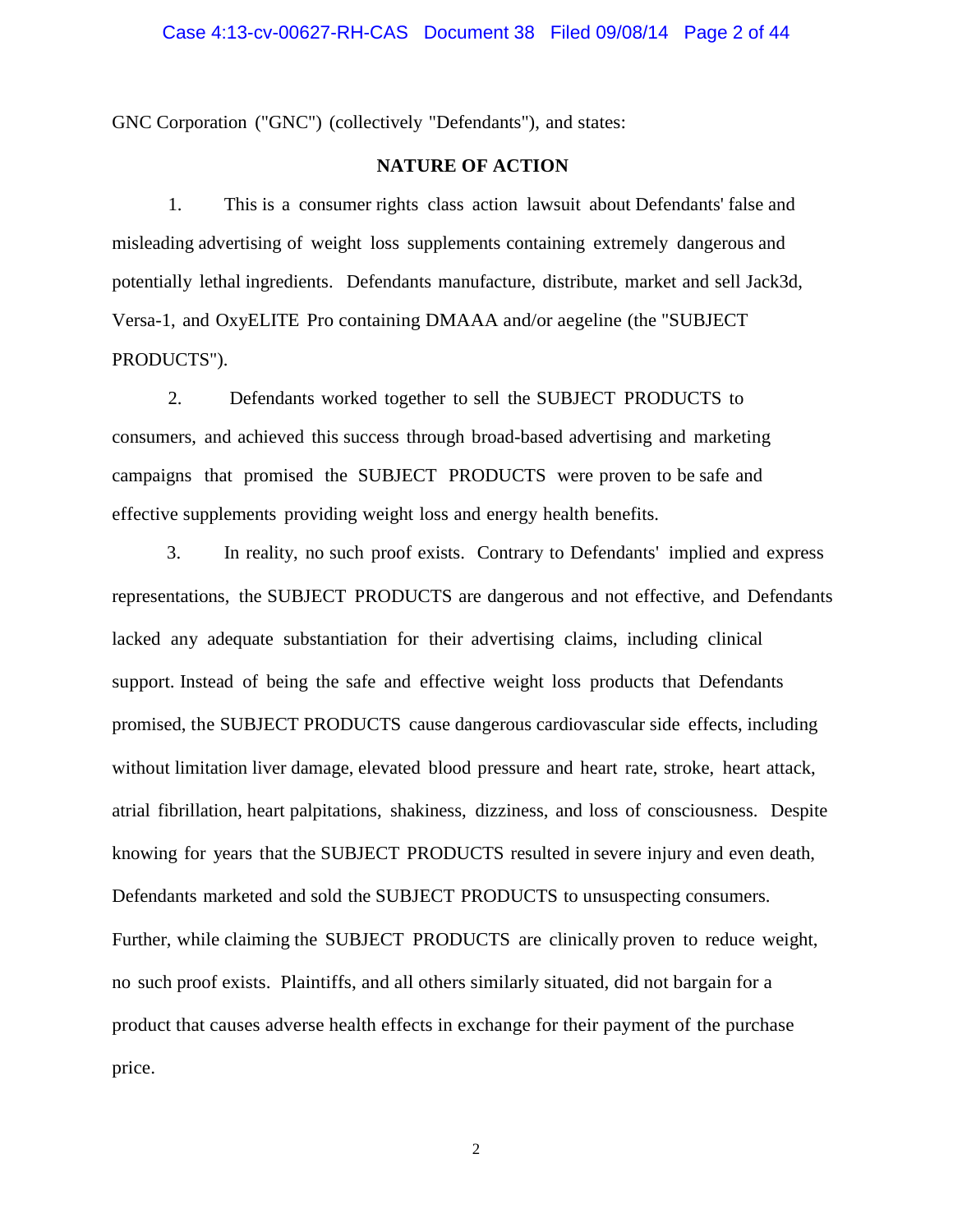#### Case 4:13-cv-00627-RH-CAS Document 38 Filed 09/08/14 Page 3 of 44

4. As a result of misrepresentations and omissions to their customers about the safety and efficacy of the SUBJECT PRODUCTS, Defendants have taken millions of dollars from these consumers.

5. Defendants' advertising campaign has been extensive and comprehensive, and conveyed these deceptive messages of safety and efficacy to consumers throughout the United States. Defendants conveyed and continue to convey their deceptive claims about the SUBJECT PRODUCTS through a variety of media, including point of sale displays, magazines, the Internet and on the SUBJECT PRODUCTS' packaging. The only reason a consumer would buy SUBJECT PRODUCTS is to obtain the advertised benefits.

6. As a result of the misleading messages conveyed through its campaign, Defendants have sold products that do not perform as advertised, and can cause serious, lifethreatening harm to people who consume them. Further, Defendants have been able to charge a premium price for their unsafe and ineffective nutritional supplement products. A 250 gram container of Jack3d retails for approximately \$44.99, and a 90-count bottle of OxyELITE Pro retails for approximately \$59.99.

7. On April 27, 2012, the FDA warned USPLabs, and others that it had received 42 adverse event reports on products containing DMAA (defined below), including cardiac disorders, nervous system disorders, and death. On February 2, 2012, and following the deaths of two soldiers after heart attacks during fitness exercises, the Defense Department removed the SUBJECT PRODUCTS and other dietary supplements containing DMAA from stores on military bases in the United States. In addition, regulatory agencies in the United Kingdom, Canada, New Zealand, France, Germany, Sweden, and Italy have also launched investigations and/or banned products containing DMAA, specifically including Jack3d and OxyELITE Pro.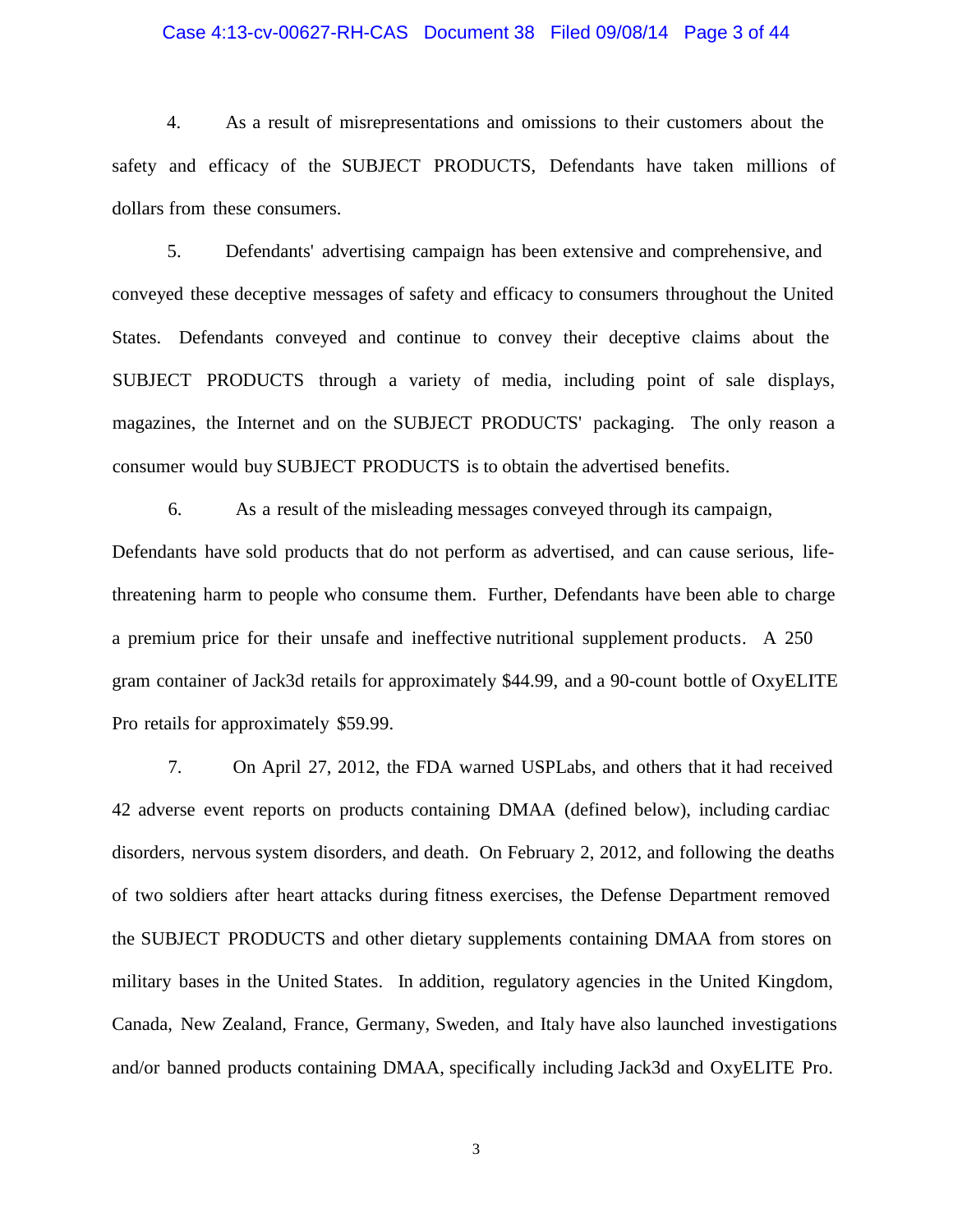#### Case 4:13-cv-00627-RH-CAS Document 38 Filed 09/08/14 Page 4 of 44

In April 2012, New Zealand banned all products containing DMAA. As of August 8, 2012, the use of DMAA is illegal in Australia. New South Wales has classified DMAA as a "highly dangerous substance" on the poisons list. DMAA is also on the World Anti-Doping Agency and Major League Baseball lists of banned substances.

8. OxyElite Pro, one of Defendants' products, was recalled after the FDA issued an administrative detention order. However, after purportedly removing DMAA from its products, Defendants substituted Aegeline in certain OxyElite Pro products for DMAA. Aegeline is harmful and should not have been used. Several adverse reactions have been reported from consumers who have purchased and ingested the substituted Aegeline product, including but not limited to serious liver injury, acute liver failure, hepatitis, liver transplants, and death.

9. On September 13, 2013, the FDA found seven Hawaii residents with acute liver failure and non-viral hepatitis. An investigation by the Department of Health and CDC revealed that all of the patients had consumed OxyElite Pro products. The FDA also identified patients outside of Hawaii with similar liver dysfunction after using OxyElite Pro. As of October 2013, there were 56 nationwide cases of acute liver failure or acute hepatitis linked to  $OxyE$ lite Pro.<sup>1</sup>

10. Plaintiffs bring this action on behalf of themselves, other similarly situated consumers who purchased the SUBJECT PRODUCTS in order to halt the dissemination of this false and misleading advertising message, correct the false and misleading perception Defendants have created in the minds of consumers, and to obtain redress for those who have purchased the SUBJECT PRODUCTS. Plaintiff alleges violations of the Consumers Legal Remedies Act, the Unfair Competition Law, breach of implied warranty, breach of express warranty, and unjust enrichment.

#### **PARTIES**

l

<sup>&</sup>lt;sup>1</sup> www.fda.gov/forconsumers/consumerupdates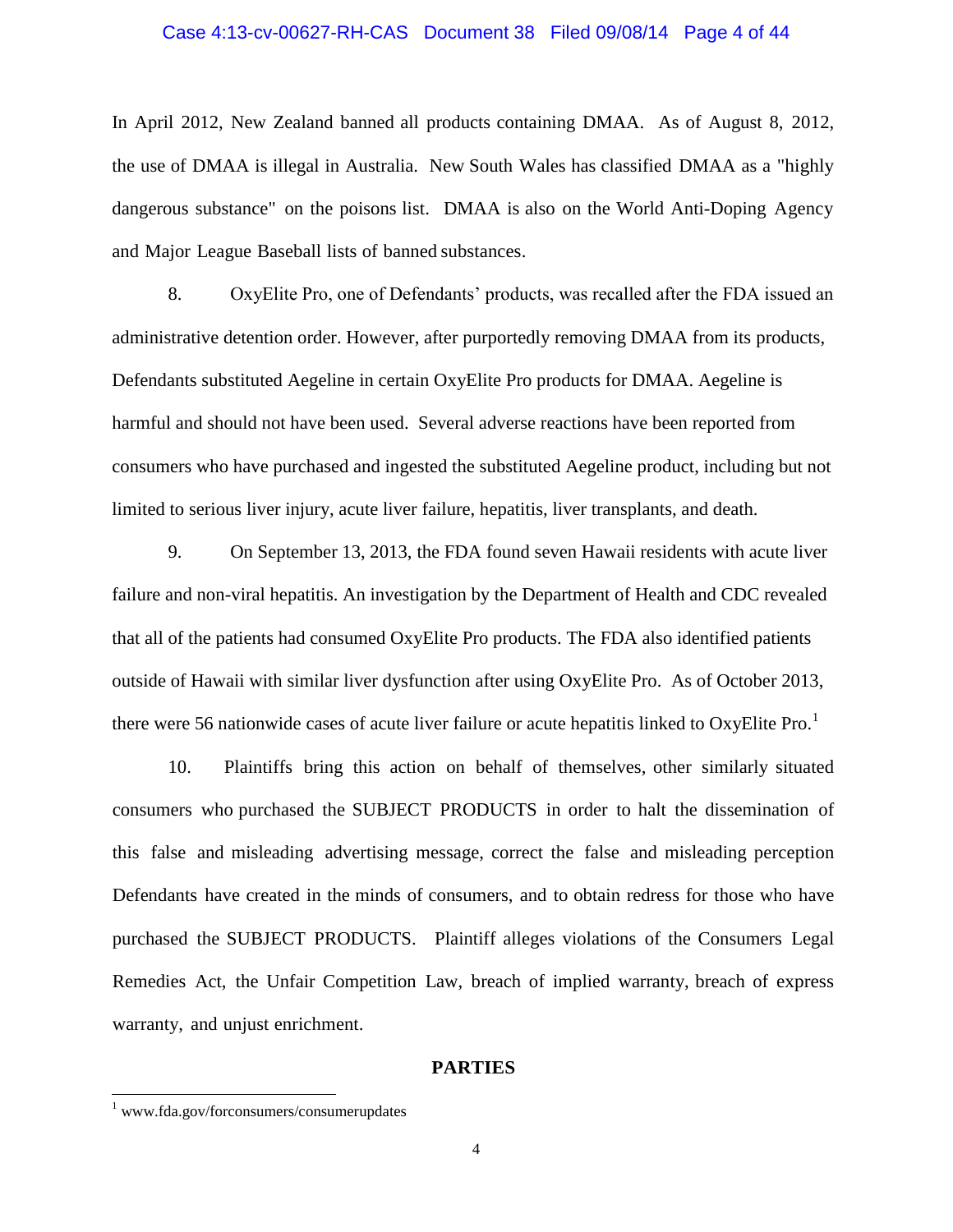#### Case 4:13-cv-00627-RH-CAS Document 38 Filed 09/08/14 Page 5 of 44

11. Plaintiffs, Juan Velasquez, Joshua Arce, and Giancarlo Bollo are individuals and residents of Florida; while Plaintiffs Michael Campos and Jennifer Southwick are individuals and residents of California (collectively known as "Plaintiffs"). During the class period, and before making their purchases, Plaintiffs were exposed to and read Defendants' advertising claims, including the SUBJECT PRODUCT's product labeling and Internet websites, including USP's websites. Plaintiffs were led to believe that the SUBJECT PRODUCTS were safe and effective. Plaintiffs purchased the SUBJECT PRODUCTS for the first time in or about January 2013, and made subsequent purchases until July 2013. Unbeknownst to Plaintiffs, the SUBJECT PRODUCTS contained DMAA or contained Aegeline as a substitute for DMAA. Plaintiffs purchased and used the SUBJECT PRODUCTS as directed, believing it was reasonably safe and effective as a dietary supplement. Plaintiffs did not know the SUBJECT PRODUCTS posed serious adverse health risks and was not proven effective when they purchased them.

#### *Defendant USPLabs, LLC*

12. Defendant USPLabs, LLC is a Texas corporation, headquartered in Dallas, TX and has been and still currently is regularly engaged in the business of licensing, manufacturing, formulating, packaging, distributing, marketing, advertising, and/or selling, either directly or indirectly, through third parties or related entities, non-prescription nutritional/dietary supplements for sale to, and use by, members of the general public, and as a part of their business, USPLabs, LLC, directly or indirectly was and is engaged in the manufacturing/formulating/distributing/selling/marketing/ advertising of purported nutritional/dietary supplements under the proprietary, trademarked names, Jack3d and OxyELITE Pro in interstate commerce and in Florida, which Plaintiff and the Class purchased as alleged herein.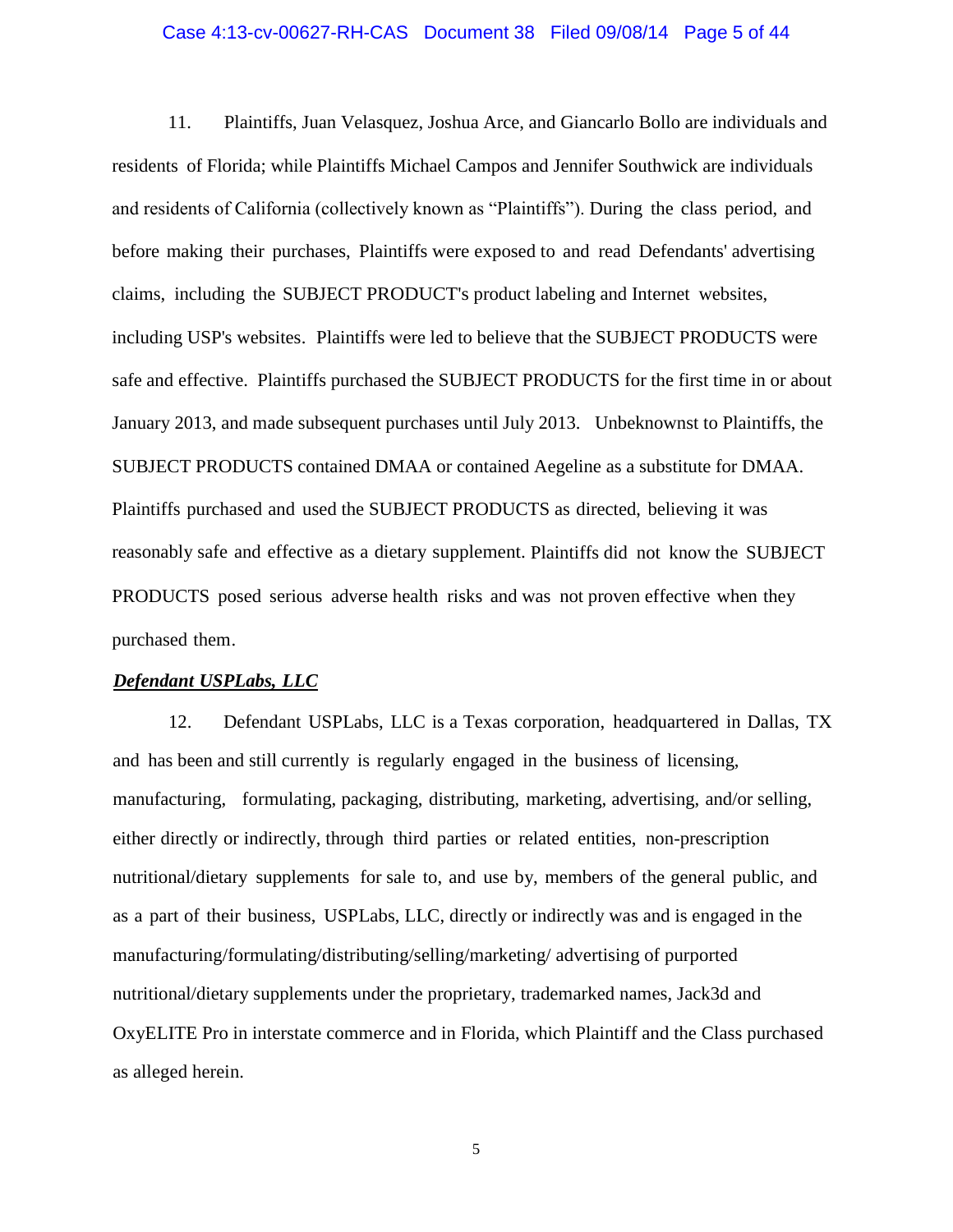#### Case 4:13-cv-00627-RH-CAS Document 38 Filed 09/08/14 Page 6 of 44

 13. At all relevant times, USPLabs transacted, solicited, and conducted business whether through retail stores or through internet merchants in the State of Florida and derived substantial revenue from such business.

 14. At all relevant times, USPLabs expected or should have expected that its acts would have consequences within the United States of America and within the State of Florida.

 15. Jonathan Vincent Doyle and Jacob Geissler (sometimes reported as Jacobo Geissler), who live in Denton, TX, are individuals having ownership interest in and executive positions in USPLabs, LLC, as well as UPSLABS OXYELITE, LLC. USPLABS OXYEPHEDRINE PRO, LLC, USPLABSPOWERFUL HOLDSING, LLC, USPLABS POWERFULL, LLC, and USPLABS PRIME, LLC (collectively, the "USP entities"). Upon information and belief, Jonathan Vincent Doyle and Jacob Geissler are shareholders in each of the USP entities, are corporate officers in each of the USP entities, direct and participate in the day to day operations of the USP entities, were responsible for the acts of the USP entities and for all intents and purposes own, operate and act through the USP entities.

16. Furthermore, the USP entities were at all times alleged herein under the control of their founders and dominant principals, Jonathan Vincent Doyle and Jacob Geissler. The Corporate filing for USPLabs, LLC with the Texas Secretary of State states "The limited liability company is to be managed by managers, the names and addresses of the governing persons are set forth below" wherein Jonathan Vincent Doyle and Jacob Geissler are named.

 17. At all times herein alleged, each of the acts of the employees, including but not limited to Jonathan Vincent Doyle and Jacob Geissler, were on behalf of, for the benefit of, at the direction of, and at the behest of USPLabs, LLC and were ratified by USPLabs, LLC. Further, each of the acts of the employees, including but not limited to Jonathan Vincent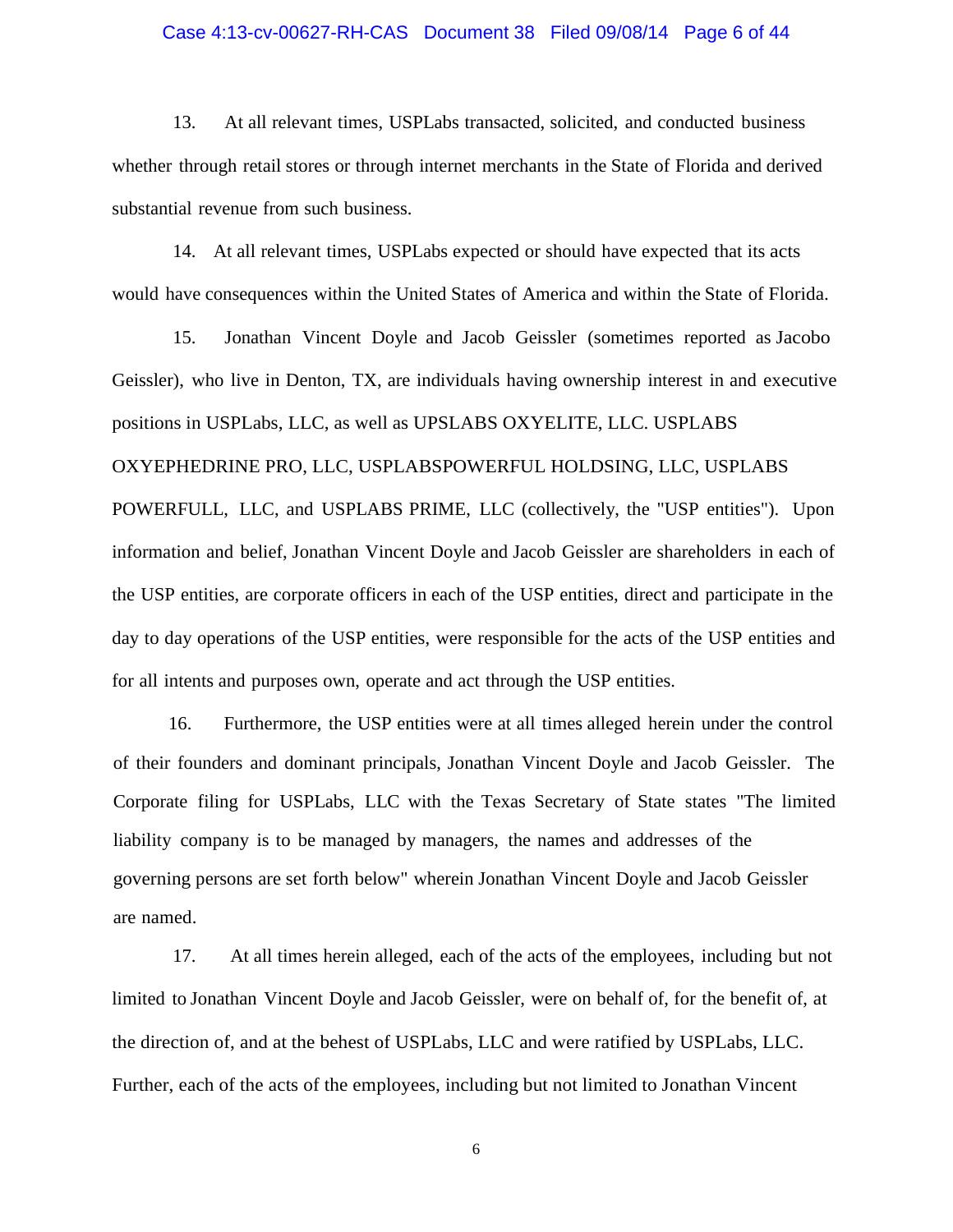Doyle and Jacob Geissler were done pursuant to an in accordance with corporate policy.

# *Defendant GNC Corporation*

18. Defendant GNC Corporation ("GNC") is a Delaware corporation with its principal place of business located in Pittsburgh, Pennsylvania.

 19. Defendant GNC conducted regular and sustained business in the State of Florida and throughout the nation, including through the sale of the SUBJECT PRODUCTS by its retail outlets, affiliates and franchisees. During the class period GNC was regularly engaged in the business of packaging, distributing, marketing, and/or selling, either directly or indirectly, through third parties or related entities, non-prescription nutritional/dietary supplements for sale to, and use by, members of the general public, and as a part of their business GNC sold and continues to sell the SUBJECT PRODUCTS purchased by Plaintiff and the Class as alleged herein.

20. At all times herein alleged, each of the Defendants was the agent, servant, partner, aider and abettor, co-conspirator and joint venture of each of the remaining Defendants herein and was at all times operating and acting within the purpose and scope of said agency, service, employment, partnership, conspiracy and joint venture and rendered substantial assistance and encouragement to the other Defendants, knowing that their conduct constituted a breach of duty owed to Plaintiffs.

#### **JURISDICTION AND VENUE**

21. This Court has original jurisdiction pursuant to 28 U.S.C. §1332(d)(2). The matter in controversy, exclusive of interest and costs, exceeds the sum or value of \$5,000,000 and is a class action in which some of the members of the class of plaintiffs are citizens of states different from Defendants. Further, greater than two-thirds of the class members reside in states other than the state in which Defendants are citizens.

22. Venue is proper in this Court pursuant to 28 U.S.C. §1391 in that many of the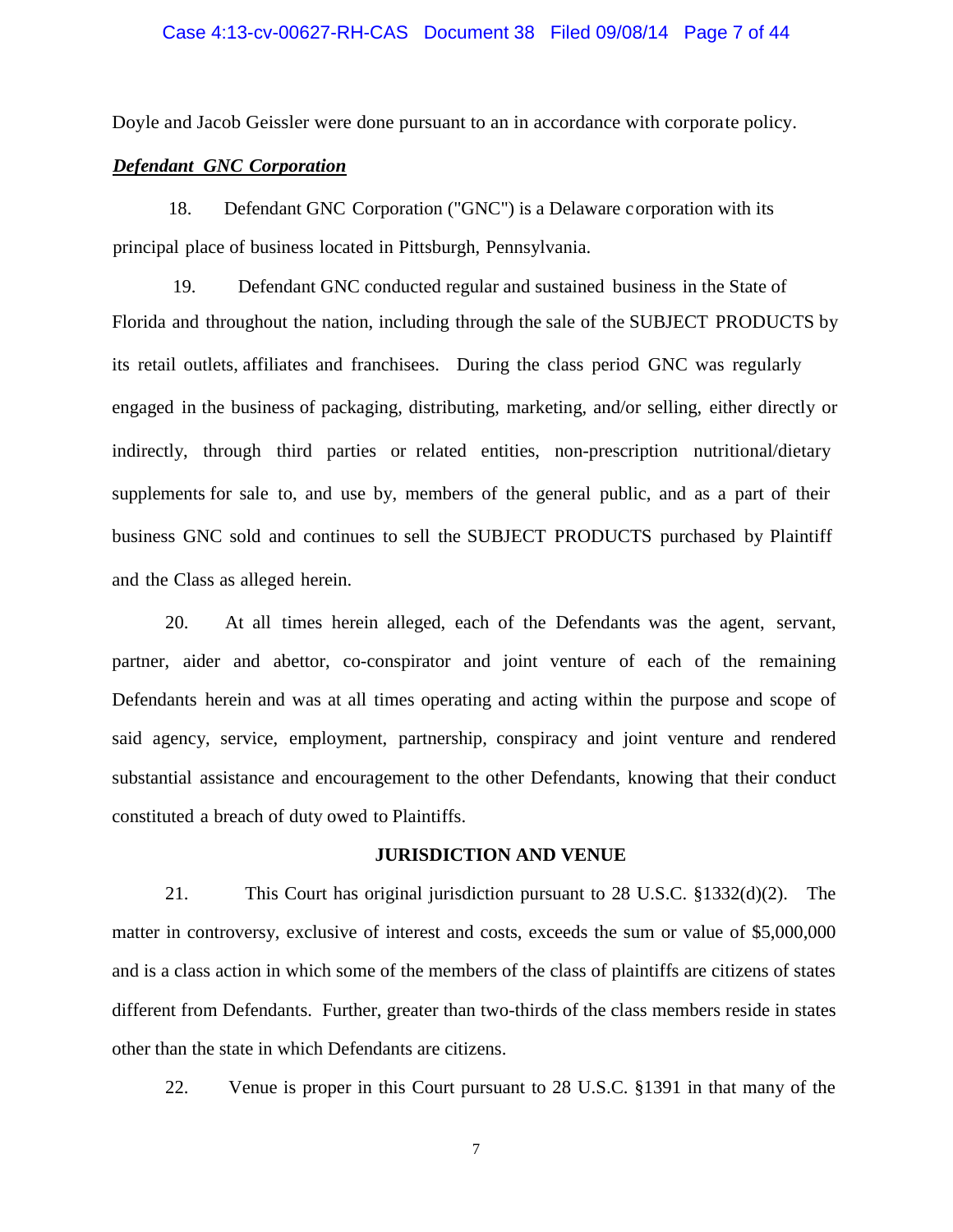### Case 4:13-cv-00627-RH-CAS Document 38 Filed 09/08/14 Page 8 of 44

acts and transactions giving rise to this action occurred in this district and because Defendants:

(a) are authorized to conduct business in this district and has intentionally availed itself of the laws and markets within this district through the promotion, marketing, distribution and sale of its products in this district;

- (b) do substantial business in this district; and
- (c) are subject to personal jurisdiction in this district

# **FACTUAL ALLEGATIONS**

23. Jack3d is a trademarked product sold and marketed by USP. ]ack3d contained 1,3-dimethylamylamine (also known as, and hereinafter referred to, as "DMAA"). DMAA was later substituted for Aegeline, also referred to as N-[2-hydroxy-2(4 methoxyphenyl) ethyl]-3-phenyl-2-propenamide.<sup>2</sup> Both DMAA and Aegeline are known to be active ingredients that lead to serious adverse health consequences as previously stated.

24. OxyELITE Pro, a trademarked product also sold and marketed by USP. OxyELITE Pro contained 1,3-dimethylamylamine (also known as, and hereinafter referred to, as "DMAA"). DMAA was later substituted for Aegeline, also referred to as N-[2-hydroxy-2(4-methoxyphenyl) ethyl]-3-phenyl-2-propenamide. Both DMAA and Aegeline are known to be active ingredients that lead to serious adverse health consequences as previously stated.

25. Throughout the class period, both of the SUBJECT PRODUCTS contained overlapping ingredients that caused them to be dangerous. They also did not work as advertised.

26. The SUBJECT PRODUCTS also contain caffeine, which increases the sympathomimetic qualities and dangers of DMAA and Aegeline.

- 27. Jack3d and OxyELITE Pro additionally do not work as advertised or marketed.
- 28. Jack3d and OxyELITE Pro are sold through retailers such as GNC in Florida and

l

<sup>&</sup>lt;sup>2</sup> http://www.stack3d.com/2013/10/international-usp-jack3d-advanced.html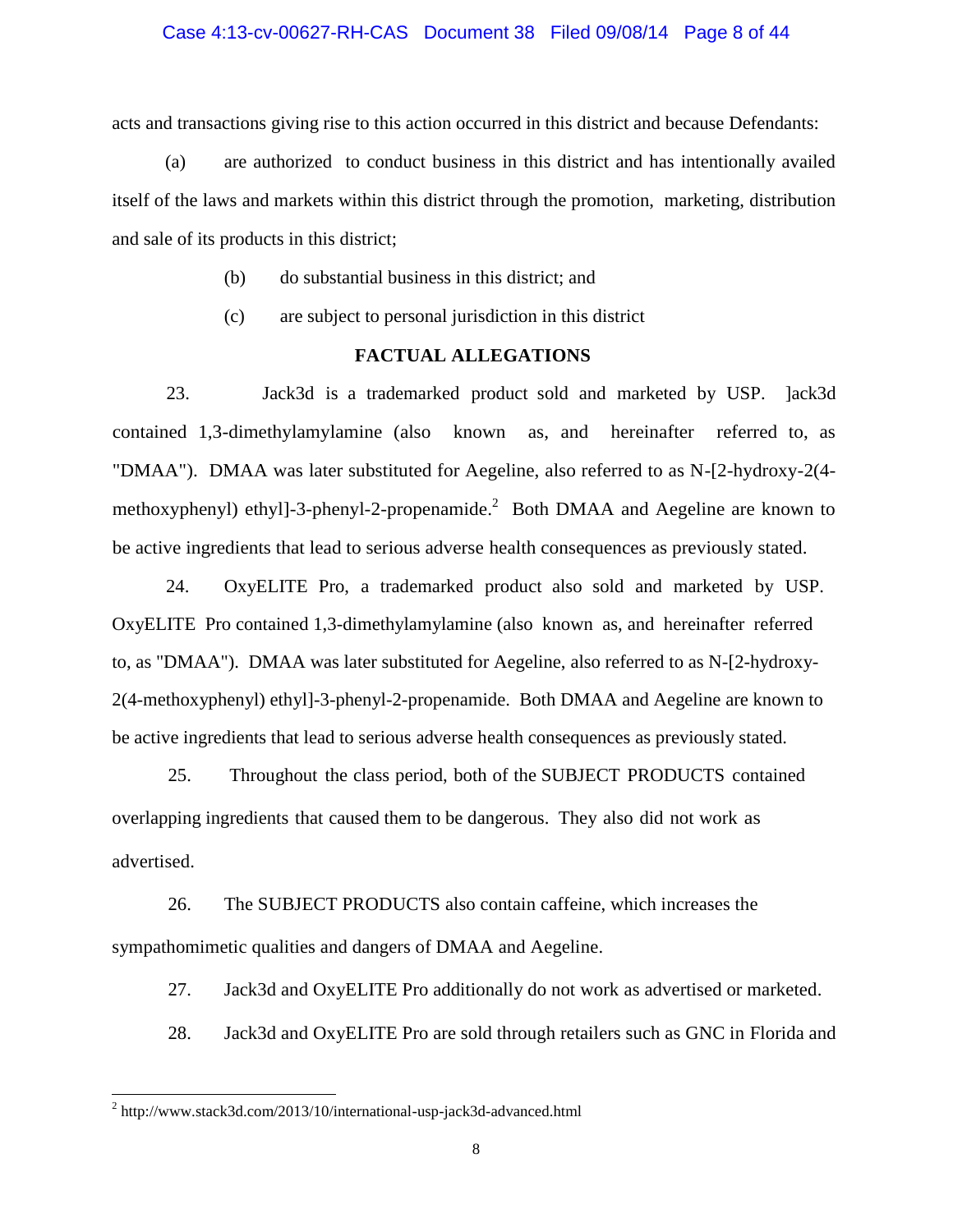#### Case 4:13-cv-00627-RH-CAS Document 38 Filed 09/08/14 Page 9 of 44

across the country.

29. DMAA, also known as methlhexanamine (MHA) and Geranamine, is an aliphatic amine compound that has properties mimicking those of the endogenous neurotransmitters of the sympathetic nervous system. As such it belongs to a group of compounds known as "sympathomimetics." Members of this class include ephedrine and amphetamines.

30. Aegeline is an alkaloid with sympathomimetic properties, and as such is in the same class as ephedrine and amphetamines. Aegeline has produced the stimulation of respiration and contraction in anesthetized cats.

31. Aegeline is considered adulterated per 21 U.S.C. 342(f) because it is a "new dietary ingredient" (not marketed in the United States before October 15 1994).

32. While sympathomimetics are used by physicians to increase blood pressure and to constrict blood vessels, they are also widely abused because of their perceived ability to enhance athletic performance and in some cases induce euphoria.

33. Sympathomimetics compounds were originally developed in the  $19<sup>th</sup>$  century as drugs for the treatment of cold symptoms. Compounds capable of constricting blood vessels were actively sought. First cocaine, then epinephrine, and in 1925 ephedrine, were used for this purpose. However, the adverse effects, inability to provide long term relief and addictiveness eventually resulted in the search for a similarly structured chemical. Through trial and error, it was eventually determined that slight modification of the ephedrine molecule would result in molecules having equivalent vasoconstrictor properties to ephedrine. These modifications eventually led to the development of DMAA, originally named "Fouramine".

34. In 1943, DMAA was introduced as a nasal decongestant by Eli Lilly under the trade name of Forthane. For unexplained reasons Eli Lilly voluntarily withdrew Forthane from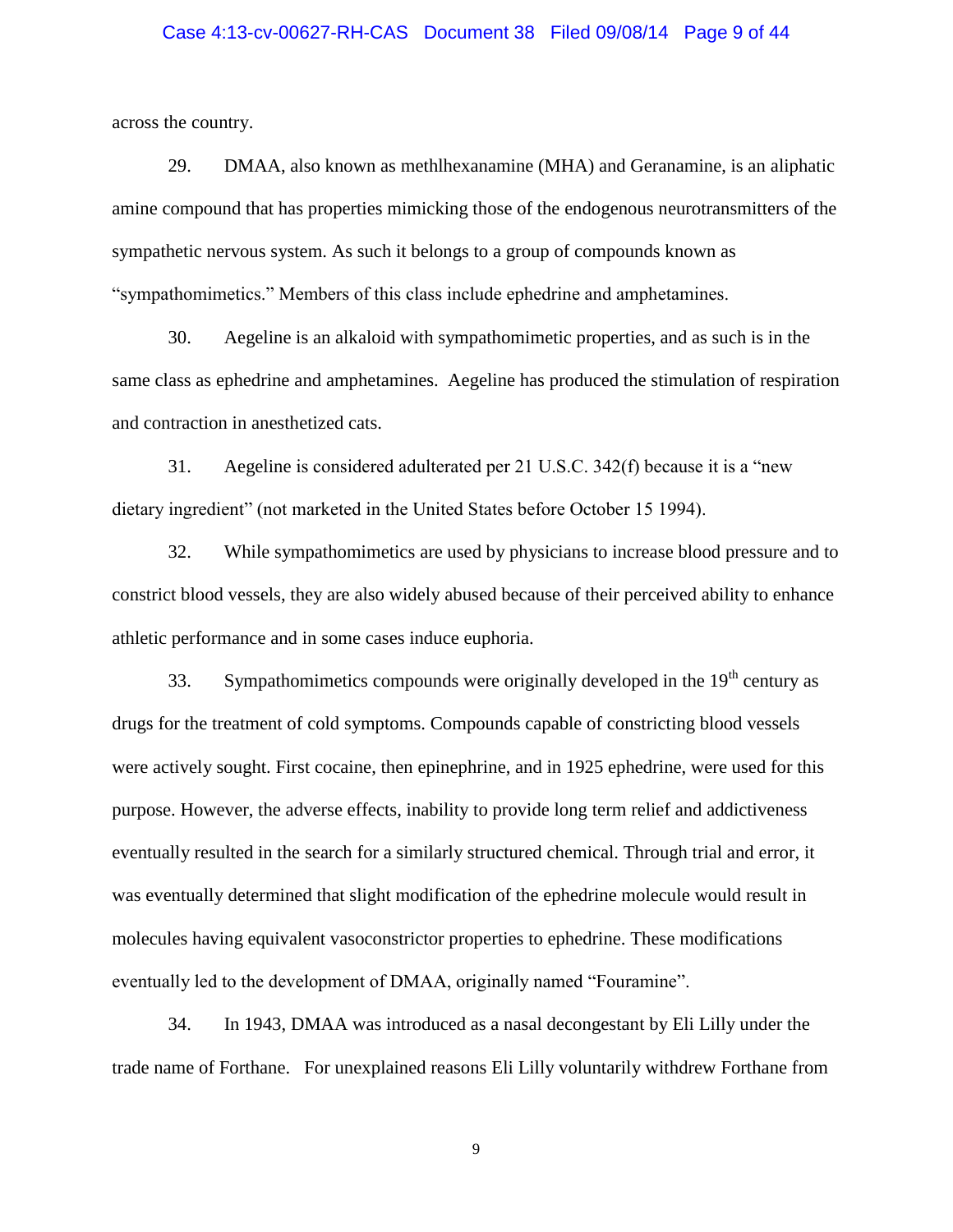#### Case 4:13-cv-00627-RH-CAS Document 38 Filed 09/08/14 Page 10 of 44

the market in 1983. No other prescription or over-the-counter drugs or dietary supplements used DMAA from1983. No other prescription or over-the-counter drugs or dietary supplements used DMAA from 1983 until approximately 2005. In 2005, Patrick Arnold, a chemist convicted for his role in the BALCO baseball steroid scandal, reintroduced MHA/DMAA as an over-thecounter dietary supplement with amphetamine-like qualities. It was marked as an alternative to ephedrine. The use of DMAA in dietary supplements spread and eventually found its way into SUBJECT PRODUCTS.

35. Animal testing in a variety of models demonstrated that DMAA was a potent pressor drug causing increase in blood pressure that is comparable to ephedrine. The structure of and mechanism by which DMAA increases blood pressure is thus similar to ephedrine. Dietary supplements containing ephedra, the natural form of ephedrine, were ordered off the market by the FDA in 2004, because the blood pressure and heart rate effects were associated with a number of serious adverse events to users including heart attack, stroke and death.

36. Aegeline is not reasonably expected to be safe when used under the conditions recommended on the Products' labeling, and public health officials throughout the United States are actively investigating a number of severe illnesses characterized by hepatotoxicity by consumers of the Product. Several findings suggest a causal connection exist between ingestion of the Product and the illnesses reported.

37. In a review of twenty (20) medical records initially submitted to FDA by the Hawaii Department of Health, fourteen (14) patients (70%) had ingested Defendants' products containing Aegeline prior to becoming ill. There were no other consistent commonalities among the fourteen (14) patients other than exposure to the SUBJECT PRODUCTS. Several patients sustained injuries to the liver that required transplantation, and one patient died before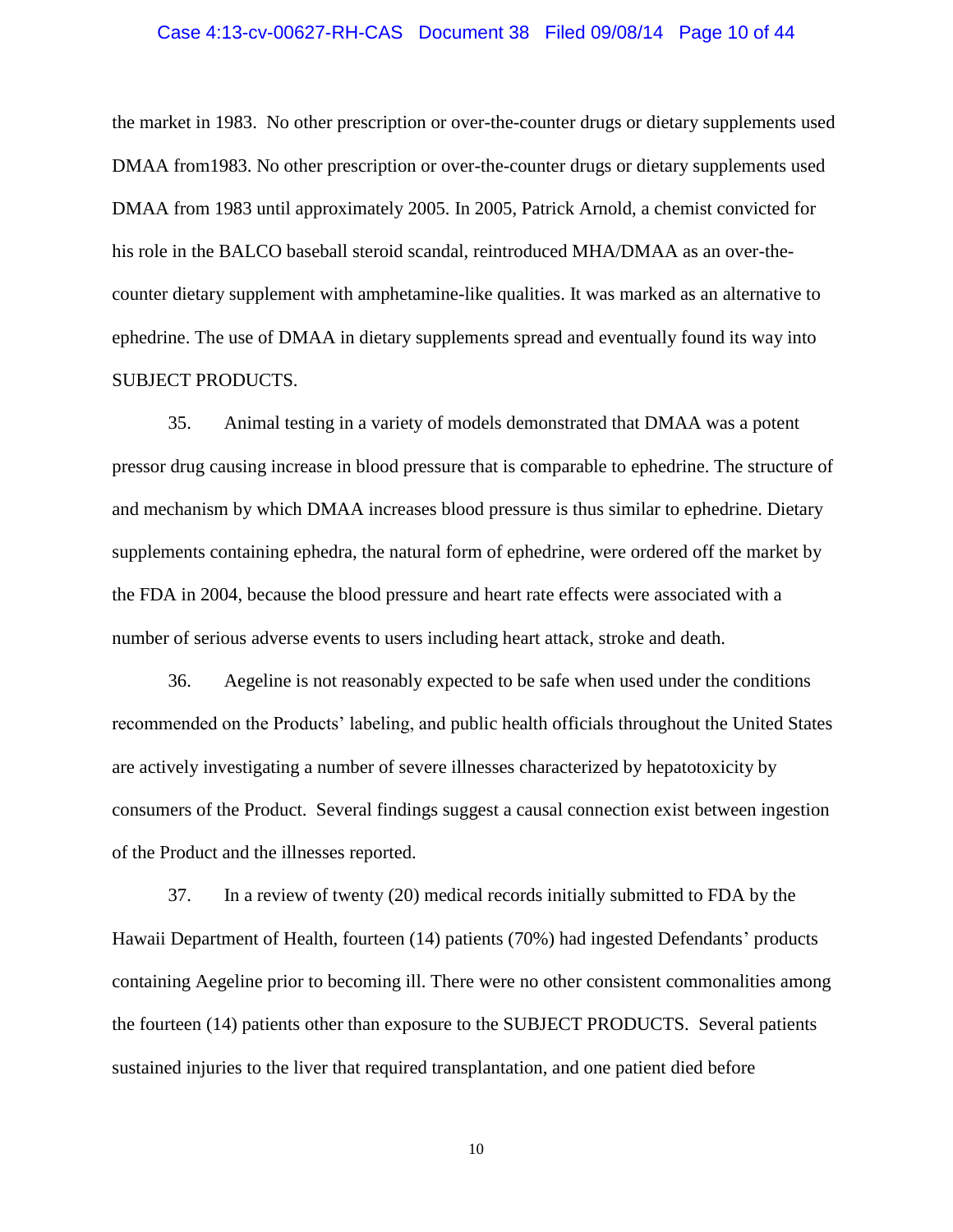#### Case 4:13-cv-00627-RH-CAS Document 38 Filed 09/08/14 Page 11 of 44

transplantation could be undertaken. And finally, rigorous clinical protocols were followed in the care of the patients to exclude and/or rule out known causes of liver disease. The absence of these causes of liver disease increases the likelihood that the SUBJECT PRODUCTS resulted in hepatotoxicity in these patients.

38. Defendants conveyed their deceptive claims about the SUBJECT PRODUCTS through a variety of media, including magazines, the Internet, and on the SUBJECT PRODUCTS' label and packaging. In addition, retailers, including Defendant GNC promote, market and sell the SUBJECT PRODUCTS in stores, on their websites and through other advertising media.

39. On the Jack3d label, a representative sample of which is reproduced above, Defendants prominently claimed:

- **"UNIVERSITY STUDIED"**
- **- "\*\*For the result of the clinical studies, visit:**

# **www.USPLabsDirect.com/research**

- 40. On the OxyELITE Pro label, a representative sample of which is reproduced above, Defendants prominently claimed:
- **"PHARMACIST FORMULATED"**
- **- "Super Thermogenic TM"**
- **- "University Studied"**
- **- "For the results of the clinical studies, visit:**

### **www/USPLabsDirect.com/research"**

41. In their advertisements and on their website, USP makes the following

representation about OxyELITE Pro: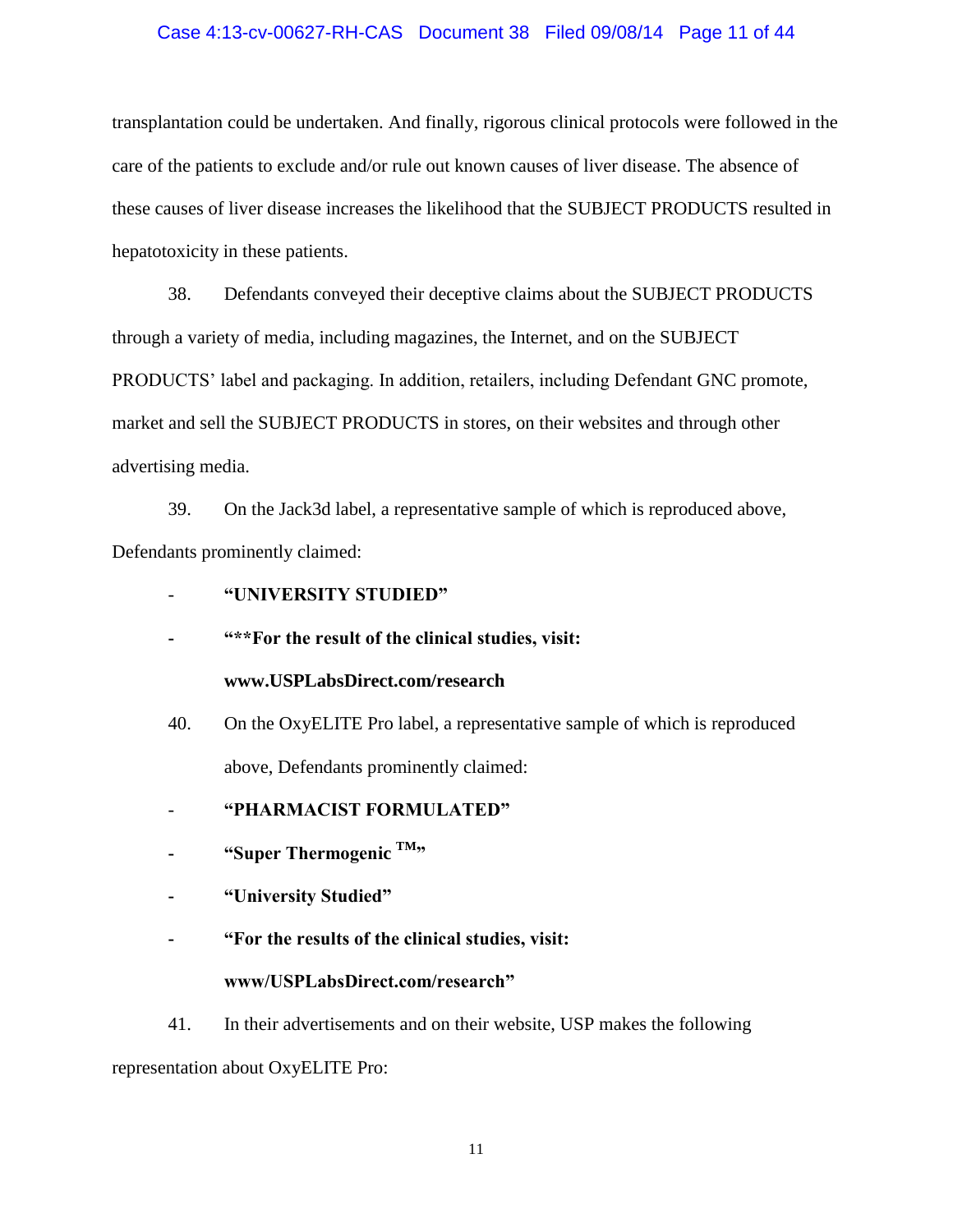# Case 4:13-cv-00627-RH-CAS Document 38 Filed 09/08/14 Page 12 of 44

- "Introducing a burner coined the 'Super Thermogenic<sup>TM</sup>' by those familiar with its effectiveness…"
- "Backed by 3 Peer Reviewed Clinical University Research Studies"
- "Potent 'Super Thermogenic"

42. In their advertisements and on their website, USP represents that the safety and efficacy of Jack3d is proven and supported by clinical research, including stating:

- "Backed by 2 Peer-Reviewed Published Clinical University Research Studies"
- "Jack3d is now backed by multiple University studies, **including double-blind,**

# **placebo-controlled research."**

- "Jack3d is THE original University Studies Ultra-Concentrated Pre-Workout…"
- "Jack3d **proven in the real world & in the lab…"**
- 43. USP also advertises on fitness blogs and websites such as bodybuilding .com throughout these blogs and websites. USP makes similar claim and misrepresentations. In fact,

USP's Jacob Geissler also writes letters on such sites claiming Jack3d:

- will make "everyone dominate the weights and have crazy, lasting energy along with sick, muscle engorging pumps."
- contains a "synergistic combination (which) is KEY"
- is not like other products, which are "a bunch of ingredients thrown together haphazardly, "and
- uses "only the highest quality ingredients."

However these like the other misrepresentations with respect to the safety, efficacy, and purity of SUBJECT PRODUCTS, are false, misleading and deceptive.

44. USP also issued press releases, which promote the purported safety and efficacy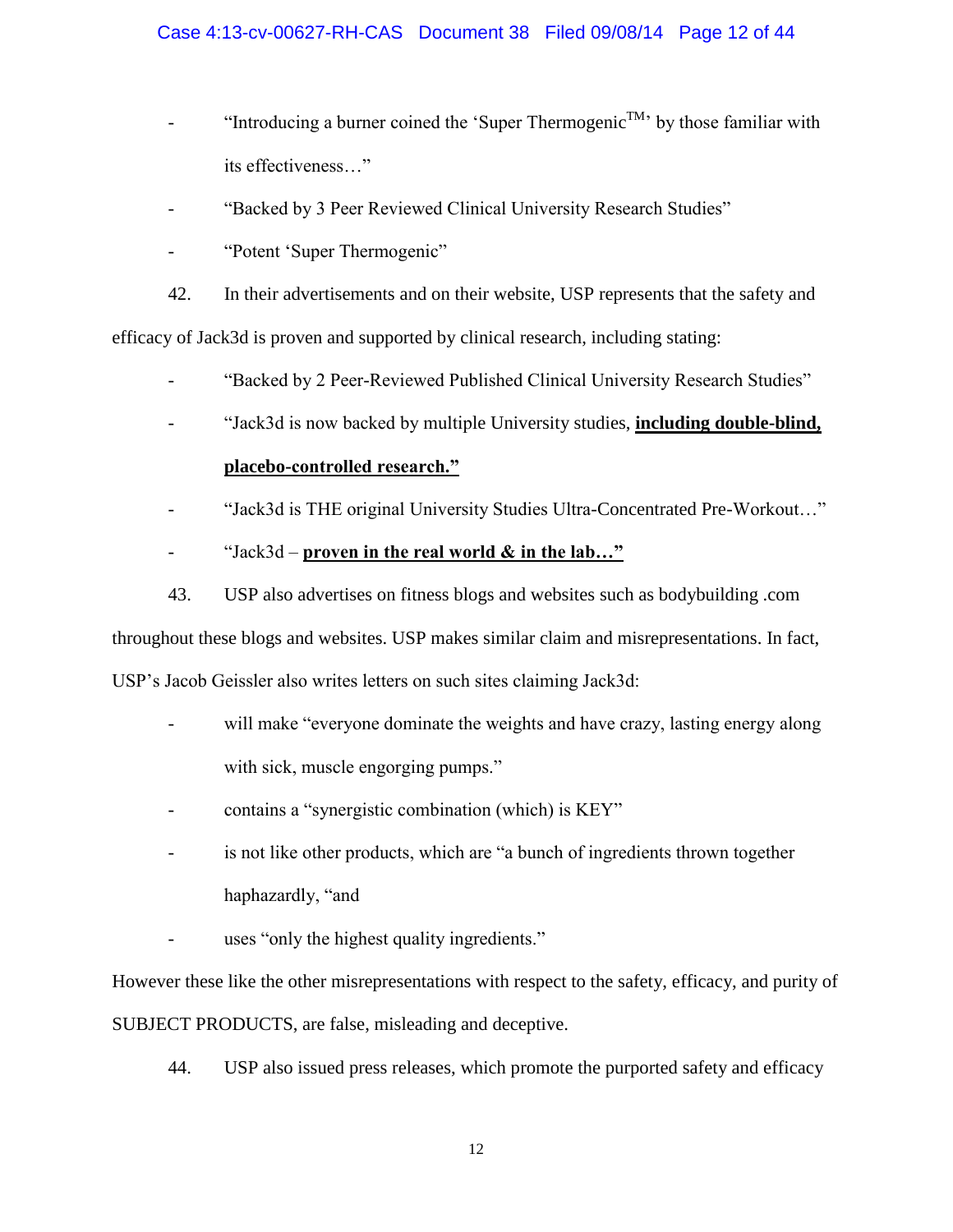# Case 4:13-cv-00627-RH-CAS Document 38 Filed 09/08/14 Page 13 of 44

of the SUBJECT PRODUCTS, even after FDA issued warnings regarding the SUBJECT PRODUCTS.

45. USP also utilized false and deceptive print and Internet advertisements, which reinforced and promoted the purported scientific studies demonstrating the safety of Jack3d.

46. USP owns and operates another website, www.dmaaresearch.com, where it makes similar statements about the purported research supporting the safety and efficacy of DMAA. For example, on its dmaaresearch.com website USP states: "USPLabs has invested heavily in clinical and analytical research on 1,3 DMAA. We made four submissions to FDA providing the most up to date information regarding the safety and legality of the ingredient. This included 11 peerreviewed, published clinical and analytical studies."<sup>3</sup>

47. Additionally, USPLabs provides the following content and press release on its

dmaaresearch.com website:

# FOR IMMEDIATE RELEASE

Dallas, TX – **April 16, 2013** – USPLabs stands by the safety and legality of its products containing the dietary ingredient 1, 3-DMAA. Despite being among the most studied ingredients ever with 11 published peer-reviewed clinical & analytical studies, the FDA has urged the industry to discontinue the use of 1, 3-DMAA in dietary supplements. We disagree with FDA's position. The company has never-the-less concluded for business reasons to **phase-out products containing 1,3-DMAA and replace them with new advanced formulations**. USPLabs would like to take this opportunity to thank its loyal customers who can continue to expect safe and effective products developed through cutting-edge research and development.<sup>4</sup>

The company stands by the safety and legality of 1,3 DMAA when used as directed and points to the substantial scientific, medical, and analytical support that appears on this website.<sup>5</sup>

48. USP's website, including www.USPLabsDirect.com and

www.DMAAResearch.comare available to the general public and USP's advertisements in other

media promote these websites.

l <sup>3</sup> http://dmaaresearch.com/

<sup>4</sup> http://dmaaresearch.com/docs/USPlabs%20Press%20Release.pdf

<sup>5</sup> http://dmaaresearch.com/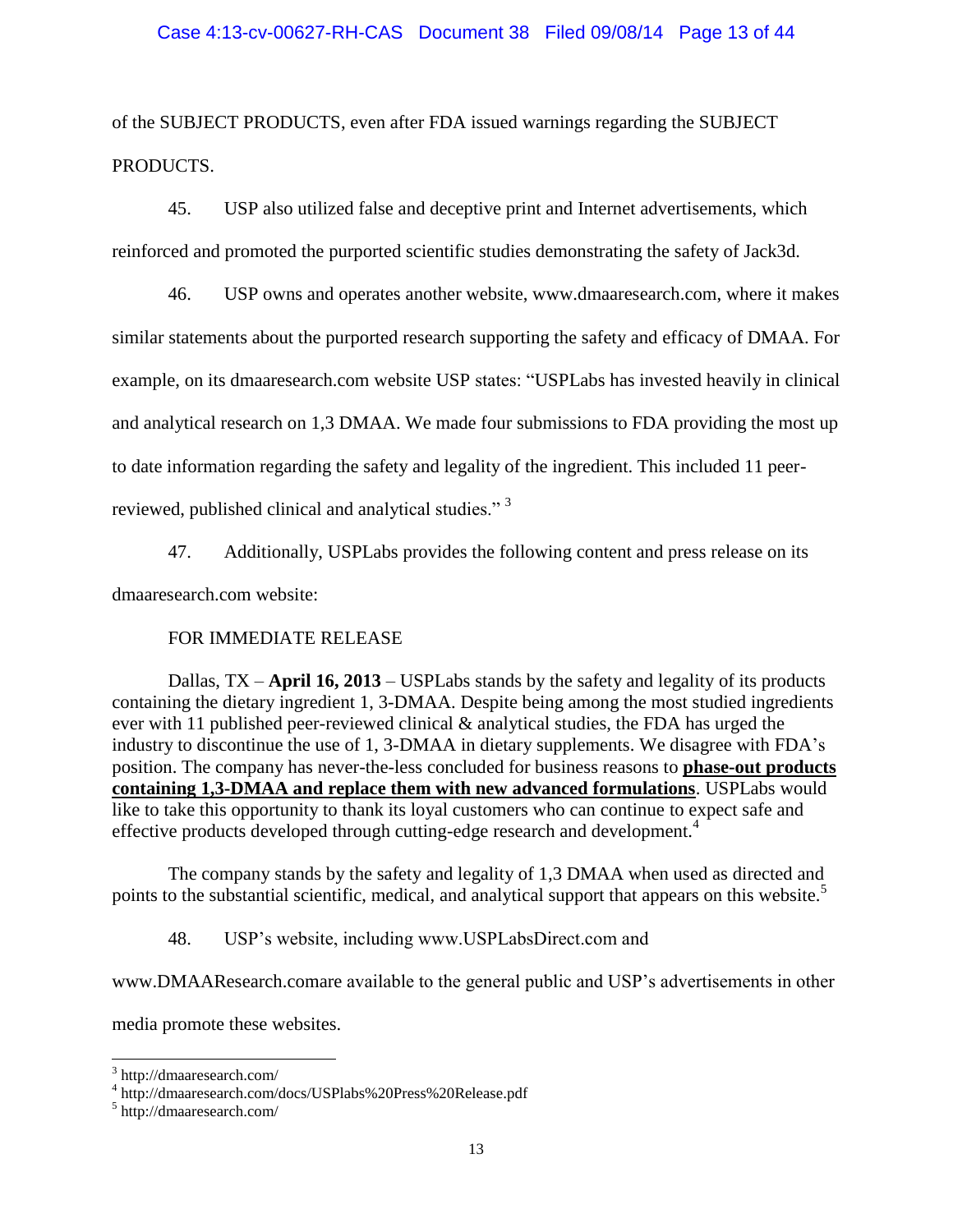#### Case 4:13-cv-00627-RH-CAS Document 38 Filed 09/08/14 Page 14 of 44

49. In addition to its own independent misleading advertising about the SUBJECT PRODUCTS. Defendant GNC participated in, controlled, enabled, and adopted USP's representations concerning the safety and efficacy of the SUBJECT PRODUCTS. GNC, which sold the SUBJECT PRODUCTS, adopted and is responsible for the representations made on the packaging and labeling of the SUBJECT PRODUCTS regarding the safety and efficacy, when it decided to place such SUBJECT PRODUCTS on its store shelves and retail websites, and thereafter advertised and sold such SUBJECT PRODUCTS to Plaintiff and other members of the Class.

50. Further, GNC advertised and included a prominent link on its own website to USP's Jack3d and OxyELITE Pro websites. GNC also engaged in Internet marketing, including through email blasts for the SUBJECT PRODUCTS. GNC also controlled the content of any advertising for GNC's promotions of Jack3d.

51. GNC also utilized in-store, point of sale displays to market to SUBJECT PRODUCTS.

52. GNC's marketing and advertising further reinforces these claims of safety and efficacy. For example, it states that it "OxyELITE Pro is Pharmacist-formulated to deliver fast results" and that Jack3d is **"University Studied."** GNC's representation that Jack3d is **"University Studied"** reasonably implies that the studies demonstrate the product's safety. In truth, studies involving Jack3d demonstrate that consuming Jack3d at the recommended levels is unsafe, including because it leads to elevated blood pressure and heart rate.

53. Despite the overwhelming evidence that Jack3d and OxyELITE Pro are neither safe nor effective, GNC continues to make public statements to the contrary, assuring consumers that DMAA and Aegeline is safe.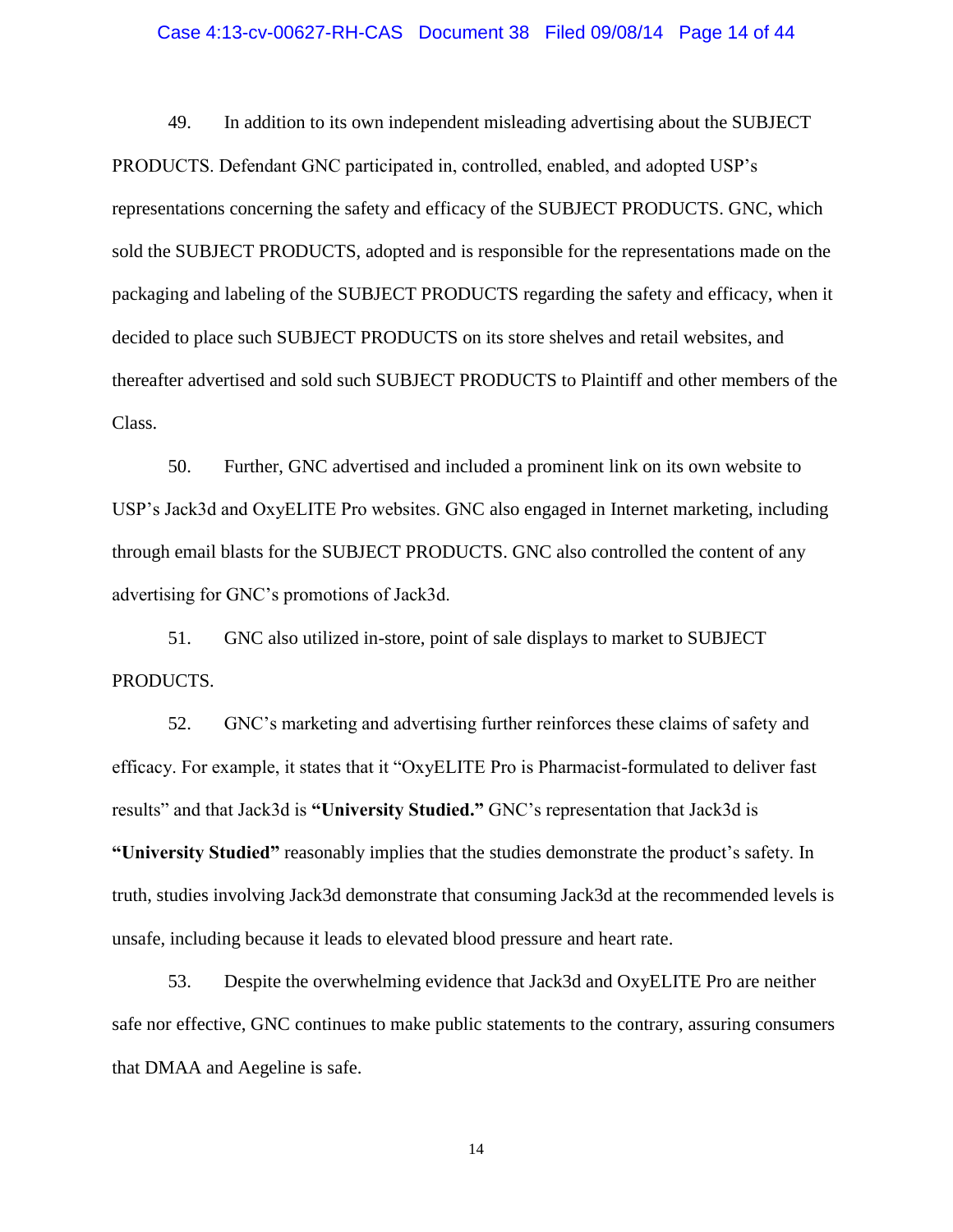#### Case 4:13-cv-00627-RH-CAS Document 38 Filed 09/08/14 Page 15 of 44

54. Without requisite proof, Defendants also claim that SUBJECT PRODUTS are safe, effective, and proven by research. For the types of marketing claims at issue, the Federal Trade Commission rules, mirroring common law duties of fair representation, require the Defendants actually have the level of proof claimed, here clinical proof, at the time the claims are made. However, Defendants did not, and have never possessed the requisite proof.

55. The health problems associated with SUBJECT PRODUCTS manifest themselves when consumers consume the SUBJECT PRODUCTS at recommended dosage levels.

56. Despite the evidence of significant health risks. Defendants continue to make material misrepresentations and omissions in their advertising for the SUBJECT PRODUCTS, including on the SUBJECT PRODUCTS' packaging and labeling, and on Defendants' websites. Moreover, as stated herein, Defendants continue to downplay the true health risks involved with consuming the SUBJECT PRODUCTS.

57. For example, in a further attempt to downplay the true risks of consuming the SUBJECT PRODUCTS, USP has even filed suit in the Northern District of Texas (Case 3:12 cv-01605-O) against an individual and entity for allegedly making false and disparaging statements about Jack3d. The allegedly false statements included well-known, incontrovertible facts about Jack3d such as that it is an "amphetamine-like compound," and that it "speeds up your heart rate." USP continues to not only make misrepresentations to the public about the nature of DMAA and Aegeline in SUBJECT PRODUCTS as alleged above. It so vehemently denies their sympathomimetic qualities that it is suing individuals for defamation.

58. Making their actions even more unfair and reprehensible is that USP's own funded studies, which make conclusions that are consistent with the FDA's 2012 warning letter to USP concede that DMAA and Aegeline is a "simple aliphatic amine with sympathomimetic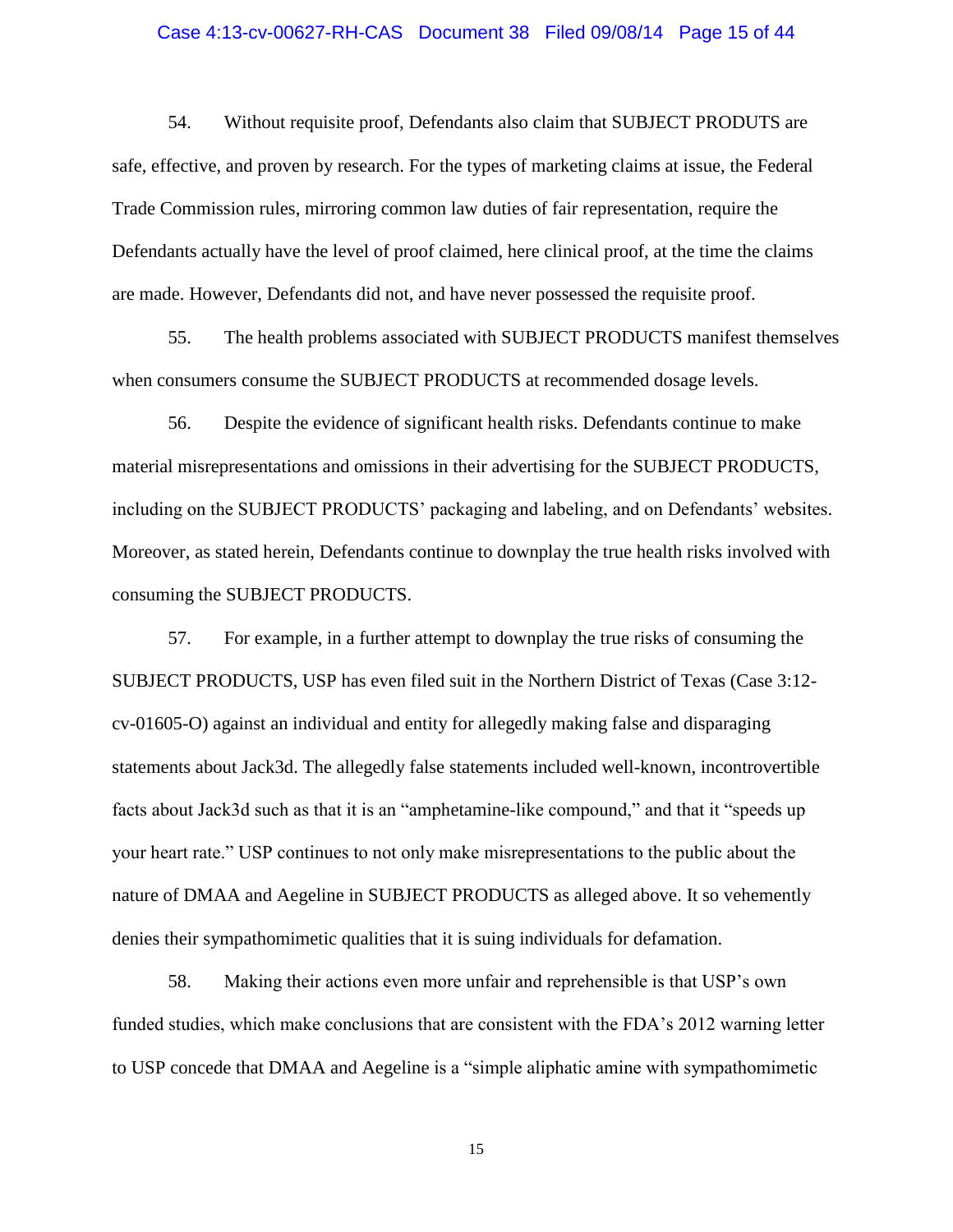properties."<sup>6</sup>

l

59. Despite claims made by USP in its marketing and advertising, as detailed above, the SUBJECT PRODUCTS are not scientifically tested or proven to provide, and do not provide the advertised health benefits of **"increase**[d]…fat breakdown **and** energy expenditure," "reduced fat mass," "weight loss" and other similar benefits. Accordingly, USP's marketing claims that the SUBJECT PRODUCTS are proven, including because they are "UNIVERSITY STUDIED," SCIENTIFICALLY REVIEWED," "ADVANCED FORMULA," and "PHARMACIST FORMULATED" are false, misleading, and likely to deceive the ordinary consumer.

60. Properly-conducted human studies do not demonstrate the safety or efficacy of the SUBJECT PRODUCTS, Aegeline, or DMAA. In fact, human data regarding the safety or efficacy of DMAA or Aegeline are few and are the majority are funded by the USP Defendants.

61. Even the Defendants' own purported clinical proof demonstrates the falsity of its claims. On its websites, usplabsdirect.com (which is referred to on the SUBJECT PRODUCTS' labeling) and dmaaresearch.com, USP lists "eleven" studies on DMAA and/or Aegeline containing products. USP admits its involvement and funding at least five studies. Furthermore, none of these studies provide substantiation for the marketing claims.

62. However, While USP claims on its website that two studies conducted by Dr. Richard Bloomer were conducted by an "independent scientist without the involvement of the company," these studies like the other five are *all* from the same laboratory at the University of Memphis. Dr. Bloomer was a lead researcher in each of the studies cited by USP. Moreover, Bloomer, Harvey *et al* 2011, which USP claims was conducted by an independent scientists,

<sup>&</sup>lt;sup>6</sup> See Whitehead, PN, Schilling, BK, Farney, TM, Bloomer, Rj. Impact of a dietary supplement containing 1,3-dimethylamulamine on blood pressure and bloodborne markers of health: a 10-week intervention study. Nutrition and Metabolic h1sights 2012:533-39.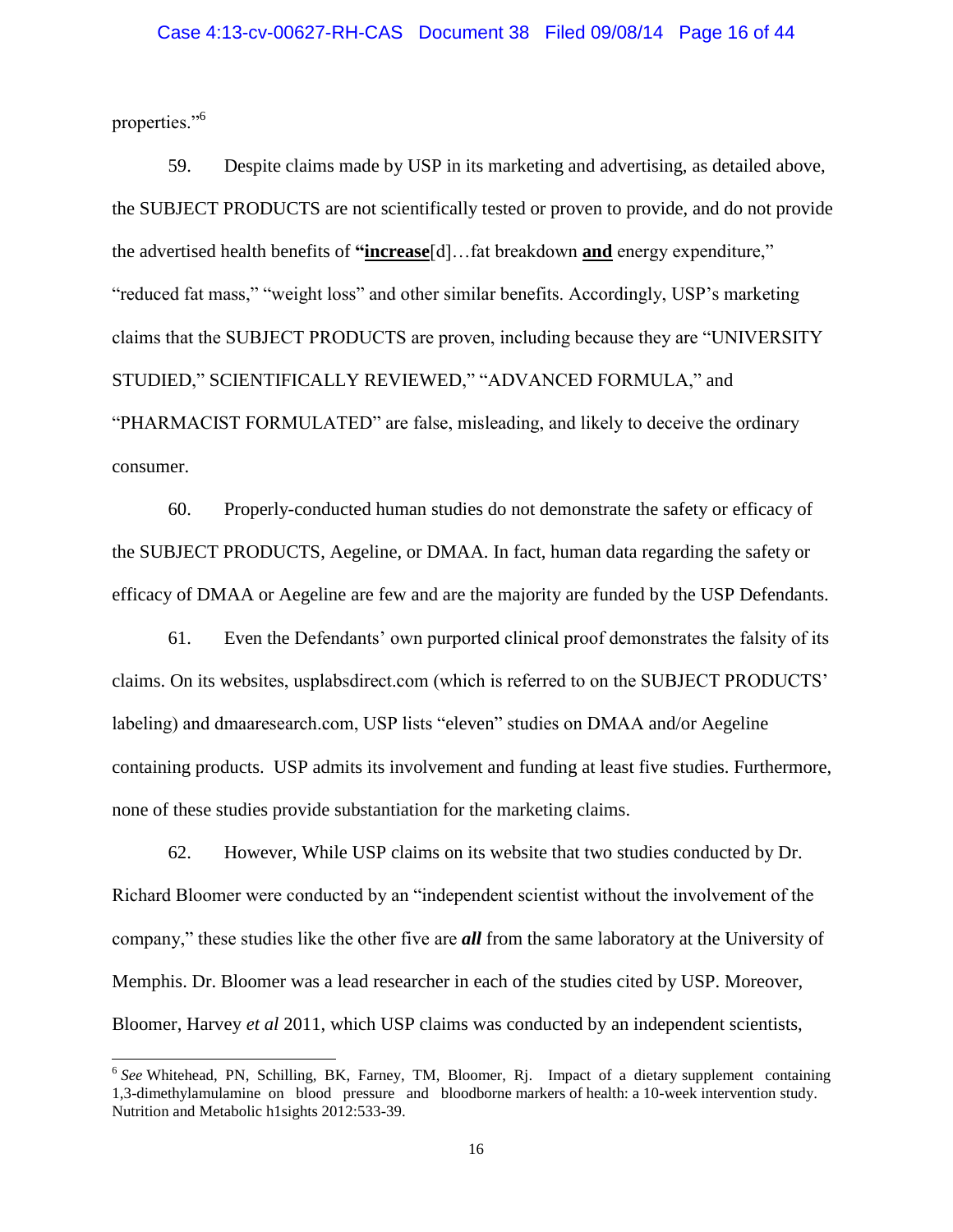#### Case 4:13-cv-00627-RH-CAS Document 38 Filed 09/08/14 Page 17 of 44

concedes that the opposite is true by stating at the conclusion of the study "CONFLICT OF INTEREST STATEMENT – Richard J. Bloomer, PhD discloses conflicts of interest with…  $USPLabs"$ <sup>7</sup>

63. Dr. Bloomer has received \$524,332 in funding from USPLabs: \$132,860 (2010- 2011), \$225,600 (2011-2012), \$128,860 (2012-2013), \$31,036 (2013) and (\$92,298 (2013-  $2014$ ).<sup>8</sup>

64. Even this so-called "independent" study conducted by Bloomer reported that consumption of DMAA results "in a significant increase in blood pressure." This was a placebocontrolled study of a DMAA supplement, the result of which showed a significant increase in systolic blood pressure in the DMAA group over the controls.

65. In studies known to and funded by USP, the acute ingestion of proprietary DMAA or Aegeline products such as Jack3d and OxyELITE Pro is associated with highly significant increases in blood pressure and RPP within 30 minutes. <sup>9</sup> These findings represent the effect of the drug at rest. Indeed, the authors conclude that the drug increase myocardial work.

66. USP does not adequately warn of the sympathomimetic effects, specifically including the statistically significant increased blood pressure found by one study<sup>10</sup> caused by

*Metabolic h1sights* 5: 1, 2012.

<sup>&</sup>lt;sup>7</sup> See Bloomer RJ. Harvey IC, Farney TM, Bell ZW, and Canale RE. Effects of 1,3- dimethylamylamine and caffeine alone or in combination on heart rate and blood pressure in healthy men and women. *PJ ys Sportsmed39:* 111-120, 2011.

<sup>8</sup> *See* http://umwa.memphis.edu/fcv/viewprofile.php?uuid=rbloomer (last visited August 22, 2012).

<sup>&</sup>lt;sup>9</sup> McCarthy CG, Farney TM, Canale RE, Jr RJA, and Bloomer RJ. A Finished Dietary Supplement Stimulates Lipolysis and Metabolic Rate in Young Men and Women. *NutJition and Metabolic Insights* 5: 23, 2011.

<sup>&</sup>lt;sup>10</sup> McCarthy CG, Farney TM, Canale RE, Jr RJA, and Bloomer RJ. Hemodynamic and Hematologic Profile

of Health Adults Ingesting Dietary Supplements Containing 1,3- Dimethylamylamine and Caffeine. *Nutrition and*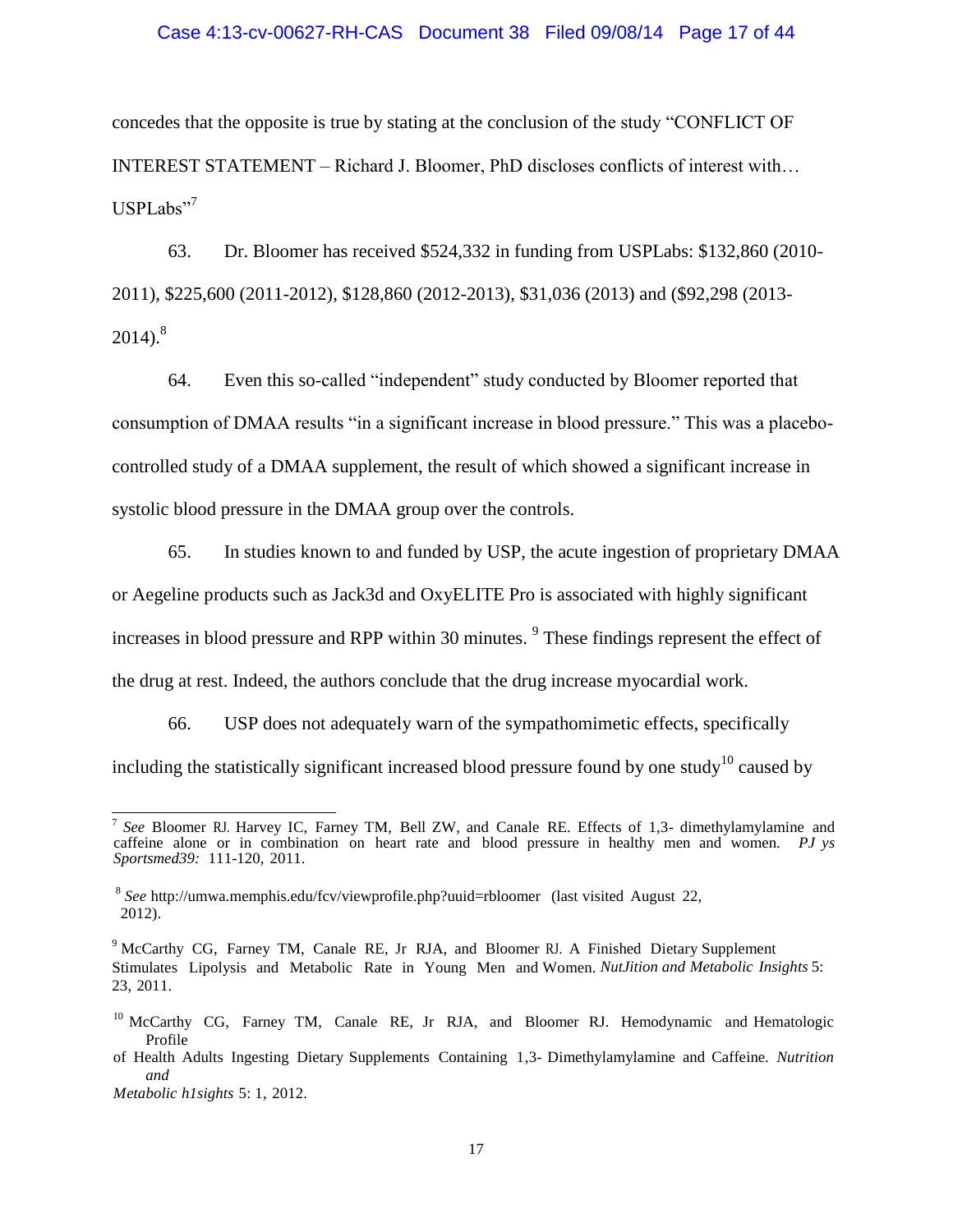### Case 4:13-cv-00627-RH-CAS Document 38 Filed 09/08/14 Page 18 of 44

Jack3d and OxyELITE Pro, by comparing the risk to mild amounts of coffee:

The Hemodynamic response to *acute* ingestion was assessed as well. OxyElite Pro did not result in a statistically significant change in heart rate or diastolic pressure, but did cause a statistically significant change in systolic blood pressure from baseline. This increase was mild and transient, and was similar to the changes reported in the scientific literature for subjects ingesting an amount of caffeine equivalent to 2-3 cups of coffee (emphasis added).

67. The statement with respect to acute ingestion is misleading given the study results demonstrate that "compared to pre-ingestion and in general, both supplements resulted in an increase in SBP, DBP, and RPP from 5%-15%, with a peak occurring at the 60 or 90 minute post-ingestion time." The study went onto highlight the acute cardiovascular risk:

As expected based on the pharmacologic profiles of caffeine and of 1, 3 dimethylamylamine, acute intake of dietary supplements containing these agents results in an increase in myocardial work. Specifically, SBP is increased significantly in response to treatment, while DBP, and RPP increase to a lesser extent.

68. In making this and similar representations, USP mislead users about the risks of

SUBJECT PRODUCTS. USP attempted to mislead consumer about the health dangers of increased blood pressure and consequent risks caused by DMAA, and the health dangers of liver damage and hepatitis and consequent risks caused by Aegeline, by comparing the risk to consumption of mild to moderate amounts of caffeine, a universally regarded safe sympathomimetic when used in isolation. USP also failed to adequately warn users of the potential serious dangers of DMAA and/or Aegeline toxicity in susceptible users which USP knew or should have known might results from consuming the SUBJECT PRODUCTS. USP widely and successfully marketed the product throughout the United States by, among other things conducting a marketing campaign which misrepresented the testing efficacy and potential risks of the products in order to induce widespread consumption.

69. Accordingly, and contrary to the marketing and promotional campaign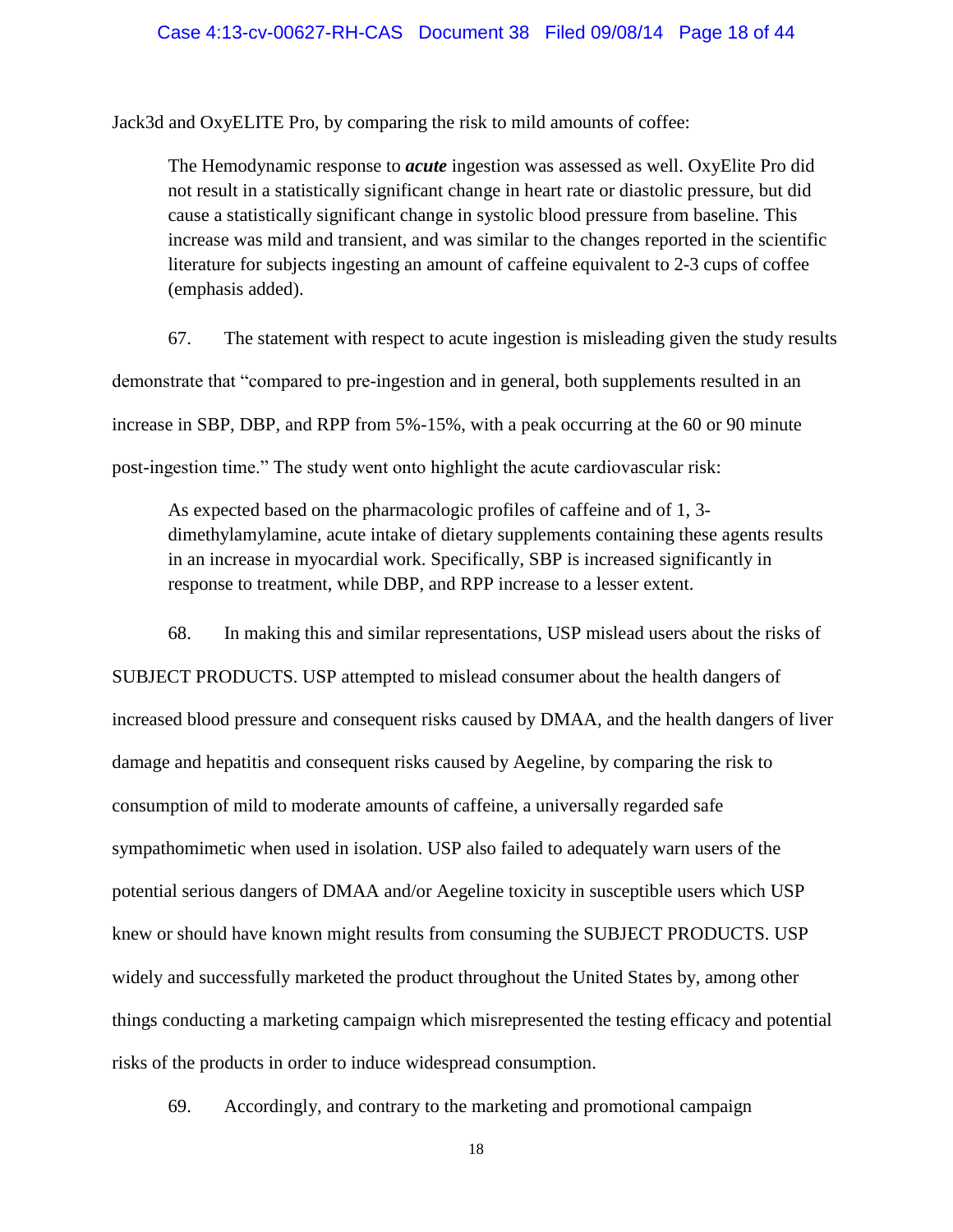#### Case 4:13-cv-00627-RH-CAS Document 38 Filed 09/08/14 Page 19 of 44

disseminated by USP, including the language on the SUBJECT PRODUCTS labels and websites, DMAA nor Aegeline has not been demonstrated to be safe. For example, DMAA products such as the SUBJECT PRODUCTS are unsafe and unfit for human consumption because they cause serious injury from cardiovascular toxicity in susceptible users. Aegeline was substituted for DMAA in SUBJECT PRODUCTS, and also is unsafe and unfit for human consumption because Aegeline cause harm including but not limited to serious liver injury, acute liver failure, hepatitis, liver transplants, and death. This potential hazard was not disclosed on the SUBJECT PRODUCTS' packaging nor included in the materials made available to potential purchases, including Plaintiff and the Class.

70. The advertising, marketing and promotion of SUBJECT PRODUCTS was deceptive and misleading, in that it concealed the risks of cardiovascular injury and other serious health risks that USP knew or should have known.

71. The "eleven" cited studies do not constitute substantiation for Defendants' claims relating to safety and efficacy, and in fact, are proof that the SUBJECT PRODUCTS are unsafe and ineffective. First, there are no independent studies performed by researchers without conflicts: each of the studies come from a single laboratory funded by USP, and are led by a researcher who has received over \$500,000 from USP. Second, the studies, which contain a total of 99 subjects, are grossly underpowered (a fact repeatedly conceded in the reports themselves), restricted to a very young population, and there is no attempt to characterize the pharmacokinetics or purity of the drugs. Despite the lack of reliability or validity of the purportedly independent studies, the studies present a relatively consistent picture. DMAA, particularly when combined with caffeine or other agents, causes highly significant increases in blood pressure in healthy, resting individuals within one hour of consumption in a manner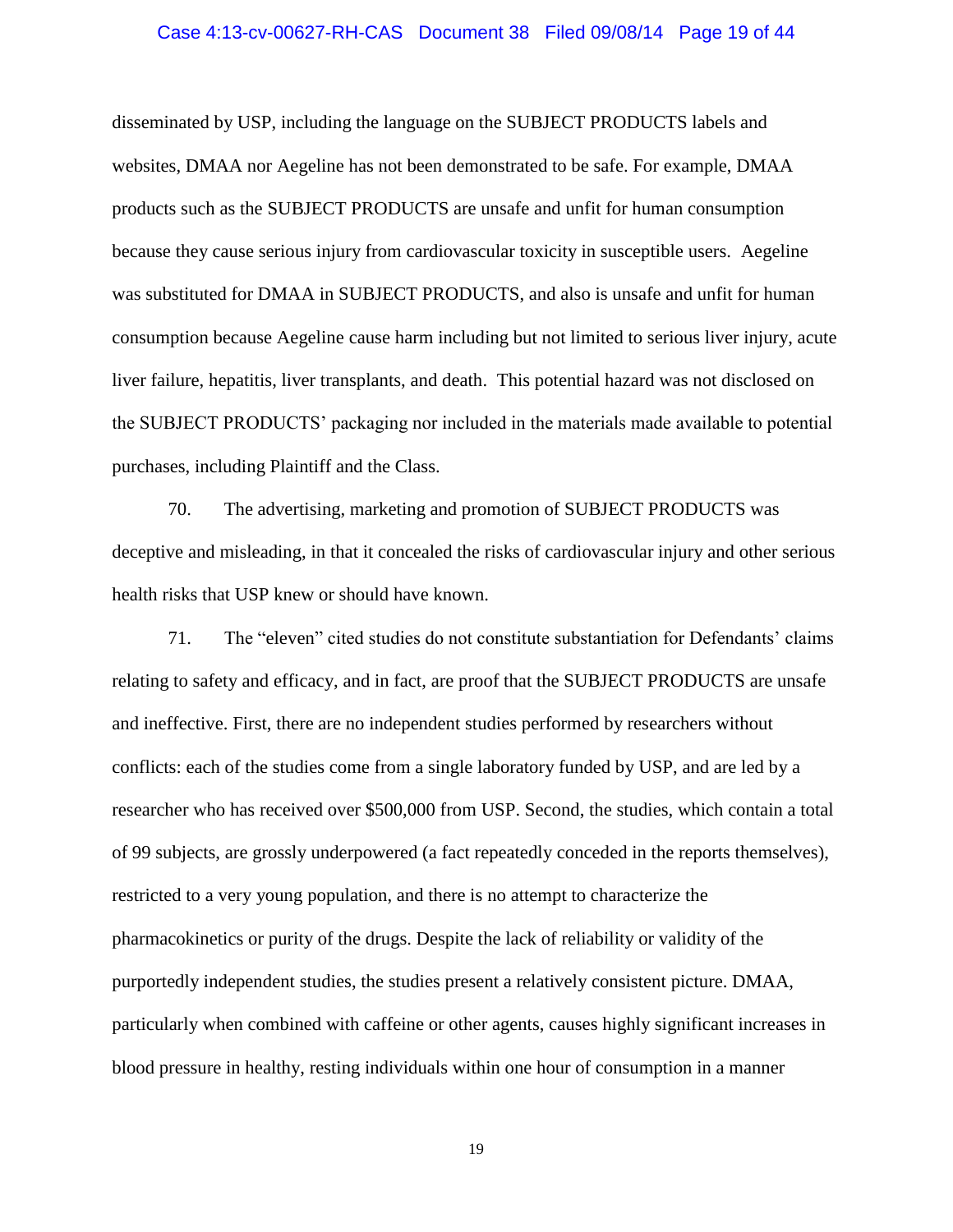#### Case 4:13-cv-00627-RH-CAS Document 38 Filed 09/08/14 Page 20 of 44

consistent with its known action as a vasoconstrictor. Aegeline causes significant increases in serious liver injury, acute liver failure, hepatitis, liver transplants, and death. Vasoconstriction during exercise would increase myocardial oxygen consumption leading to an increased risk for ischemia and triggers coronary vasospasm in vulnerable subjects. In other words, the studies themselves, flawed as they are, demonstrate the dangerous and synergistic sympathomimetic effects of the DMAA or Aegeline formulation contained in the SUBJECT PRODUCTS. In fact, Defendants do not deny the synergistic effects of DMAA or Aegeline and caffeine stating on their website "a common synergistic combination."

72. Thus, USP knew, or in the exercise of reasonable care ought to have known from their own studies that DMAA or Aegeline, when used in isolation or in conjunction with the other ingredients contained in the SUBJECT PRODUCTS including caffeine, is dangerous and could injure or kill consumers.

73. USP similarly knew, or in the exercise of reasonable care ought to have known, that the SUBJECT PRODUCTS are not effective for weight loss or any other health benefits claimed by USP.

74. In fact, USP knew or should have known long before its own studies that DMAA or Aegeline could cause cardiovascular adverse effect based on the fact DMAA and Aegeline are in the same class of chemicals as amphetamines.

75. USP knew that consumers believe that natural supplements are more healthful and less dangerous than synthetic, chemically produced supplements. USP represented in its advertising and marketing that its SUBJECT PRODUCTS were natural dietary supplements, when in fact it knew that the active ingredient DMAA, or later substituted Aegeline, was not a natural ingredient but was a chemically compounded, synthetic ingredient. In fact, in a response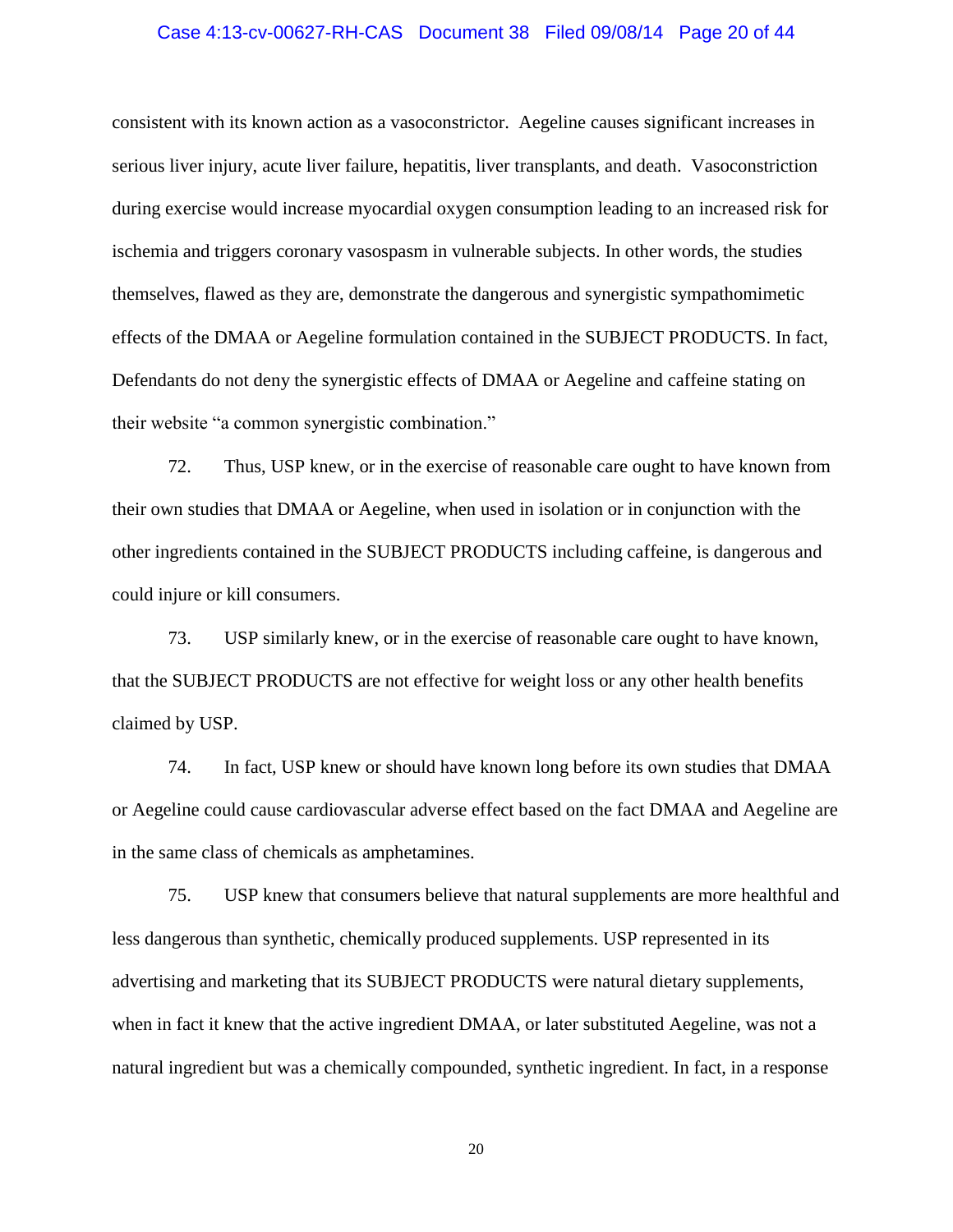letter to FDA on May 15, 2012, it acknowledged DMAA was synthetically created. USP further knew that DMAA is not contained in natural substances like geranium oil. It made these false representations that the SUBJECT PRODUCTS were natural products to mislead and falsely reassure consumers that the SUBJECT PRODUCTS were safe products. Additionally, although Aegeline was originally extracted from plants, it is also created in the laboratory and Aegeline in dietary supplements is synthetic.

76. Daniel Fabricant, Ph.D., Director of FDA's Division of Dietary Supplement

Programs, commented on the synthetic Aegeline in OxyElite Pro stating:

The illnesses were linked to certain OxyElite Pro dietary supplement products made by Texas-based USPLabs. Certain OxyElite Pro products and a second product, VERSA-1, contain a new dietary ingredient that has not been shown to be safe for use by consumers. This ingredient, aegeline, **is a synthetic version** of an alkaloid that exists, in natural form, in a tree that grows in parts of Asia. $11$ 

77. Daniel Fabricant further stated:

"Before marketing products containing DMAA, manufacturers and distributors have a responsibility under the law to provide evidence of the safety of their products. They haven't done that and that makes the products adulterated." Finally, the FDA denied that DMAA is a natural as opposed to synthetically-created compound: "The agency additionally warned the companies that synthetically-produced DMAA is not a 'dietary ingredient' and, therefore, is not eligible to be used as an active ingredient in a dietary supplement. DSHEA defines a dietary ingredient as a vitamin, mineral, amino acid, herb or other botanical, a dietary substance for use by man to supplement the diet, or a concentrate, metabolite, constituent, extract, or combination of these substances."

78. The purpose of these submission requirements for dietary supplements is to

protect consumers from exposure to new, synthetically created dietary supplements which are

not demonstrated to be safe and effective, the exact situation here with regard to DMAA and

Aegeline.

l

79. Likewise, GNC knew or should have known that DMAA could cause

<sup>11</sup> http://blogs.fda.gov/fdavoice/index.php/tag/aegeline/#sthash.0HZYXYr4.dpuf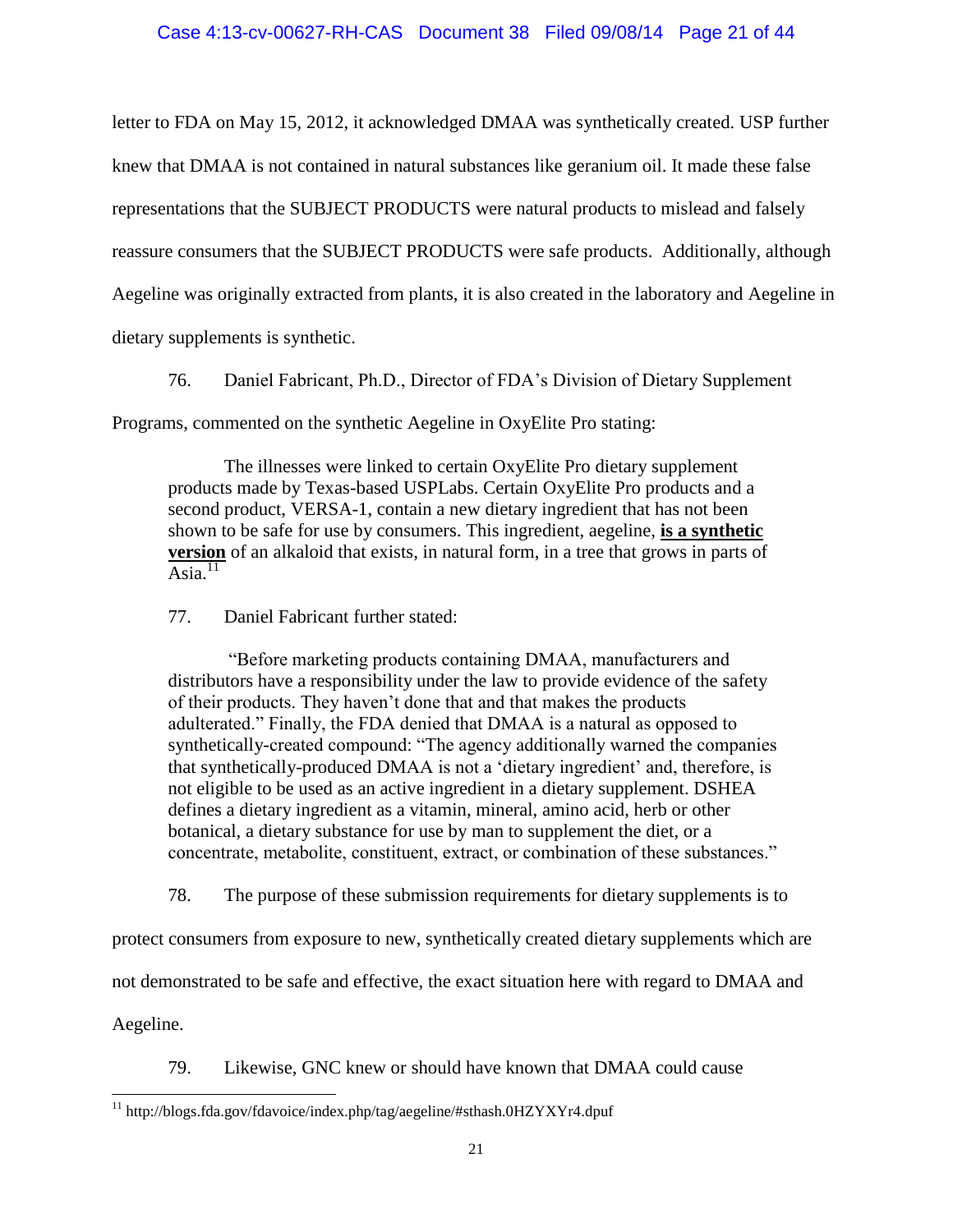#### Case 4:13-cv-00627-RH-CAS Document 38 Filed 09/08/14 Page 22 of 44

cardiovascular adverse effects based on the fact DMAA is in the same class of chemicals as amphetamines. GNC knew or should have known that Aegeline could cause liver damage and liver failure due to also being in the same class of chemicals as amphetamines.

80. GNC joined in the misrepresentations about DMAA and Aegeline, by asserting in its marketing of the SUBJECT PRODUCTS that GNC conducts a review and has a requirement that the products it sells have labels that truthfully disclose health and safety issues and that the ingredients are safe. GNC represents that it exercises the highest standard of care in the nutritional supplement industry by "demanding truth in labeling, ingredient safety." Moreover, on information and belief, GNC considered, reviewed and rejected the idea of selling its own propriety products containing DMAA with knowledge that DMAA could injure consumers.

81. USP attempted to mitigate concerns from critics, the FDA, and concerned consumers about the safety of DMAA and Aegeline by suggesting DMAA comes from a naturally occurring herb and Aegeline from a citrus fruit tree (Bael) and therefore safe, However, DMAA and Aegeline are dangerous synthetically-created chemical known by industry insiders like USP to display sympathomimetic side effects. A single Chinese study claims that DMAA occurs naturally in geranium oil.<sup>12</sup> However, the New Zealand National Measurement Institute performed a rigorous evaluation of this claim and found it impossible to substantiate.<sup>13</sup> Health Canada likewise could find no evidence that DMAA occurs in nature.<sup>14</sup>

82. Additionally, in a study published June 25, 2012, the authors concluded, after

l

 $12$  Ping Z, Jun Q, and Qing L. A study on the chemical constituents of geranium oil. Journal of Guizhou Institute of Technology 25: 1996.

 $13$  Lisi A. Hasick N, Kazlauskas R. and Goebel C. Studies of methylhexaneamine in supplements and geranium oil. Drug Test Anal 2011.

<sup>&</sup>lt;sup>14</sup> Health Canada, Health Products and Food Branch. Classification of 1,3- dimethylamylamine (DMAA). http://www.scribd.com/dod82744576/DMAA-Health- Canada-2011 (last visited March 22, 2012).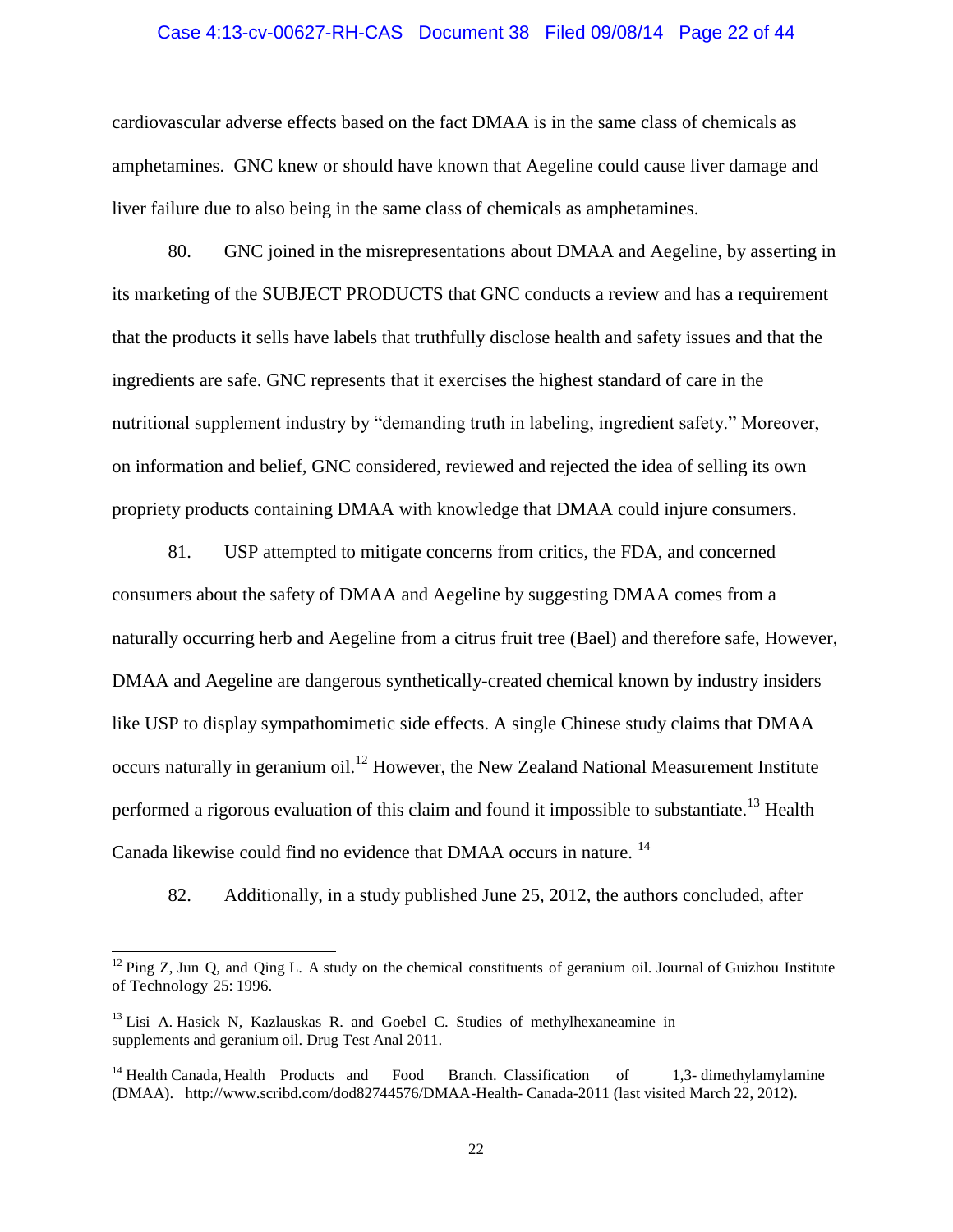#### Case 4:13-cv-00627-RH-CAS Document 38 Filed 09/08/14 Page 23 of 44

numerous and varied tests of geranium oils and plants, that geranium oils and plants contain *no*  detectable levels of DMAA.<sup>15</sup> This research refutes any claims that synthetic DMAA is identical to naturally derived ingredients. It is impossible for synthetic DMAA to be identical to the natural geranium plant and oil since geranium plant and oil do not contain detectable levels of DMAA. Similar evidence exists concerning Aegeline.

83. Despite these facts, USPLabs has publicized a letter purporting to have proof form two laboratories claiming that DMAA can be found in geranium oil. The data are allegedly not available for review because they have been submitted for publications. USP persists in its representation that DMAA is a natural chemical to reassure consumers that the product is safe and natural, when in fact it is neither. USP similarly persists in its representation that Aegeline is a natural chemical, also to reassure consumers that the product is safe and natural, when in fact it is neither.

84. USP further attempted to deflect attention away from safety concerns and to misrepresent the actual risks of DMAA and Aegeline by stating numerous times on its website that "no serious adverse events were noted in the study." USP failed to inform consumers and the public, including Plaintiff herein who relied on USP's representations and misleading comments, that in fact the FDA had received dozens of serious adverse events from people taking DMAA and Aegeline, including death.

#### **CLASS DEFINITION AND ALLEGATIONS**

#### 85. The proposed, ascertainable Class consists of:

 $\overline{\phantom{a}}$ 

All consumers within the United States who purchased products containing either DMAA

<sup>&</sup>lt;sup>15</sup> ElSohly, MA, et al., Pelargonium oil and Methyl Hexaneamine (MHA): Analytical approaches supporting the absence of MHA in authenticated Pelargonium graveolens plant material and oil. Journal of Toxicology: published online.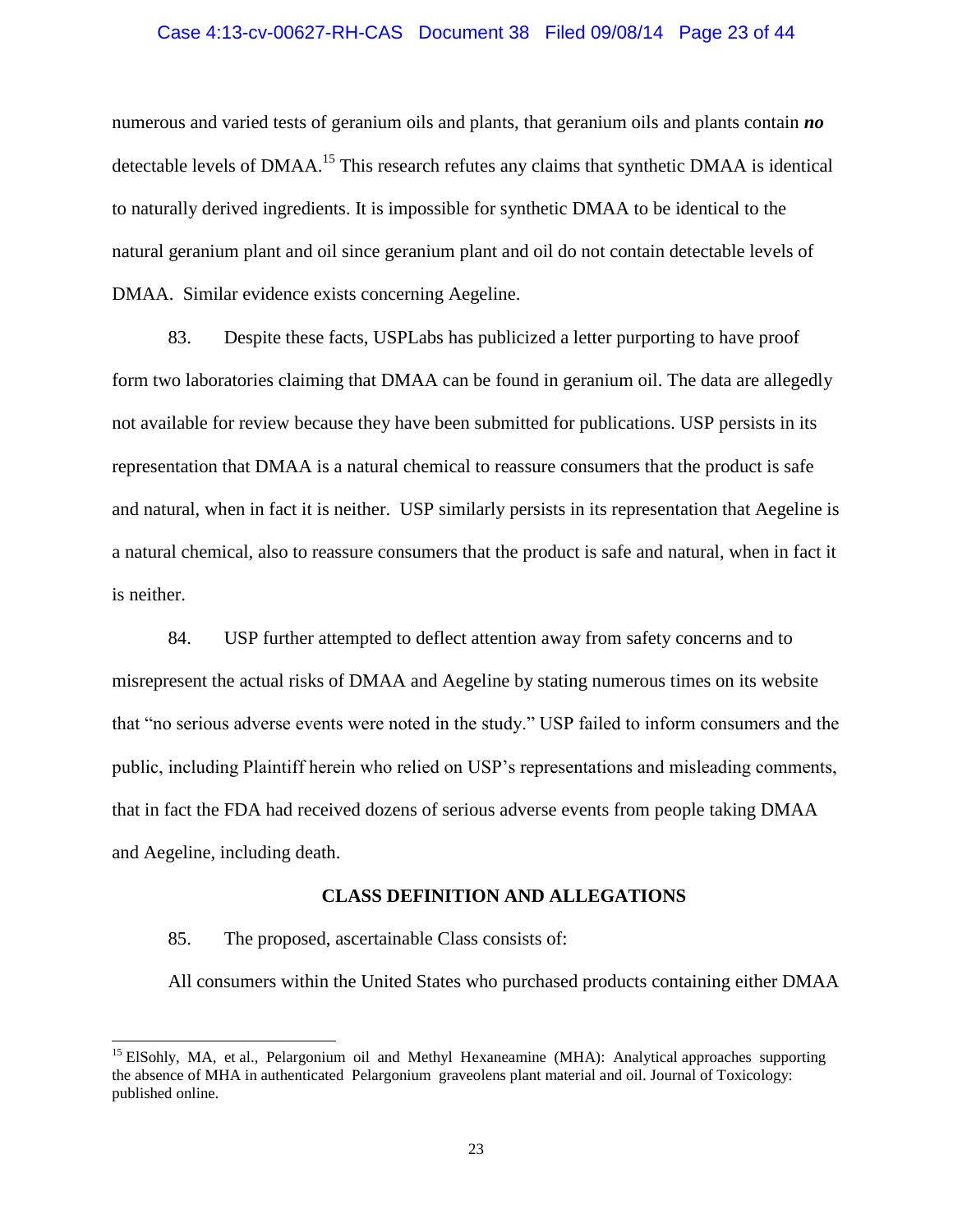#### Case 4:13-cv-00627-RH-CAS Document 38 Filed 09/08/14 Page 24 of 44

or aegeline including Jack3d, Versa-1, and OxyELITE Pro (the SUBJECT PRODUCTS) not for resale from August 17, 2012 to the present. Excluded from the Class are Defendants and their officers, directors and employees and those who purchased the SUBJECT PRODUCTS for the purpose of resale.

86. *Numerosity*. The members of the Class are so numerous that their individual joinder is impracticable. Plaintiff is informed and believes, and on that basis alleges, that the proposed Class contains many thousands of members. The precise number of Class members in unknown to Plaintiff.

#### 87. *Existence and Predominance of Common Questions of Law and Fact*

Common questions of law and fact exist as to all members of the Class and predominate over any questions affecting only individual Class members. These common legal and factual questions include, but are not limited to, the following:

a) Whether Defendants had adequate substantiation for their claims prior to marking them;

b) Whether the SUBJECT PRODUCTS were reasonably safe for consumption;

c) Whether Defendants concealed or omitted material information concerning the safety of the SUBJECT PRODUCTS:

d) Whether the claims discussed above are true, or are misleading, or reasonably likely to deceive;

e) Whether Defendants' alleged conduct violates public policy

f) Whether the alleged conduct constitutes violations of the laws asserted herein: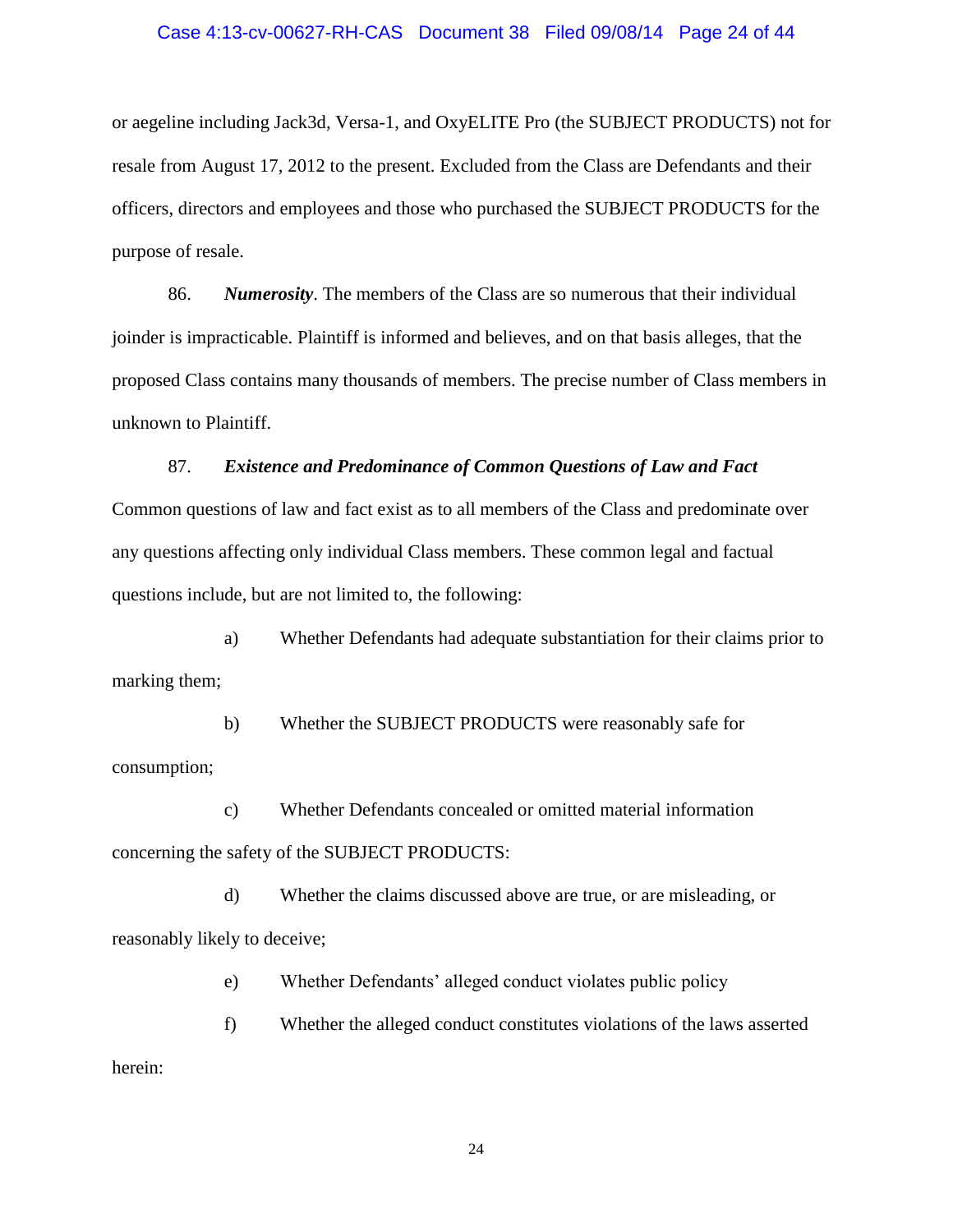#### Case 4:13-cv-00627-RH-CAS Document 38 Filed 09/08/14 Page 25 of 44

g) Whether Defendants engaged in false or misleading advertising:

h) Whether Plaintiff and Class members have sustained monetary loss and proper measure of that loss;

i) Whether Plaintiff and Class members are entitled to an award of punitive damages; and

j) Whether Plaintiff and Class members are entitled to declaratory and injunctive relief

88. *Typicality.* Plaintiffs' claims are typical of the claims of the members of the Class in that Plaintiff asserts the same claims.

89. *Adequacy of Representation.* Plaintiff will fairly and adequately protect the interests of the members of the Class. Plaintiff has retained counsel highly experienced in complex consumer class action litigation, as well as large, complex, multi-Plaintiff litigation involving dietary supplements, and Plaintiff intends to prosecute this action vigorously. Plaintiff has no averse or antagonistic interests to those of the Class

90. *Superiority.* A class action is superior to all other available means for the fair and efficient adjudication of this controversy. The damages or other financial detriment suffered by individual Class members is relatively small compared to the burden and expense that would be entailed by individual litigation of their claims against the Defendants. It would thus be virtually impossible for the Class, on an individual basis, to obtain effective redress for the wrongs done to them.

91. Unless a class is certified Defendant will retain monies received as a result of their conduct that was taken from Plaintiff and proposed Class members. Unless a class wide Injunction is issued, Defendants will continue to commit the violations alleged, and the members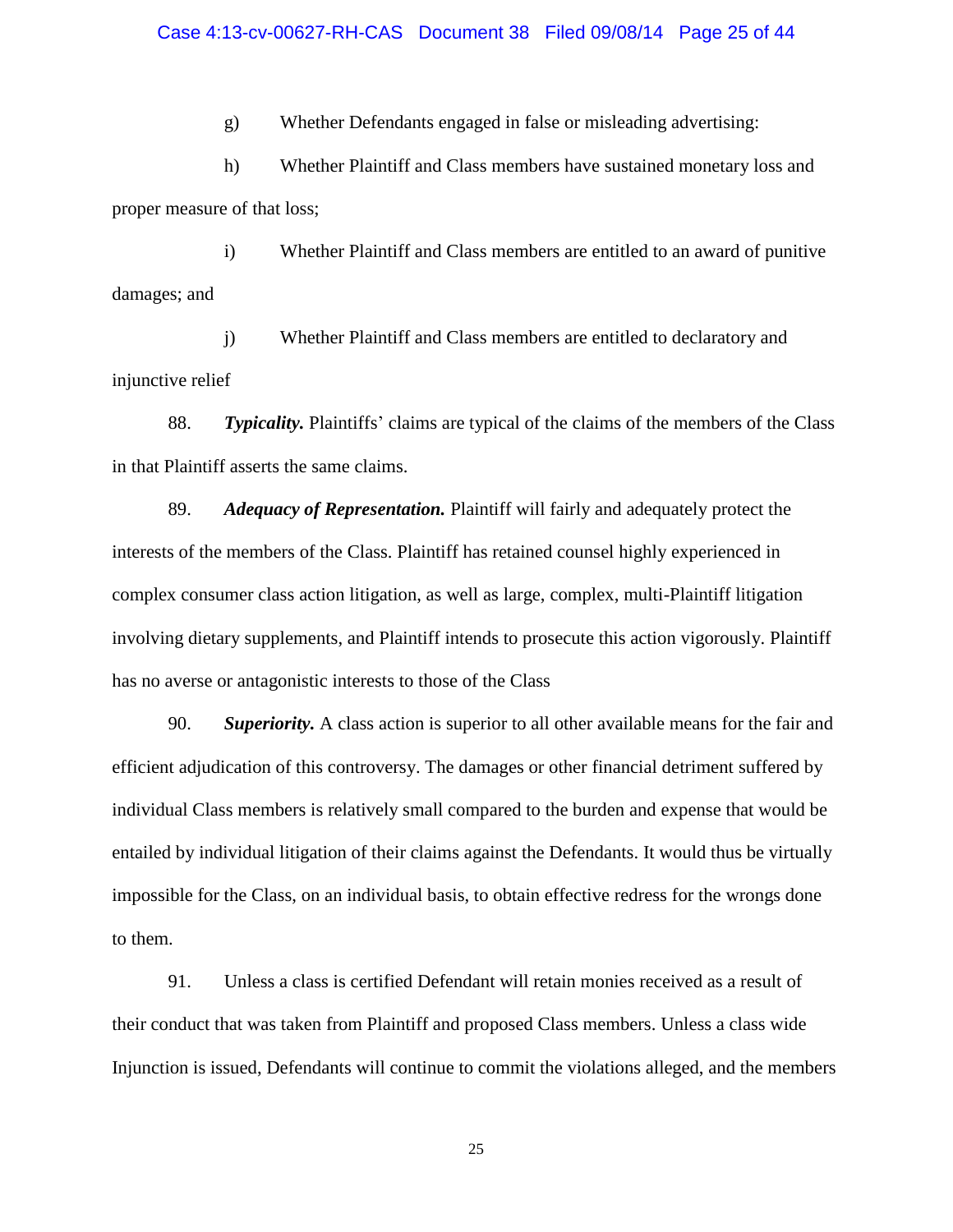### Case 4:13-cv-00627-RH-CAS Document 38 Filed 09/08/14 Page 26 of 44

of the Class and the general public will continue to be misled.

92. Defendants have acted and refused to act on grounds generally applicable to the

Class, making appropriate final injunctive relief with respect to the Class as a whole.

### **COUNT I**

# **VIOLATIONS OF THE FLORIDA DRUG AND COSMETIC ACT FLORIDA CIVIL CODE §499** *ET SEQ.*

93. Plaintiffs reallege and incorporate the allegations contained in the paragraphs 1-92 above as if fully set forth herein.

94. This cause of action is brought pursuant to Chapter 499 of the Florida Drug and Cosmetic Act §499 et. seq. (the "Act"). *See* Florida Statutes §499.001 to §499.067 (2012). Plaintiff is a consumer as defined by. The SUBJECT PRODUCTS are goods within the meaning of the Act.

95. Defendants violated and continue to violate the Act by engaging in the following practices proscribed by **§**499.001 to §499.067 Florida Statues (2012):

(a) the dissemination of any false advertisement of [the SUBJECT

PRODUCT]…. [the] advertisement is false if it is false or misleading in any way

(b) the distribution in commerce of [the SUBJECT PRODUCT with] labeling or advertis[ment that] is in violation of this part.

(c) the manufacturing, repackaging, packaging, selling, delivery, holding, or offering for sale of [the SUBJECT PRODUCT in]which the advertising or labeling is false or misleading.

(d) the advertising of [the SUBJECT PRODUCT] that is adulterated or misbranded.

(e) the receiving in commerce of [the SUBJECT PRODUCT] that is falsely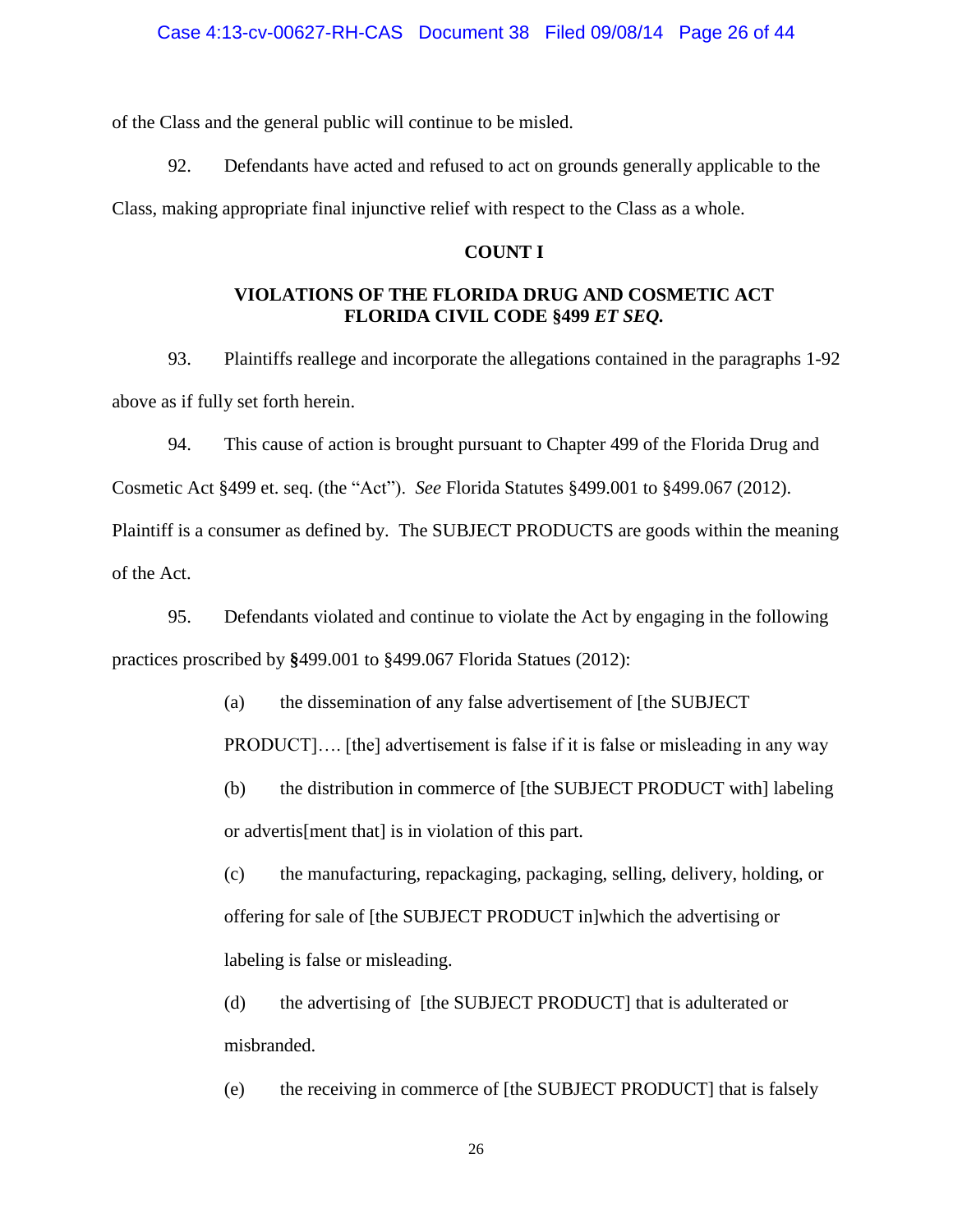#### Case 4:13-cv-00627-RH-CAS Document 38 Filed 09/08/14 Page 27 of 44

advertised or labeled or the delivering or proffering for delivery of [the SUBJECT PRODUCT].

96. Defendants violated the Act by representing through their advertisements the SUBJECT PRODUCTS were safe and effective as described above when they knew, or should have known, that the representations and advertisements were unsubstantiated, false and misleading.

97. Pursuant to **§**499.001 to §499.067 Florida Statues (2012) Plaintiffs and the Class seeks a Court order enjoining the above-described wrongful acts and practices of Defendants and for restitution and disgorgement.

#### **COUNT II**

# **VIOLATIONS OF FLORIDA CONSUMER PROTECTION STATUES §501.201-§501.213, FLORIDA DECEPTIVE AND UNFAIR TRADE PRACTICES ACT**

98. Plaintiffs reallege and incorporate the allegations contained in the paragraphs 1-92 above as if fully set forth herein.

99. Florida Consumer Protection Statue §501.204 (2012) prohibits any "unlawful," "fraudulent" or "unfair" business act or practice and any false or misleading advertising. For the reasons discussed above, and through statements including but not limited to that SUBJECT PRODUCTS were safe and effective, university studied and approved, were made from natural substances, did not cause adverse side effect, etc., Defendants have engaged in unfair, deceptive, untrue and misleading advertising in violation of Florida Consumer Protection Statue§501.

100. The Florida Deceptive and Unfair Trade Practices Act also prohibits any "unfair methods of competition, unconscionable acts or practices, and unfair or deceptive acts or practices in the conduct of any trade or commerce. Defendants have violated §501.204's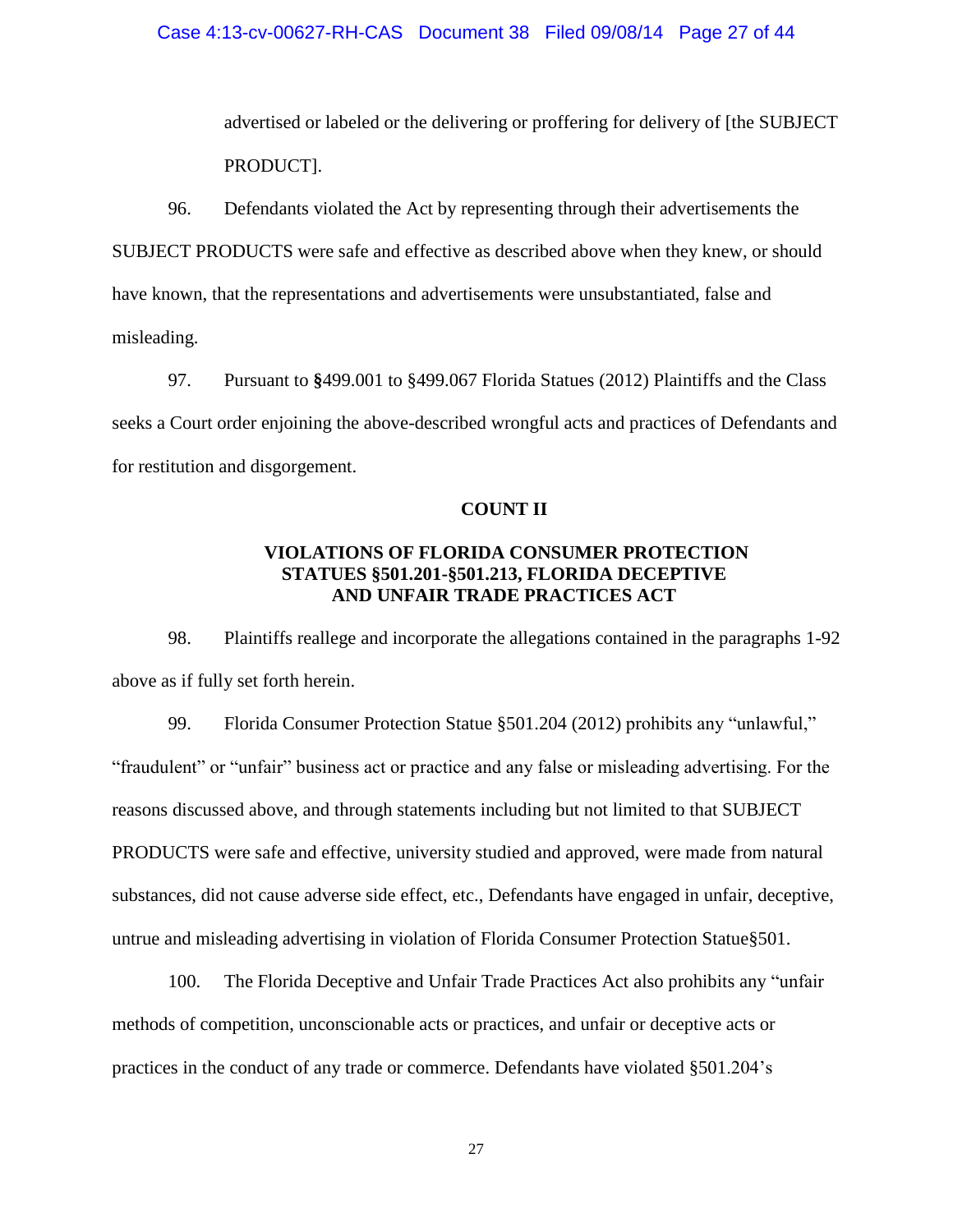#### Case 4:13-cv-00627-RH-CAS Document 38 Filed 09/08/14 Page 28 of 44

prohibition against engaging in unlawful acts and practices by, *inter alia,* making the representations and omissions of material facts, as set forth more fully herein, and have violated 21 U.S.C. §343. 21 U.S.C. §379aa-1, 15 U.S.C. §45 (a)(I), 49 Fed. Reg. 30999 (Aug. 2, 1984), Federal Food, Drug and Cosmetic Act §402(f)(1)(A) (21 U.S.C. §342), and the common law.

101. Plaintiff and the Class reserve the right to allege other violations of law which constitute other unlawful business acts or practices. Such conduct is ongoing and continues to this date.

102. Defendants' acts, omissions, misrepresentations, practices and non-disclosures as alleged herein also constitute "unfair" business acts and practices within the meaning of The Florida Deceptive and Unfair Trade Practices Act §501.201-§501.213 *et. seq.* in that their conduct is substantially injurious to consumers, offends public policy, and is immoral, unethical, oppressive and unscrupulous as the gravity of the conduct outweighs any alleged benefits attributable to such conduct.

103. As stated in this Complaint, Plaintiff alleges violations of consumer protection, unfair competition, and truth-in-advertising laws in Florida resulting in harm to consumers. Defendants' conduct constitutes violations of the public policies against engaging in false and misleading advertising, unfair competition and deceptive conduct towards consumers as proscribed by Florida Deceptive and Unfair Trade Practices Act §§501.201-501.213.

104. There were reasonably available alternatives to further Defendants' legitimate business interests, other than the conduct described herein

105. Defendants' claims, nondisclosures and misleading statements, as more fully set forth above and collectively as a scheme, were false, misleading and likely to deceive the consuming public within the meaning of Florida Deceptive and Unfair Trade Practices Act.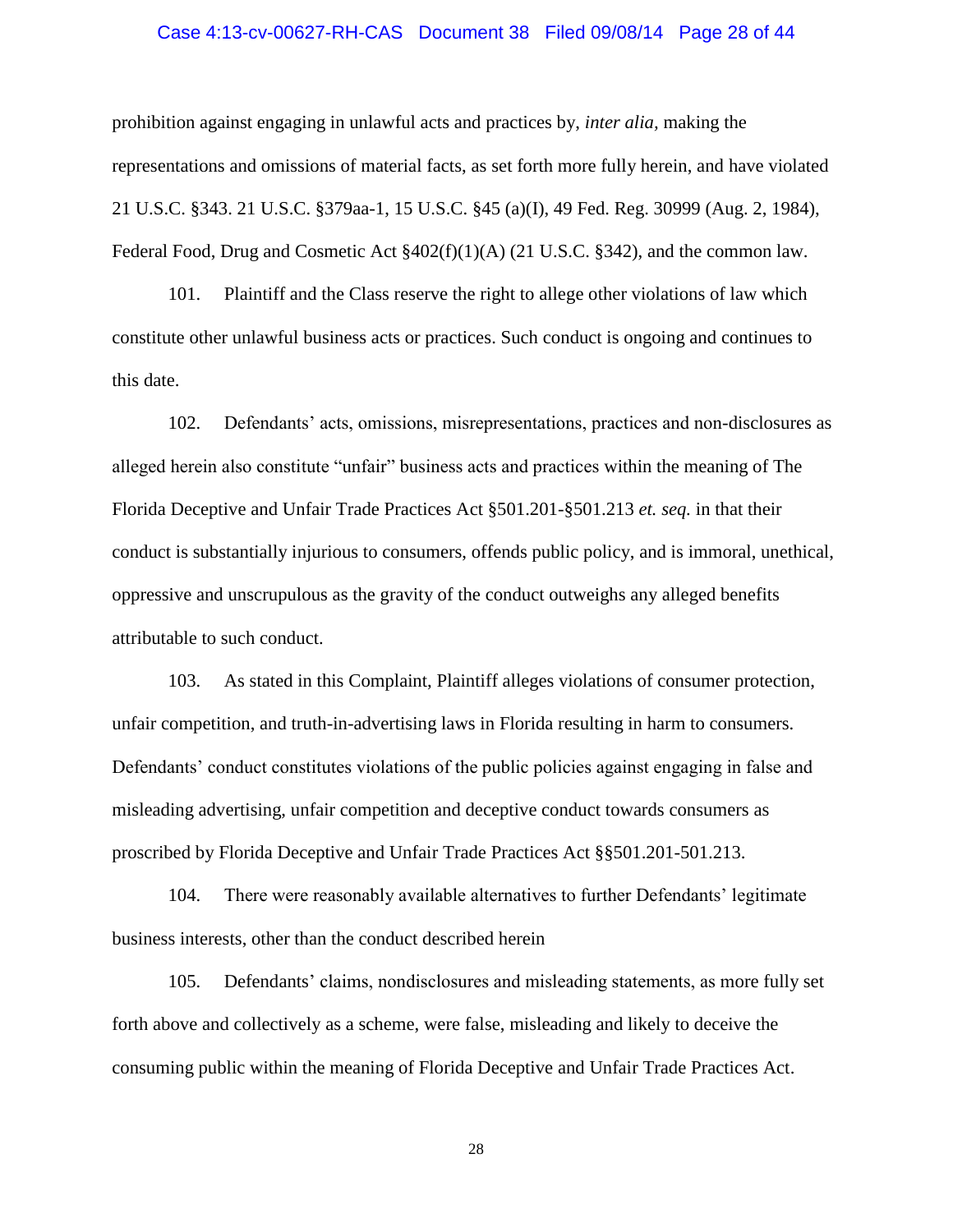#### Case 4:13-cv-00627-RH-CAS Document 38 Filed 09/08/14 Page 29 of 44

106. Defendants' conduct caused and continues to cause substantial injury to Plaintiff and the other Class members. Plaintiff and Class members have suffered injury in fact and have lost money as a result of Defendants' unlawful, unfair and fraudulent conduct.

107. Unless restrained and enjoined, Defendants will continue to engage in the abovedescribed conduct. Accordingly, injunctive relief is appropriate.

108. Plaintiff, on behalf of himself, all other similarly situated, and the general public, seeks restitution and disgorgement of all money obtained from Plaintiff and the members of the Class collected as a result of unfair competitions, an injunction prohibiting Defendants from containing such practices, corrective advertising, including providing notification of the SUBJECT PRODUCTS' health risks, and all other relief this Court deems appropriate, consistent with Florida Deceptive and Unfair Trade Practices Act.

### **COUNT III**

### **VIOLATIONS OF THE CALIFORNIA CONSUMERS LEGAL REMEDIES ACT**

109. Plaintiffs reallege and incorporate the allegations contained in the paragraphs 1-92 above as if fully set forth herein.

110. This cause of action is brought pursuant to the Consumers Legal Remedies Act, California Civil Code § 1750, et seq. (the "Act"). Plaintiffs are consumers as defined by California Civil Code § 1781(d). The product is a good within the meaning of the Act.

111. Defendants violated and continue to violate the Act by engaging in the following practices proscribed by California Civil Code § 1770(a) in transactions with Plaintiff and the Class which were intended to result in, and did result in, the sale of Complete Care:

> (5) Representing that it has … characteristics … uses [or] benefits … which it does not have ….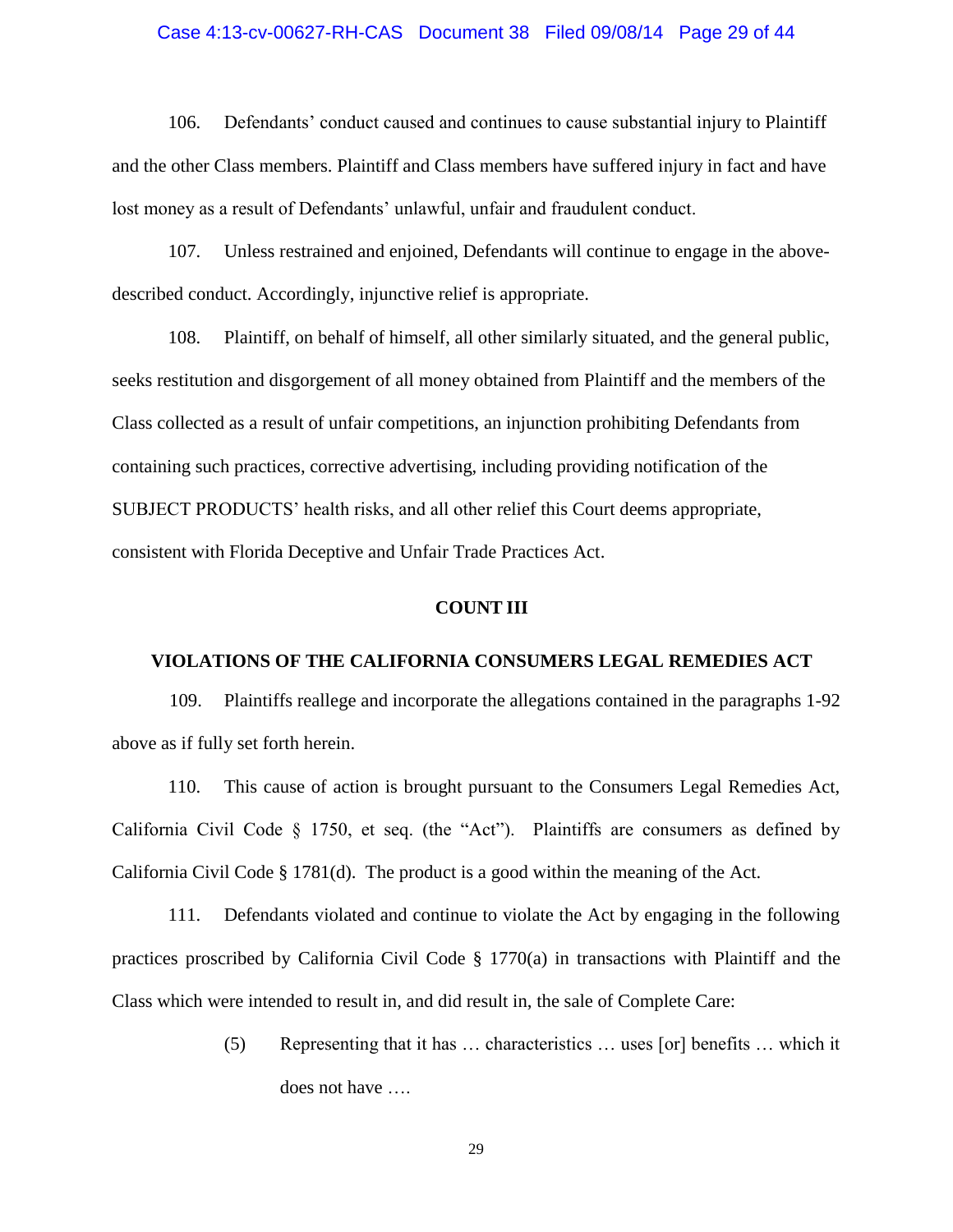- (7) Representing that it is of a particular standard, quality or grade … if it is of another.
- (9) Advertising goods … with intent not to sell them as advertised.
- (16) Representing that the product has been supplied in accordance with a previous representation when [it has] not.

112. Defendants violated the Act by making claims, through its advertisements, about the products that it knew, or should have known, were unsubstantiated, false and misleading.

113. Pursuant to § 1782 of the Act, Plaintiffs have notified both of the Defendants in writing by certified mail of the particular violations of § 1770 of the Act and demand that Defendants rectify the problems associated with the actions detailed above and give notice to all affected consumers of its intent to act.

114. Pursuant to California Civil Code § 1782(d), Plaintiffs and the Class seek an order enjoining the above-described wrongful acts and practices of the Defendant and for restitution and disgorgement.

115. Defendants' conduct is malicious, fraudulent and wanton.

116. If Defendants fail to rectify or does not agree to rectify the problems associated with the actions detailed above and give notice to all affected consumers within thirty days of the written notice pursuant to § 1782 of the Act, Plaintiff will seek to amend his claims to seek actual, punitive and statutory damages, as appropriate. Defendants' conduct is malicious, fraudulent and wanton and provides misleading information to the Plaintiffs, Class members and the general public.

117. Pursuant to Civil Code § 1780(d), attached hereto as is the affidavit showing that this action has been commenced in the proper forum.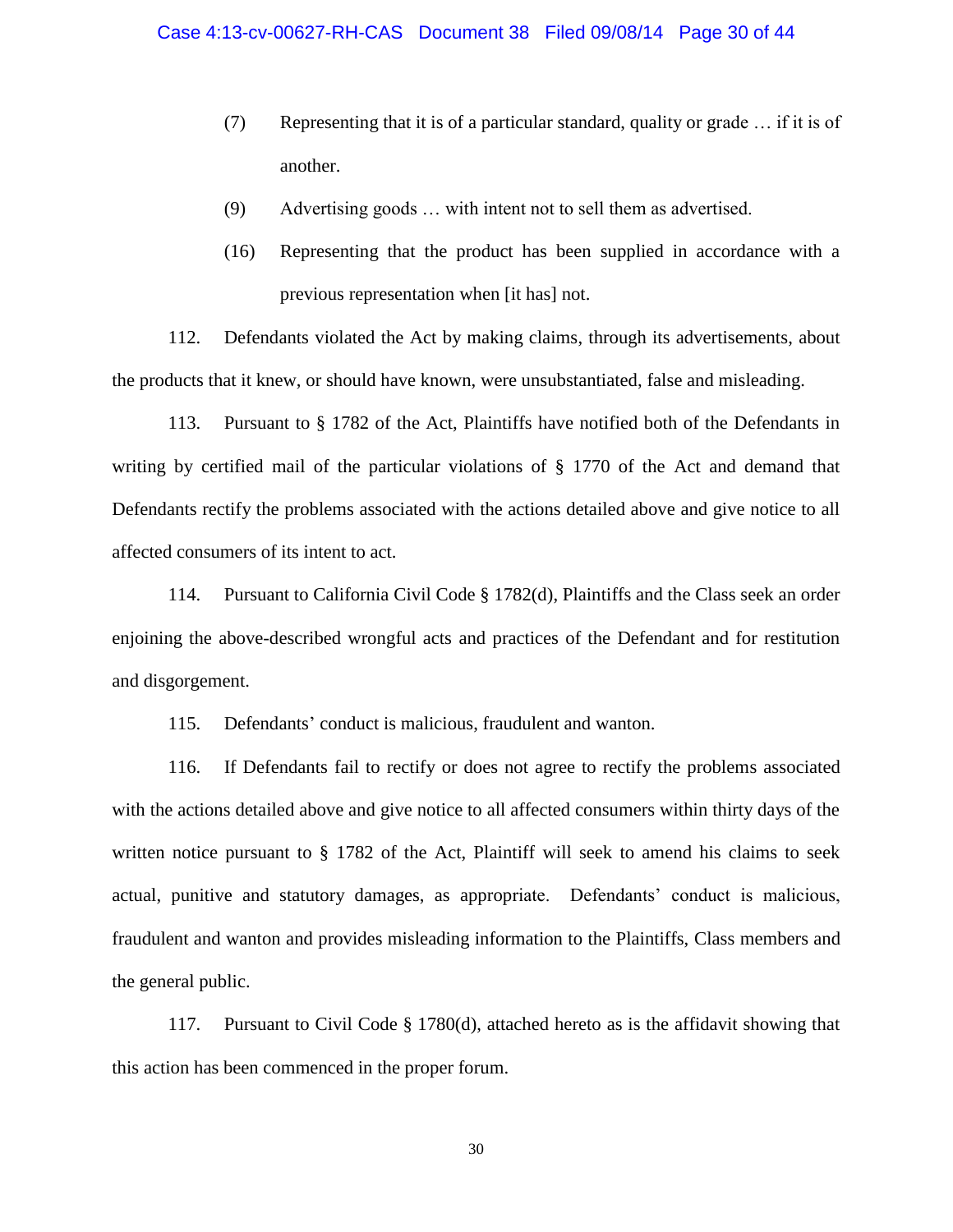#### **COUNT IV**

# **VIOLATION OF CALIFORNIA BUSINESS & PROFESSIONS CODE §§ 17200, et seq.**

118. Plaintiffs reallege and incorporate the allegations contained in the paragraphs 1-92 above as if fully set forth herein.

119. California Business & Professions Code § 17200 prohibits any "unfair, deceptive, untrue or misleading advertising." For the reasons discussed above, Defendants have engaged in unfair, deceptive, untrue and misleading advertising in violation of California Business & Professions Code § 17200.

120. California Business & Professions Code § 17200 also prohibits any "unlawful … business act or practice." Defendant has violated § 17200's probation against engaging in unlawful acts and practices by, *inter alia*, making the representations and omissions of material facts, as set forth more fully herein, and violating California Civil Code §§ 1572, 1573, 1709, 1710, 1711, 1770, Business & Professions Code § 17200 et seq., 21 U.S.C. § 343, California Health and Safety Code §§ 110660, 110765, 21 U.S.C. § 343, Federal Food, Drug and Cosmetic Act  $§$  402(f)(1)(A), and the common law.

121. Plaintiffs and the Class reserve the right to allege other violations of law which constitute other unlawful business acts or practices. Defendants' conduct, specifically its false and misleading advertising and marketing of the products, is ongoing and continues to this date. Moreover, the Class has not received any refund for purchasing these products.

122. Defendants' acts, omissions, misrepresentations, practices and nondisclosures as alleged herein also constitute "unfair" business acts and practices within the meaning of Business & Professions Code § 17200 *et seq.* in that its conduct is substantially injurious to consumers,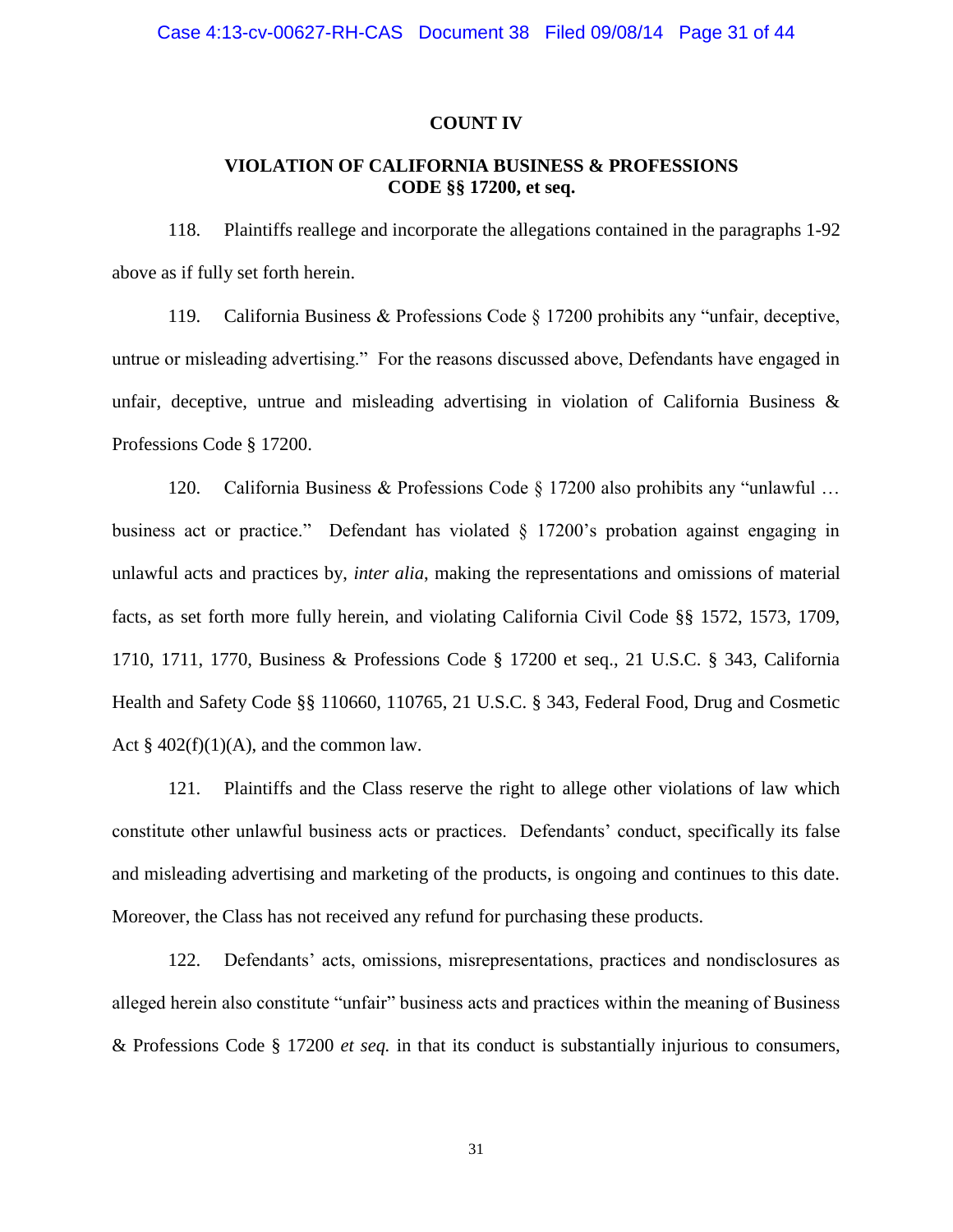#### Case 4:13-cv-00627-RH-CAS Document 38 Filed 09/08/14 Page 32 of 44

offends public policy, and is immoral, unethical, oppressive, and unscrupulous as to gravity of conduct that outweighs any alleged benefits attributable to such conduct.

123. As stated in this Complaint, Plaintiffs allege violations of consumer protection, unfair competition and truth in advertising laws in California and other states resulting in harm to consumers. Plaintiffs assert violation of the public policy of engaging in false and misleading advertising, unfair competition and deceptive conduct towards consumers. This conduct constitutes of violations of the unfair prong of California Business & Professions Code § 17200 *et seq.*

124. There were reasonably available alternatives to further Defendants' legitimate business interests, other than the conduct described herein.

125. Business & Professions Code § 17200 also prohibits any "fraudulent business act or practice."

126. Defendants' claims, nondisclosures and misleading statements, as more fully set forth above, were false, misleading and/or likely to deceive the consuming public within the meaning of Business & Professions Code § 17200.

127. Defendants' conduct caused and continues to cause substantial injury to Plaintiffs and the other Class members. Plaintiffs have suffered injury in fact and have lost money as a result of the Defendants' unfair conduct.

128. Defendants have thus engaged in unlawful, unfair and fraudulent business acts and practices and false advertising, entitling Plaintiffs to judgment and equitable relief against Defendants as set forth in the Prayer for Relief.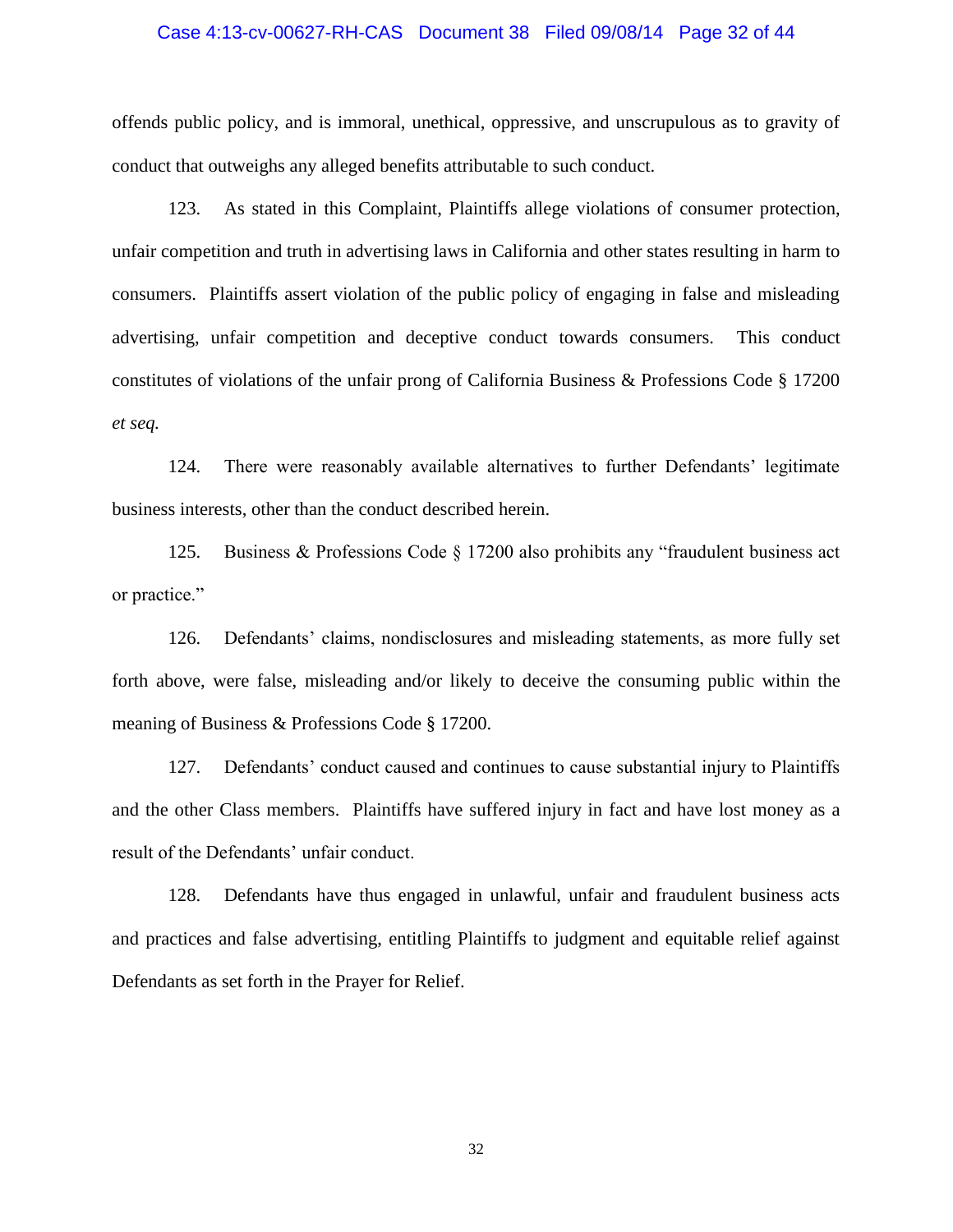Case 4:13-cv-00627-RH-CAS Document 38 Filed 09/08/14 Page 33 of 44

129. Additionally, pursuant to Business & Professions Code § 17203, Plaintiffs seek an order requiring Defendants to immediately cease such acts of unlawful, unfair and fraudulent business practices and requiring Defendants to engage in a corrective advertising campaign.

#### **COUNT V**

# **VIOLATION OF CALIFORNIA BUSINESS & PROFESSIONS CODE §§ 17500, et seq.**

130. Plaintiffs reallege and incorporate the allegations contained in the paragraphs 1-92 above as if fully set forth herein.

131. California Business & Professions Code § 17500 provides that it is unlawful for any person, firm, corporation, or association, or any employee thereof to intentionally directly, or indirectly perform services, professional or otherwise, or to induce the public to enter into any obligation relating thereto, to make or disseminate in any manner any statement which is untrue or misleading, or which, by the exercise of reasonable care should be known to be untrue or misleading.

132. Throughout the time Defendants marketed and sold the subject products, Defendants have committed acts of untrue and misleading advertising as defined by Business and Professions Code § 17500, by claiming that their products are safe and effective. Defendants made these statements and claims with the intent to induce members of the public to purchase the subject products. Indeed, these statements have a "tendency to deceive" a reasonable person from an objective standpoint.

133. These acts of untrue and misleading advertising by Defendants present a continuing threat to members of the public in that they mislead, and are likely to mislead, the public into believing that the use of its products are safe and effective.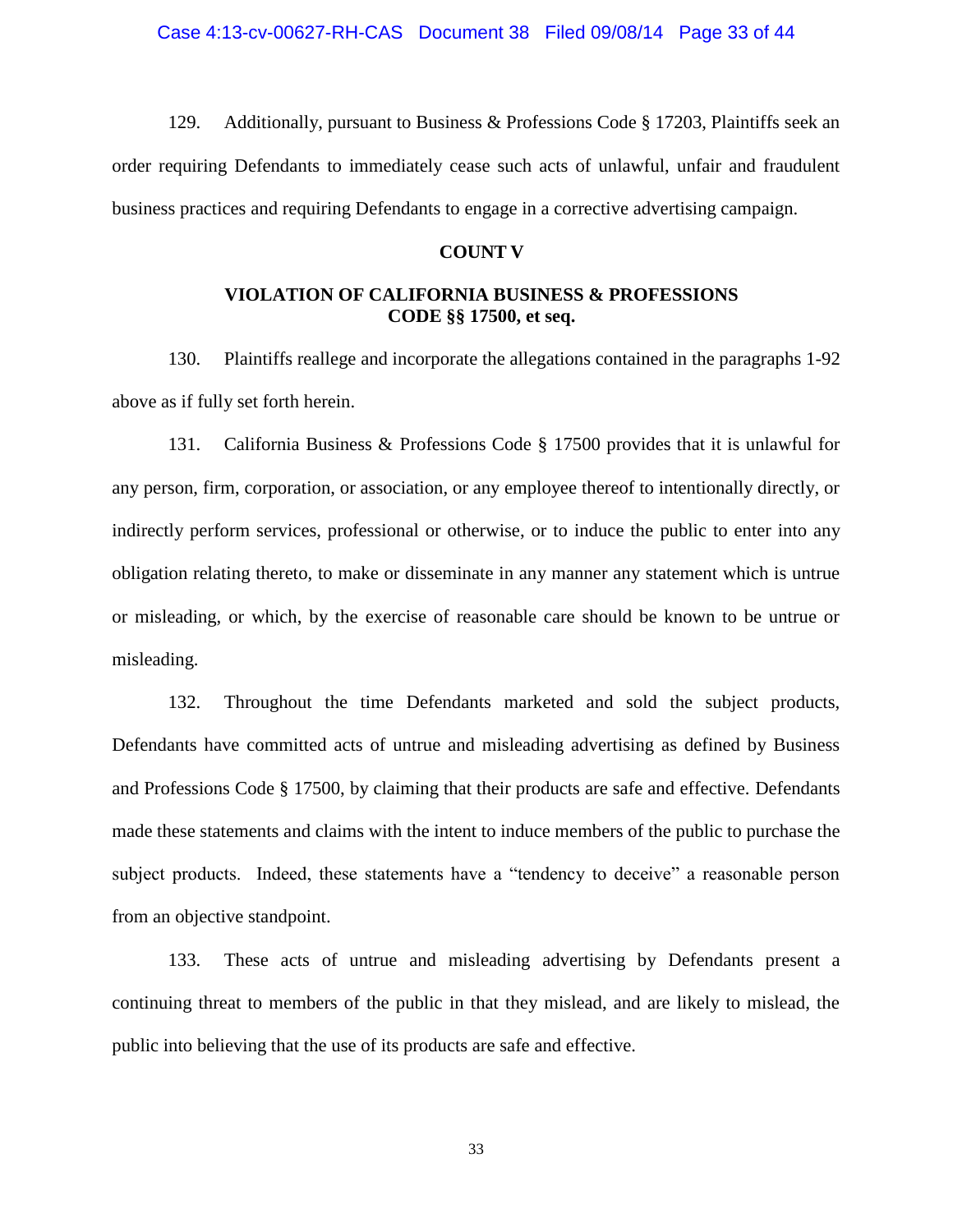#### Case 4:13-cv-00627-RH-CAS Document 38 Filed 09/08/14 Page 34 of 44

134. Defendants' conduct was unfair, unlawful, or fraudulent, as described herein, and presents a continuing threat to members of the public. Thus, consumers are paying for products that do not work as advertised. Plaintiffs have no other adequate remedy of law to correct this misleading advertising.

135. Wherefore, Plaintiffs prays for the relief as set forth hereinafter.

#### **COUNT VI**

# **VIOLATION OF THE TEXAS DECEPTIVE TRADE PRACTICES ACT (Tex. Bus. & Com. Code §§ 17.41 et seq.)**

136. Plaintiffs reallege and incorporate the allegations contained in the paragraphs 1-92 above as if fully set forth herein.

137. The Texas Deceptive Trade Practices Act ("DTPA") creates statutory remedies for false, misleading, or deceptive acts or practices that are cumulative of other remedies. *See Vailv. Texas Farm Bureau Mut. Ins. Co., 754 S.W.2d 129, 136* (Tex. 1988). Its self-declared purpose is to protect consumers against false, misleading, and deceptive business practices, unconscionable actions, and breaches of warranty and to provide efficient and economical procedures to secure such protection. Tex. Bus. & Com. Code § 17.44. The DTPA was designed to be liberally constructed and applied in favor of consumers to promote its underlying purposes. Id.

138. Plaintiffs and members of the Class are consumers, as described in § 17.45(4) of the DTPA, who purchased or south to purchase goods or services from Defendant.

139. Defendant employed false, misleading, or deceptive act or practices, as specifically enumerated in § 17.46 of the DTPA, which were relied on by Plaintiffs to their detriment and which were the producing cause of Plaintiffs' injury.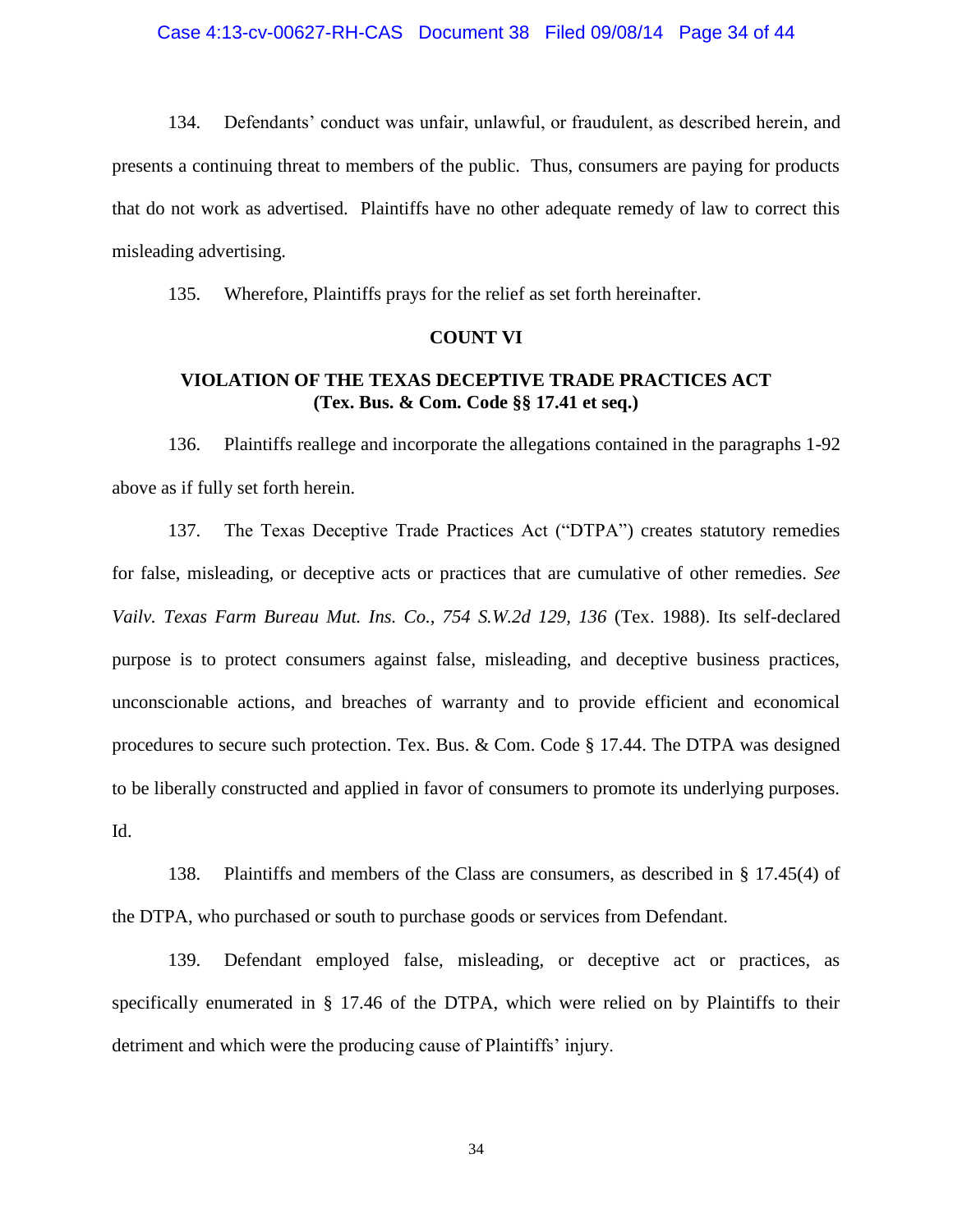#### Case 4:13-cv-00627-RH-CAS Document 38 Filed 09/08/14 Page 35 of 44

140. More specifically, Plaintiffs allege that Defendant has violated subdivisions 5 and 7 of Texas Business and Commerce Code § 17.46(b):

> a. Defendant has represented that its goods or services have sponsorship, approval, characteristics, ingredients, uses, benefits, or quantities which they do not have. Tex. Bus. & Com. Code § 17.46(b)(5).

> b. Defendant has represented that its goods or services are of a particular standard, quality, or grade, or that goods are of a particular style or model, if they are of another. Tex. Bus. & Com. Code  $\S 17.46$  (b)(7).

141. As a result of reliance of Defendants' false, misleading, or deceptive acts or practices, Plaintiffs and all consumers who purchased Defendants' products have suffered damage and lost money in that they paid for a Product that did not have the characteristics and benefits as represented. Plaintiffs seeks and are entitled to an order enjoining Defendant from continuing to engage in the false, misleading, or deceptive acts or practices alleged herein.

142. Defendants' actions impact the public interest because Plaintiffs and the Class were injured in exactly the same way as thousands of others purchasing Defendants' Products containing DMAA.

#### **COUNT VII**

#### **BREACH OF MAGNUSON MOSS WARRANTY ACT**

143. Plaintiffs reallege and incorporate the allegations contained in the paragraphs 1-92 above as if fully set forth herein.

144. The Products are consumer products as defined in 15 U.S.C. § 2301(1).

145. Plaintiffs and all the members of the Class are consumers as defined in 15 U.S.C.  $§2301(3)$ .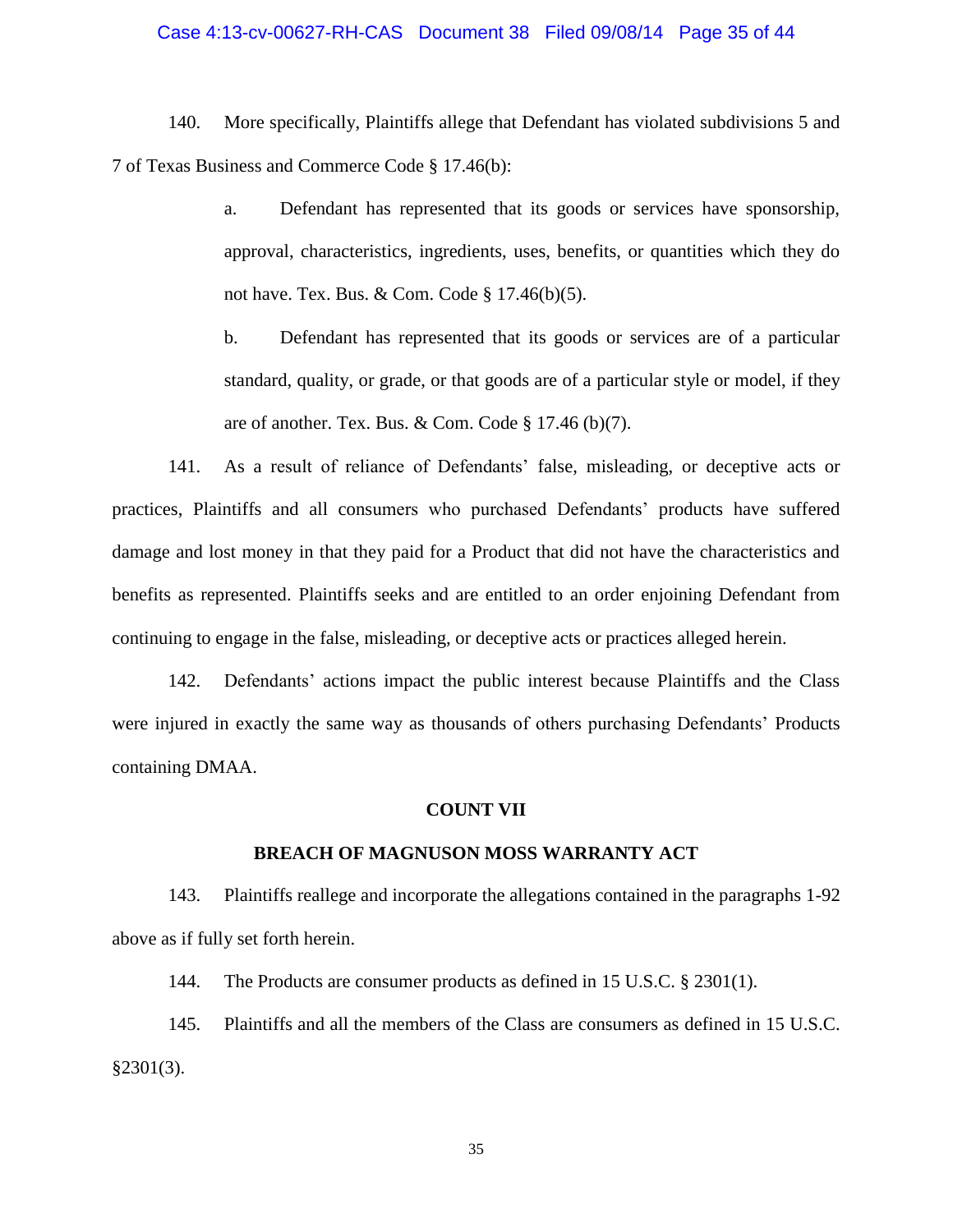#### Case 4:13-cv-00627-RH-CAS Document 38 Filed 09/08/14 Page 36 of 44

146. Defendant is a supplier and warrantor as defined in 15 U.S.C. § 2301(4) & (5).

147. Because Defendant knew that it as in breach of the written and implied warranties at the time they sold the Products to Plaintiffs and the Class, and because the failure of the Products to fulfill the warranties cannot be cured, Plaintiffs were under no obligation to give Defendant an opportunity to cure pursuant to 15 U.S.C. § 2310(e).

148. In connection with its sale of the Products, Defendant issued written warranties as defined in 15 U.S.C. § 2301(6) via their written advertisements and product labeling which warranted that the Products were safe and legal such as statements that there had been multiple University studies, including double-blind, placebo-controlled research and that the Products had been put to the test.

149. In connection with the sale of the Products, Defendant gave an implied warranty as defined in 15 U.S.C. § 2301(7); namely, the implied warranty of merchantability. Specifically, Defendant warranted that the Products were fit for their ordinary purpose, would pass without objection in the trade, and would conform to the promises and affirmations of fact made on their containers or labels.

150. Defendant is liable to Plaintiffs and the Class pursuant to 15 U.S.C. §2310(d)(1),because they failed to comply with its written warranties and the implied warranty of merchantability as the Products are not safe or legal because of the DMAA ingredient within them.

151. Pursuant to 15 U.S.C. § 2310(d)(1), Plaintiffs and the Class are entitled to recover the damages caused to them by Defendants' breach of written and implied warranties, which damages either constitute a refund of the fill purchase prices of the Products or the difference in value between the Products as warranted and the Products as actually sold. In addition, pursuant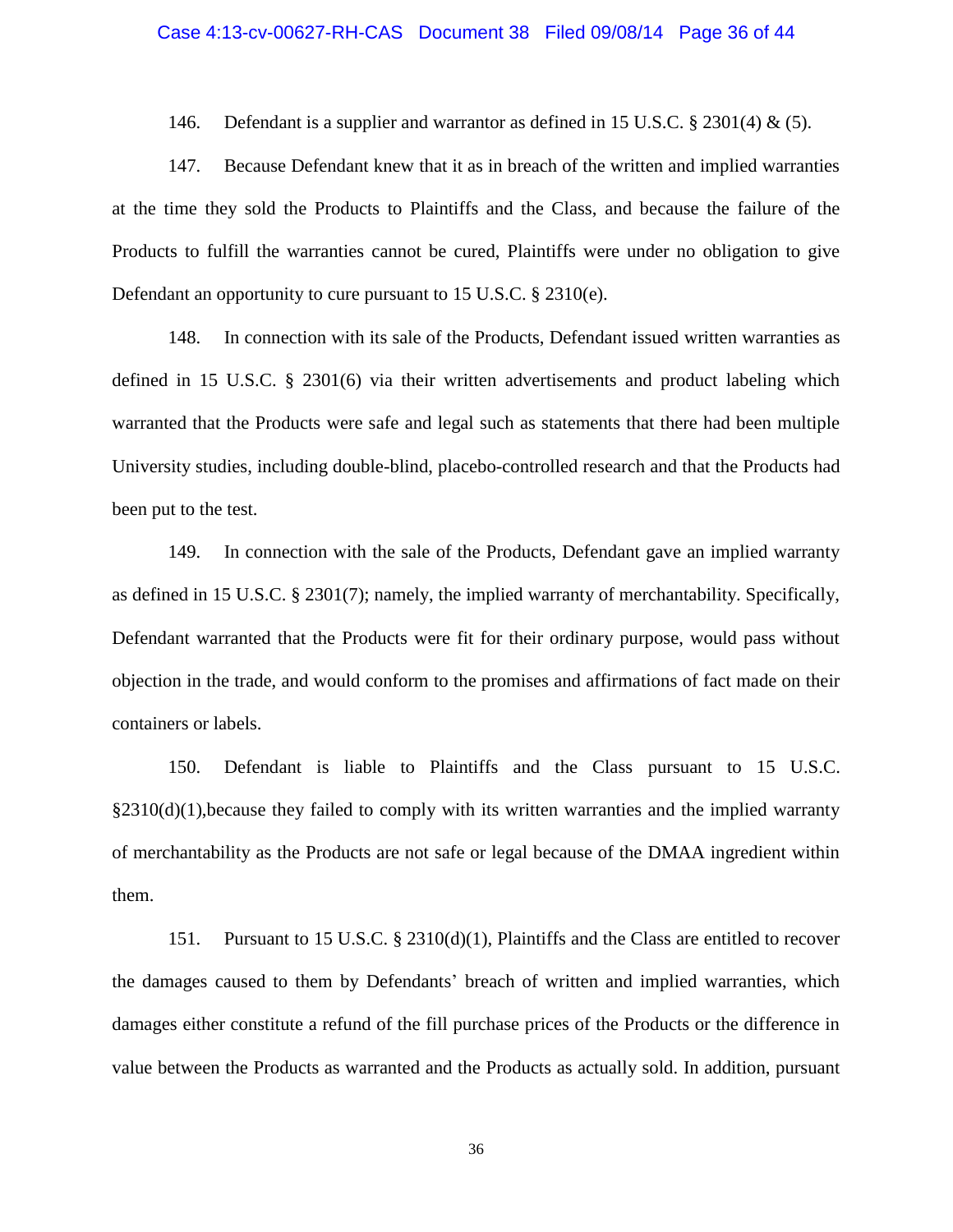to 15 U.S.C. § 2310(d)(2), Plaintiffs and the Class are entitled to recover a sum equal to the aggregate amount of costs and expenses (including attorneys' fees based on actual time expended) determined by the Court to have been reasonably incurred by Plaintiffs and the Class for and in connection with the commencement and prosecution of this action.

# **COUNT VIII**

# **BREACH OF EXPRESS WARRANTY (Nationwide Class)**

152. Plaintiffs reallege and incorporate the allegations contained in the paragraphs 1-92 above as if fully set forth herein.

153. Plaintiffs and the Class formed a contract with Defendants when they purchased the products. The terms of that contract include the promises and affirmations of fact make by Defendants on the packaging and through their marketing campaign. The packaging and advertising constitute express warranties that are a part of the contract, basis for the bargain, between the consumers and Defendants.

154. Defendants expressly warranted that the products were safe, effective and fit for use. Defendants also expressly warranted that the products were of merchantable quality, that they did not produce dangerous side effects, that they were made from natural ingredients (i.e., geranium), and that they were adequately tested and fit for their intended purpose.

155. Defendants knew or should have known that despite the warranties, they had breached the terms of the contract with the consumers by not providing safe and effective products for weight loss and performance because:

- i. Studies demonstrated that the products were unsafe and ineffective;
- ii. Studies relating to DMAA found statistically increased blood pressure and myocardial work;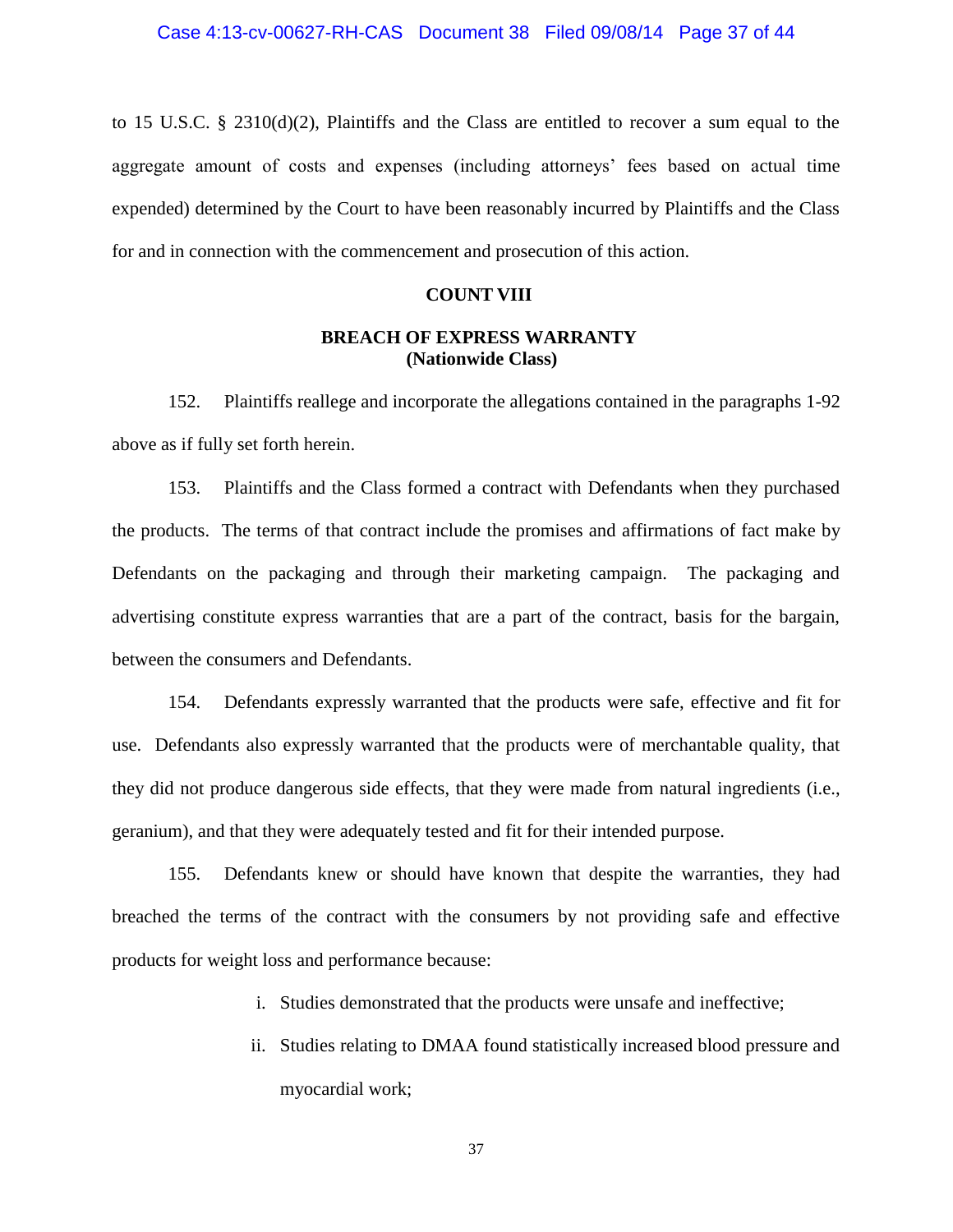- iii. Aegeline was not a suitable replacement for DMAA;
- iv. USP's claims of safety and efficacy were not supported by the studies it itself conducted because the studies were biased and the researchers were financially interested;
- v. Geranium plants and oil do not contain detectable amounts of DMAA and therefore synthetic DMAA cannot be equivalent to geranium;
- vi. The FDA had received 42 serious adverse events from DMAA products;
- vii. GNC stopped selling the subject products at its stores on military bases;
- viii. USP failed to provide notification to the FDA or provide evidence of safety of either DMAA or aegeline.

156. Members of the public, including Plaintiffs, reasonably relied upon the skill and judgment of Defendants, and upon the express warranties in purchasing the subject products.

157. Plaintiffs and the Class purchased the products for their intended purpose.

158. Defendants breached these express warranties because the products were not safe, effective and fit for their intended purpose, were not of merchantable quality, and in fact, caused serious and potentially lethal side effects to consumers when taken in their recommended dose.

159. Due to Defendants' wrongful conduct, Plaintiffs and the Class could not have known about the true nature of the risks and side effects associated with the subject products.

160. As a direct and proximate result of Defendants' breach of their contract, including the breach of express warranties, Plaintiffs suffered injuries entitled Plaintiffs to judgment and equitable relief against Defendants, as well as restitutions, including all monies paid for the subject products and disgorgement of profits form Defendants received from sales of the subject products, attorneys' fees, punitive damages, and costs, as set forth in the Prayer for Relief.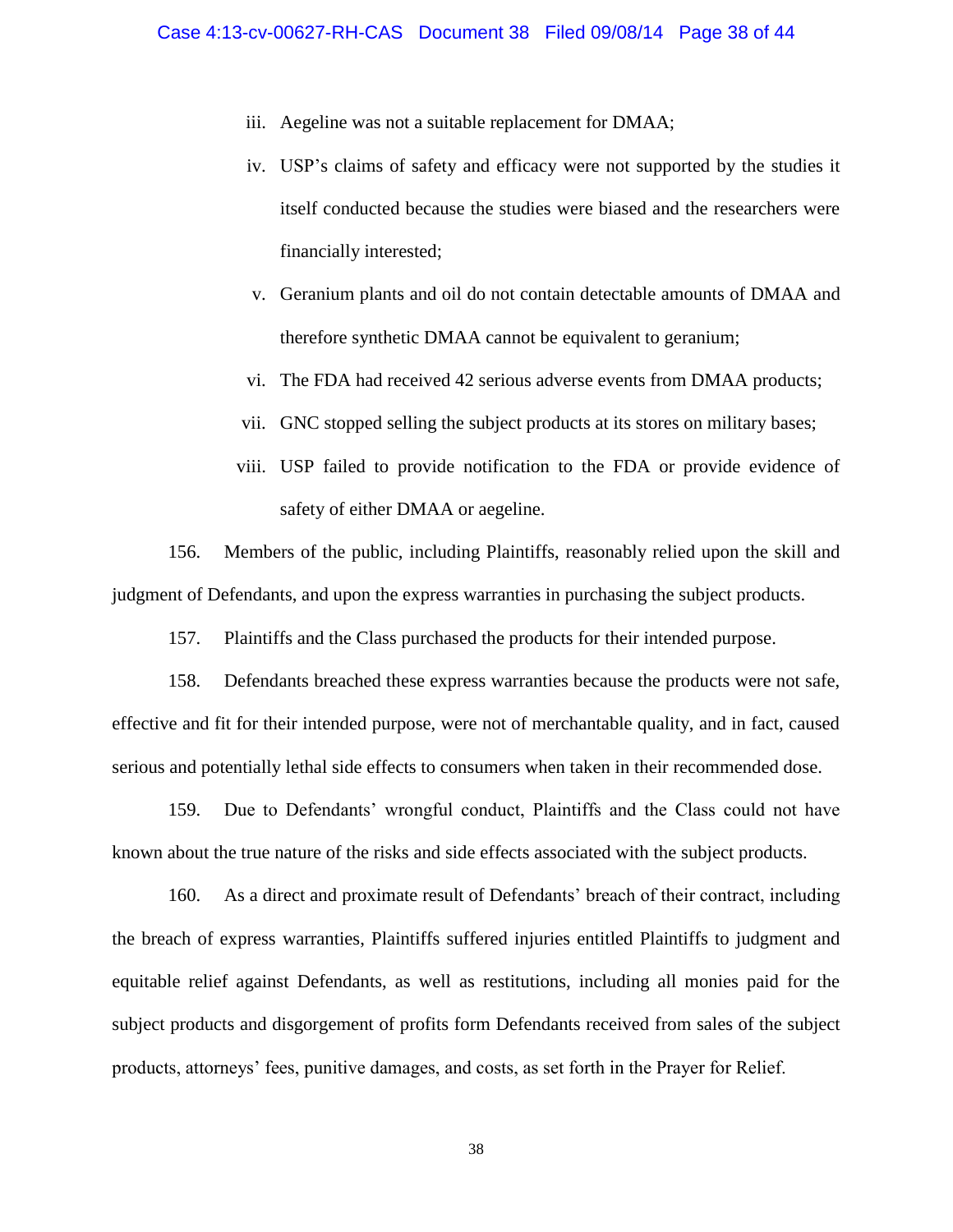#### Case 4:13-cv-00627-RH-CAS Document 38 Filed 09/08/14 Page 39 of 44

161. All conditions precedent to Defendants' liability under this contract, including notice, has been performed by Plaintiffs and the Class.

162. In purchasing the Defendants' product, Plaintiffs and the Class Members relied on the representations of the Defendants and had no reason to doubt or dispute those representations. Indeed, due to the uniformity of the representations to all Class Members, Plaintiffs and the Class at all times are presumed to have reasonably and justifiably relied both directly and indirectly on the actions and representations of the Defendant.

163. As a direct and proximate result of Defendants' fraud, Plaintiffs and the Class have suffered actual damages in an amount not presently known, but have acted on grounds applicable to all purchasers of all relevant products.

### **COUNT IX**

# **BREACH OF IMPLIED WARRANTY (Nationwide Class)**

164. Plaintiffs reallege and incorporate the allegations contained in the paragraphs 1- 92 above as if fully set forth herein.

165. The Uniform Commercial Code § 2-314 provides that, unless excluded or modified, a warranty that the goods shall be merchantable is implied in a contract for their sale if the seller is a merchant with respect to goods of that kind.

166. At all times, California and the following 48 states, including the District of Columbia, have codified and adopted the provisions of the Uniform Commercial Code governing the implied warranty of merchantability: Ala. Code §7-2-314; Alaska Stat, §45.02.314; Ariz. Rev. Stat. Ann. §47-2314; Ark. Code Ann §4-2-314; Cal. Comm. Code §2314; Colo. Rev. St. §4.2-314; Conn. Gen. Stat. Ann. §42a 2314; 6 Del. C. §2-314; D.C. Code §28:2-314; Fla. Stat. Ann §672.314; Ga. Code Ann. §11-2-314; Haw. Rev. Stat. §490; Id. Code §28-2-314; Ill.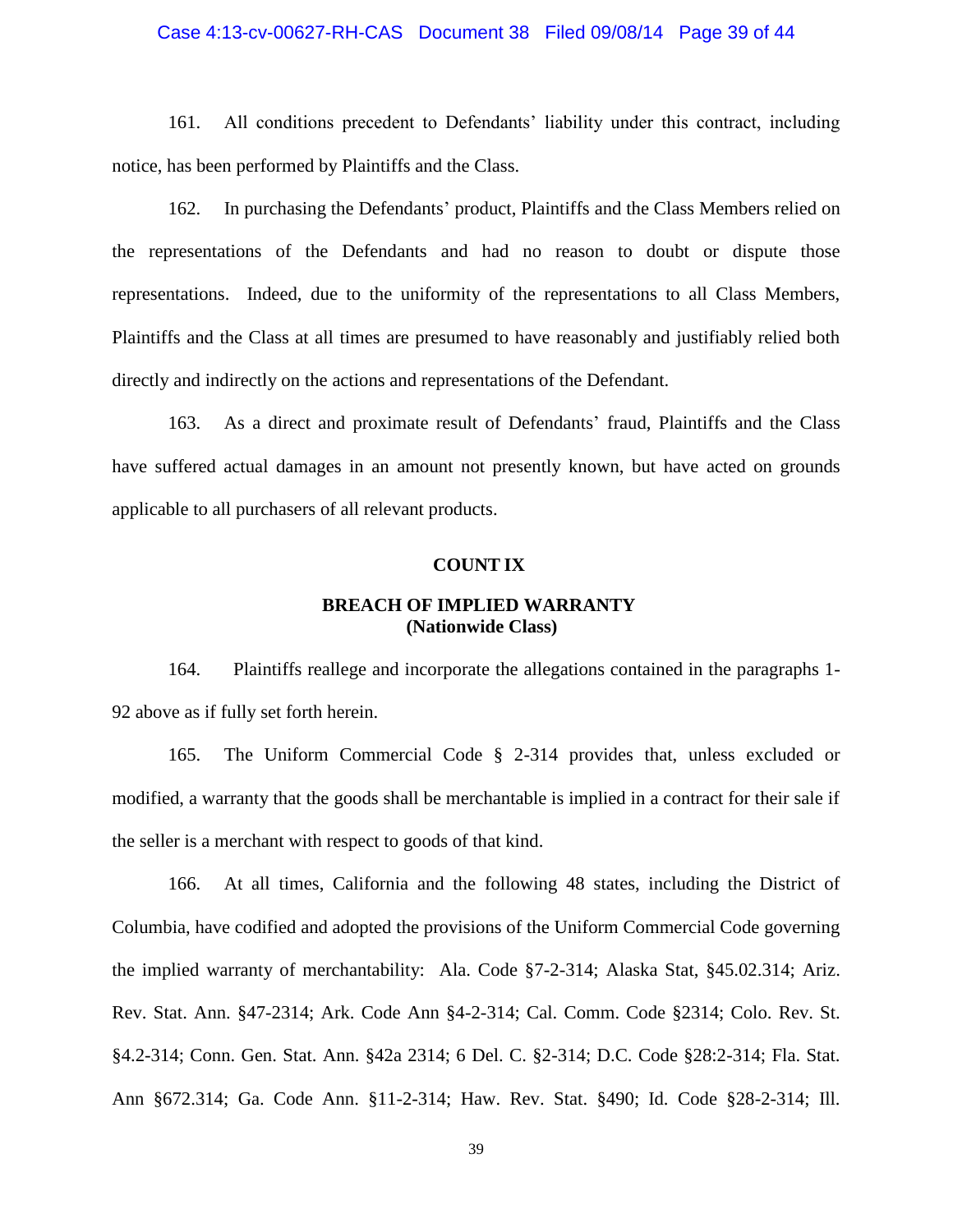#### Case 4:13-cv-00627-RH-CAS Document 38 Filed 09/08/14 Page 40 of 44

Comop. Stat. Ann. Ch 810, 5/2-314; Ind. Code. Ann. §26-1-2-314; Iowa Code Ann. §554.2314; Kansas Stat. Ann. §84-2-314; Ky. Rev. Stat. Ann §355.2-314; Mass. Gen. Laws Ch. 106 §2-314; Mich. Comp. Laws Ann. §400.2.314; Miss. Stat. Ann. §336.2-314; Miss. Code Ann. §75-2-314; Missouri Rev. Stat §400.2-314; Mont. Code Ann. §30-2-314; Nev. Rev. Stat. U.C.C. §104.2314; N.H. Rev. Ann. §382-A:2-314; N.J. Stat. Ann. §12A:2-314; N.M. Stat. Ann. §55-2-314; N.Y. U.C.C. Law 2-314; N.C. Gen. Stat. Ann §25-2-314; N.D. Stat. §41-02-314; Ohio Rev. Code Ann. §1302.27; Okla. Stat. §2-314; Or. Rev. Stat. §72.3140; Pa. Stat. Ann. §2314; R.I. Gen Laws §6A-2-314; S.C. Code Ann. §36-2-314; S.D. Stat. 57A-2-314; VA Code §8.2-314; Tenn. Code Ann. §47-2-314; Tex. Bus. & Com. Code Ann. §2-314; Ut. Code Ann. §70A-2-314; VA Code §8.2-314; Vt. Stat. Ann. §9A-2-314; W. Va Code §46-2-314; Wis. Stat. Ann. §402.314; and Wyo. Stat. §34.1-2-314.

167. The subject products are "goods" as defined in the various states' commercial codes governing the implied warranty of merchantability.

168. By placing the products in the stream of commerce, Defendants impliedly warranted that the products were reasonably safe, effective and adequately tested for their intended use, i.e., weight loss, fat-burning, energy-enhancing, and as diet aids, and that they were of merchantable quality.

169. Defendants knew that purchasers relied upon them to design, manufacture, license and sell dietary supplements that were reasonably safe and effective, and in fact members of the public, including Plaintiffs, reasonably relied upon the skill and judgment of Defendants and upon the implied warranties in purchasing and consuming the subject products.

170. Plaintiffs and the Class purchased the products for their intended purpose and use.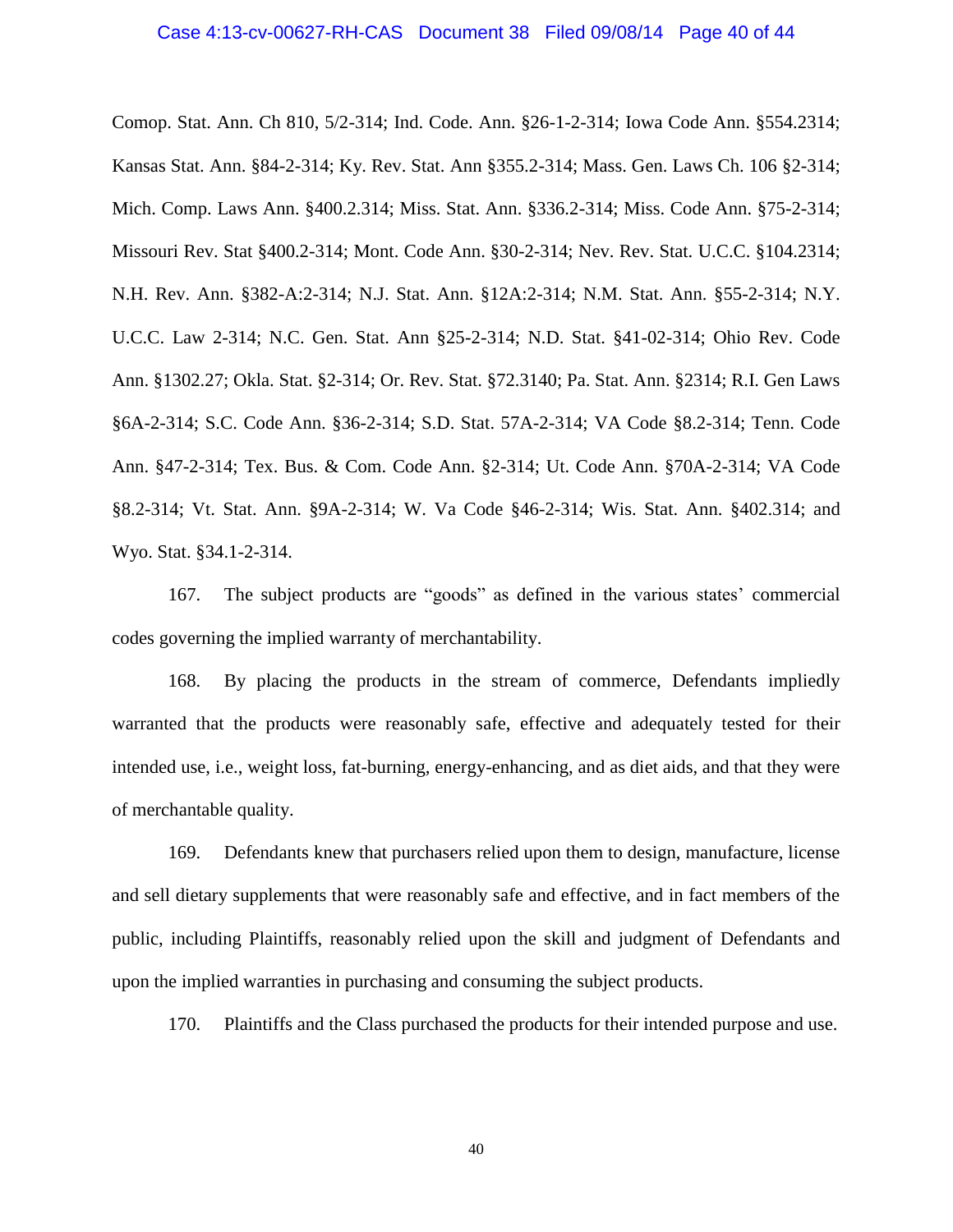#### Case 4:13-cv-00627-RH-CAS Document 38 Filed 09/08/14 Page 41 of 44

171. In breach of their implied warranty, the subject products are unsafe, ineffective and not merchantable, in that they cause serious and even fatal health problem, have not been proven effective for their intended uses, and are not effective for their intended uses.

172. The subject products were not reasonably safe for their intended use when they left Defendants' control and entered the marketplace.

173. The defects were not open or obvious to consumers, including Plaintiffs and the Class, who could not have known about the nature of the risks and side effects associated with the subject products until after they purchased or used them.

174. As a direct and proximate result of Defendants' breach of implied warranties, Plaintiffs and Class Members have sustained injuries by purchasing the subject products, which were not safe or effective as represented, thus entitling Plaintiffs to judgment and equitable relief against Defendants, as well as restitution, including all monies paid for the subject products, and disgorgement of profits from the sale of the subject products, attorneys' fees, punitive damages, and costs, as set forth in the Prayer for Relief.

#### **COUNT X**

# **UNJUST ENRICHMENT (Nationwide Class)**

175. Plaintiffs reallege and incorporate the allegations contained in the paragraphs 1-92 above as if fully set forth herein.

176. Defendants designed, manufactured, licensed, produced, promoted, marketed, and/or sold the ineffective and dangerous products.

177. Plaintiffs and Class Members conferred upon Defendants non-gratuitous payments for the products that were not safe and effective as advertised, and many expose them to serious illness, which can be fatal. Defendants accepted or retained the non-gratuitous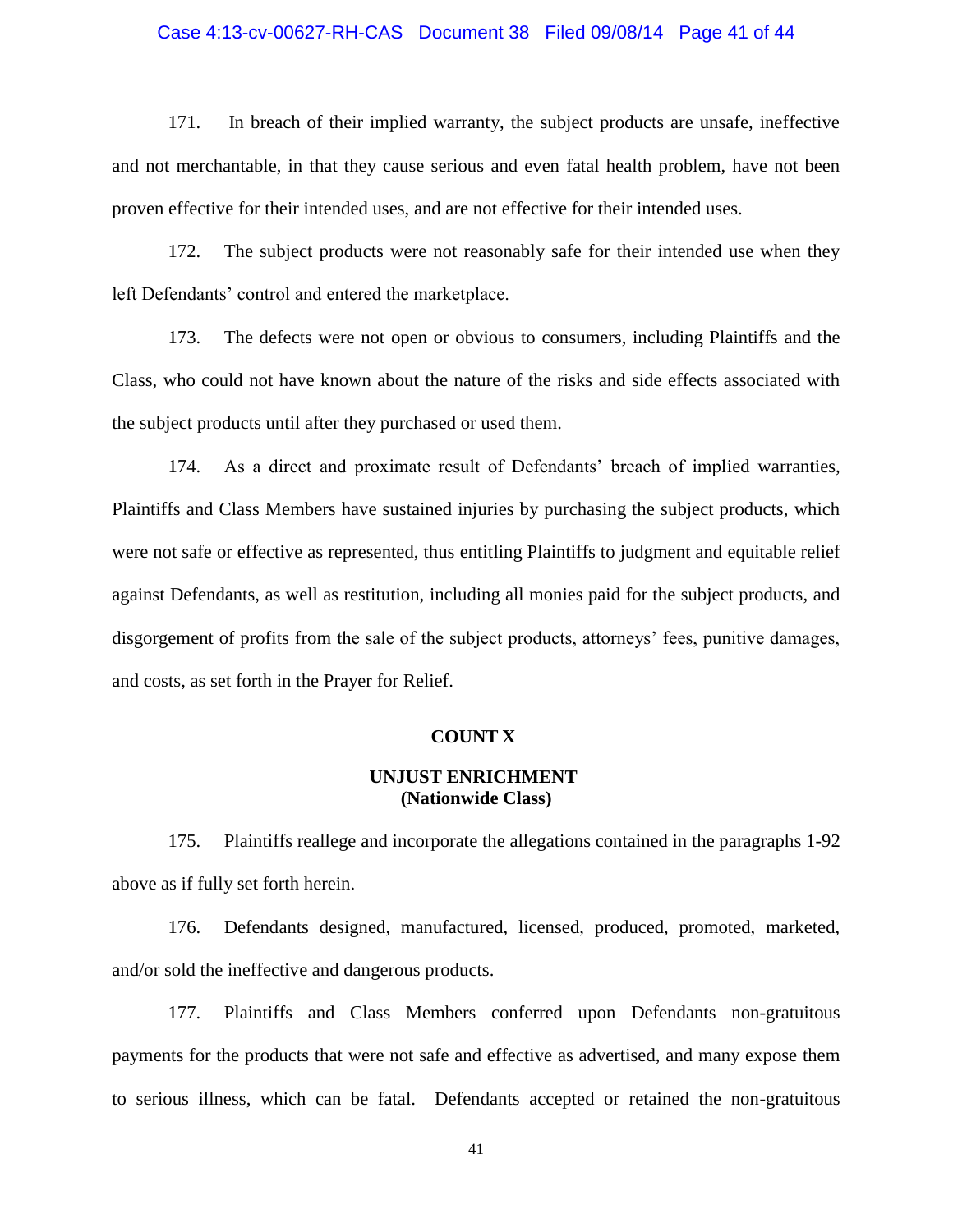#### Case 4:13-cv-00627-RH-CAS Document 38 Filed 09/08/14 Page 42 of 44

benefits conferred by Plaintiffs and Class Members with full knowledge and awareness that, as a result of Defendants' unconscionable wrongdoing, Plaintiffs and the Class Members were not receiving products of the quality, nature, fitness or value that had been represented by Defendants and reasonable consumers would have expected.

178. Retaining the non-gratuitous benefits conferred upon Defendants by Plaintiffs and Class Members under these circumstances made Defendants' retention of the non-gratuitous benefits unjust and inequitable.

179. Defendants' retention of the non-gratuitous benefits conferred by Plaintiffs and Class Members is unjust and inequitable.

#### **PRAYER FOR RELIEF**

**WHEREFORE**, Plaintiffs pray for judgment:

A. Certifying the Class as requested herein;

B. That the Court adjudge and decree that Defendants have engaged in the conduct alleged herein;

C. Awarding declaratory and injunctive relief as permitted by law or equity, including: enjoining Defendants from continuing the unlawful practices as set forth herein, and directing Defendants to identify, with Court supervision, victims of their conduct and pay them restitution and disgorgement of all monies acquired by Defendants by means of any act or practice declared by this Court to be wrongful;

D. Ordering Defendants to engage in a corrective advertising campaign;

E. Awarding Plaintiffs and the proposed Class members damages;

F. Awarding restitution and disgorgement to Plaintiffs and the other Class members;

G. Awarding Plaintiffs and the Classes punitive damages;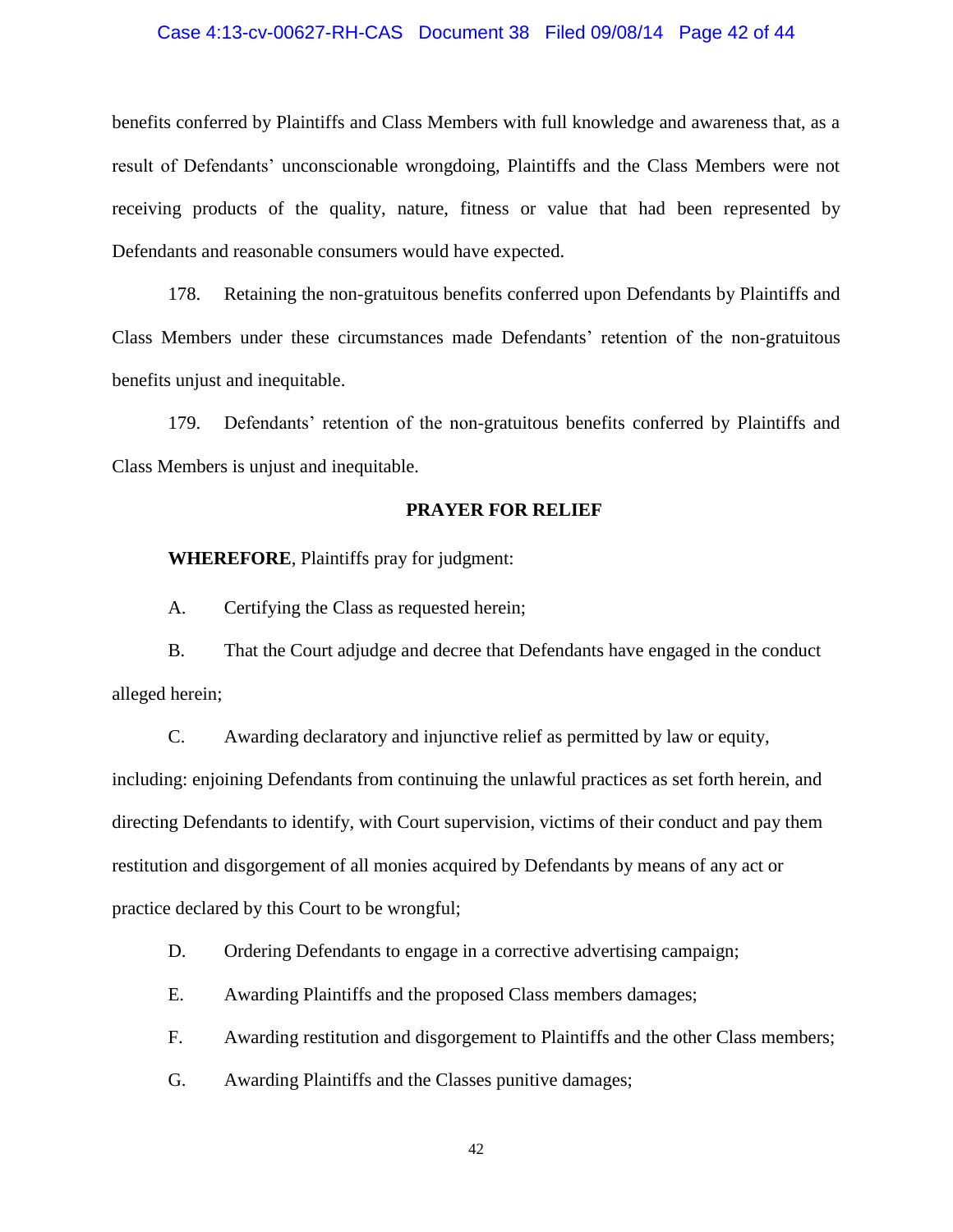- H. Awarding Plaintiffs treble damages;
- I. Awarding attorneys' fees and costs; and
- J. Providing such further relief as may be just and proper

# **JURY DEMAND**

Plaintiffs demands a trial by jury on all issues so triable.

Dated: August 21, 2014

Respectfully submitted,

# */s/ Tim Howard\_\_\_\_\_\_\_\_\_*

Tim Howard, J.D., Ph.D. Florida Counsel for the Plaintiffs: Florida Bar No.: 655325 Howard & Associates, P.A. 2120 Killarney Way, Suite 125 Tallahassee, Florida 32309 (850) 298-4455 tim@howardjustice.com

Aashish Y. Desai California Counsel for the Plaintiffs: 3200 bristol Street, Ste. 650 Costa Mesa, CA 92626 Telephone: (949) 614-5830 Facsimile: (949) 271-4190 aashish@desai-law.com

# DESAI LAW FIRM, P.C.

Aashish Y. Desai (TX 24045164) 401 Congress Ave., Ste. 1540 Austin, TX 78701 Telephone: (512) 687-3455 Facsimile: (512) 687-3499 aashish@desai-law.com

*Attorneys for Plaintiffs*